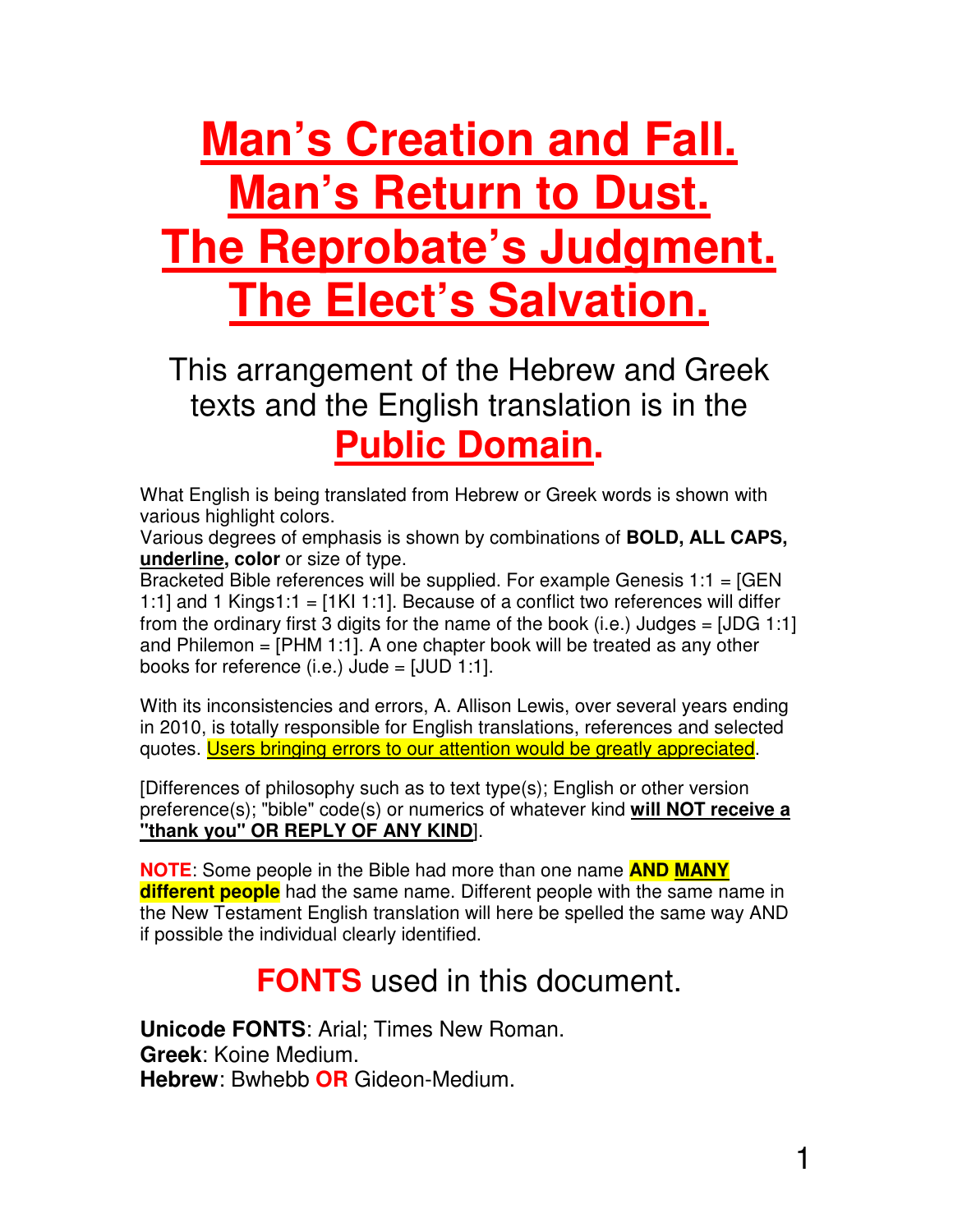# **The Old Testament**

**GEN 2:7 JEHOVAH GOD formed man** [the body] **from the dust of the ground, and breathed into his nostrils the breath of life; AND MAN BECAME A LIVING SOUL** [BEING].

```
וייצר יהוה אלהים את־האדם צפר מן־האדמה ויפח באפיו
                       נשמת חיים ויהי האדם ל<mark>נפש</mark> חיה:
```
**GEN 3:1** Now the serpent was more sly than any other creature of the field which **JEHOVAH GOD** had made.

**If God could use a donkey to speak to His prophet; then the Devil surely could use a serpent to talk to Eve (NUM 21:1 And** Balaam rose up in the morning, and saddled his donkey, and went with the princes of Moab. **NUM 21:2** And God's anger was kindled because he went; and the angel of **Jehovah** placed himself in the way as an adversary against him. Now he was riding upon his donkey, and his two servants were with him. **NUM 21:3** Now the donkey saw the angel of **Jehovah** standing in the way, with his sword drawn in his hand; and the **donkey** turned aside out of the way, and went into the field: and Balaam beat the **donkey**, to turn her into the way. NUM 21:24 Then the angel of **Jehovah** stood in a narrow path between the vineyards, a wall being on this side, and a wall on that side. **NUM 21:25** Now the donkey saw the angel of **Jehovah**, and she thrust herself unto the wall, and crushed Balaam's foot against the wall: and he beat her again. **NUM 21:26** And the angel of **Jehovah** went further, and stood in a narrow place, where there was no way to turn either to the right hand or to the left. **NUM 21:27** And the **donkey** saw the angel of **Jehovah**, and she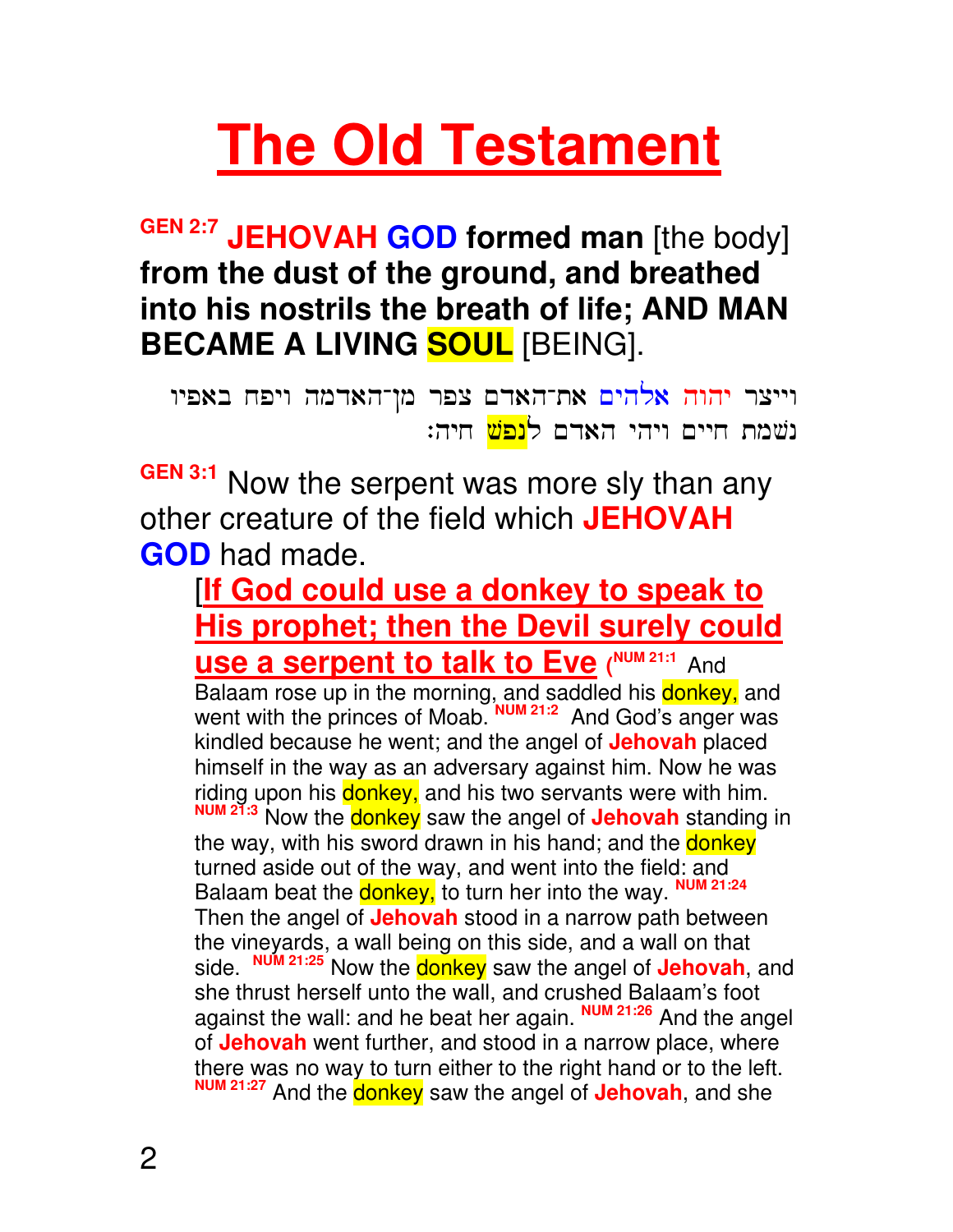lay down under Balaam: and Balaam's anger was kindled, and he beat the **donkey** with his staff.

**NUM 21:28 And Jehovah opened the mouth of the donkey**, and she said to Balaam: What have I done to you, that you have beaten me these three times?

NUM 21: 29 And Balaam said unto the **donkey**, Because you have mocked me, I would there were a sword in my hand, for now I had killed you.

**NUM 21:30** And the donkey said unto Balaam, Am not I your donkey, on which you have ridden all your life to this day? Did I ever try to do this to you? And he said, No.

**NUM 21:31** Then **Jehovah** opened the eyes of Balaam, and he saw the angel of **Jehovah** standing in the way, with his sword drawn in his hand; and he bowed his head, and fell on his face.**NUM 21:32** The angel of **Jehovah** said to him, Wherefore have you beaten your donkey these three times? Behold, I am come forth as an adversary, because your way is perverse before me:**NUM 21:33** The donkey saw me, and turned aside before me these three times. Unless she had turned aside from me, surely now I would have slain you, and saved her alive.

**NUM 21:34** Balaam said to the angel of **Jehovah**, I have sinned; for I knew not that you stood in the way against me: now therefore, if it displease you, I will go back again.

**NUM 21:35** The angel of **Jehovah** said to Balaam, Go with the men; but only the word that I shall speak to you, that you shall speak. So Balaam went with the princes of Balak.

**NUM 21:36** When Balak heard that Balaam was come, he went out to meet him to the City of Moab, which is on the border of the Arnon, which is in the fartherest part of the border.

**NUM 21:37** And Balak said unto Balaam, Did I not earnestly send to you to call you? Why did you not come to me? Am I not able indeed to promote you to honor?

**NUM 21:38** Balaam said to Balak, Behold, I have come to you. Have I now any power at all to speak anything? Only the word that God puts in my mouth, that shall I speak.

**NUM 21:39** Then Balaam went with Balak, and they came to Kiriath-huzoth)].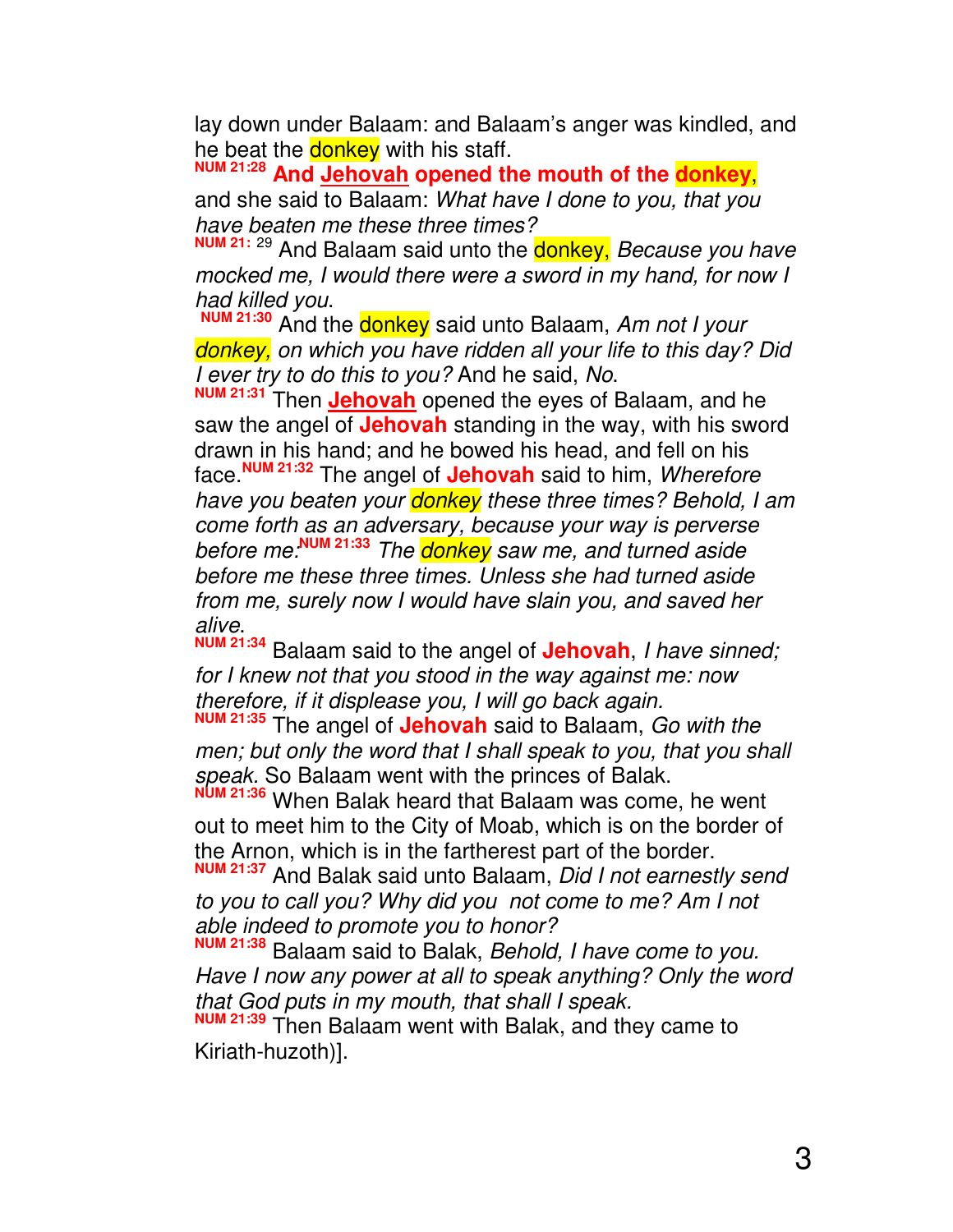And he said unto the woman: Yes! Has God said, You shall not eat of every tree of the garden?

**GEN 3:2** And the woman said unto the serpent, We may eat of the fruit of the trees of the garden: **GEN 3:3** but of the fruit of the tree which is in the midst of the garden, God has said, YOU SHALL NOT EAT OF IT, ( NEITHER SHALL YOU TOUCH IT, -?- aal) LEST YOU DIE.

GEN 3:4 And the serpent said to the woman: You will not surely die.<sup>'GEN 3:5</sup> for God knows that in the day you eat thereof, then your eyes will be opened, and you will be as gods, knowing good and evil.

**GEN 3:6** And when the woman saw that the tree was good for food, and that it was pleasant to the eyes, and a tree to be desired to make one wise, she took of the fruit thereof, and did eat, and gave also to her husband, **who was with her**, **AND HE DID EAT**.

**GEN 3:7** And the eyes of them both were opened and they knew that they were naked. Then they sewed fig leaves together, and made themselves loin coverings.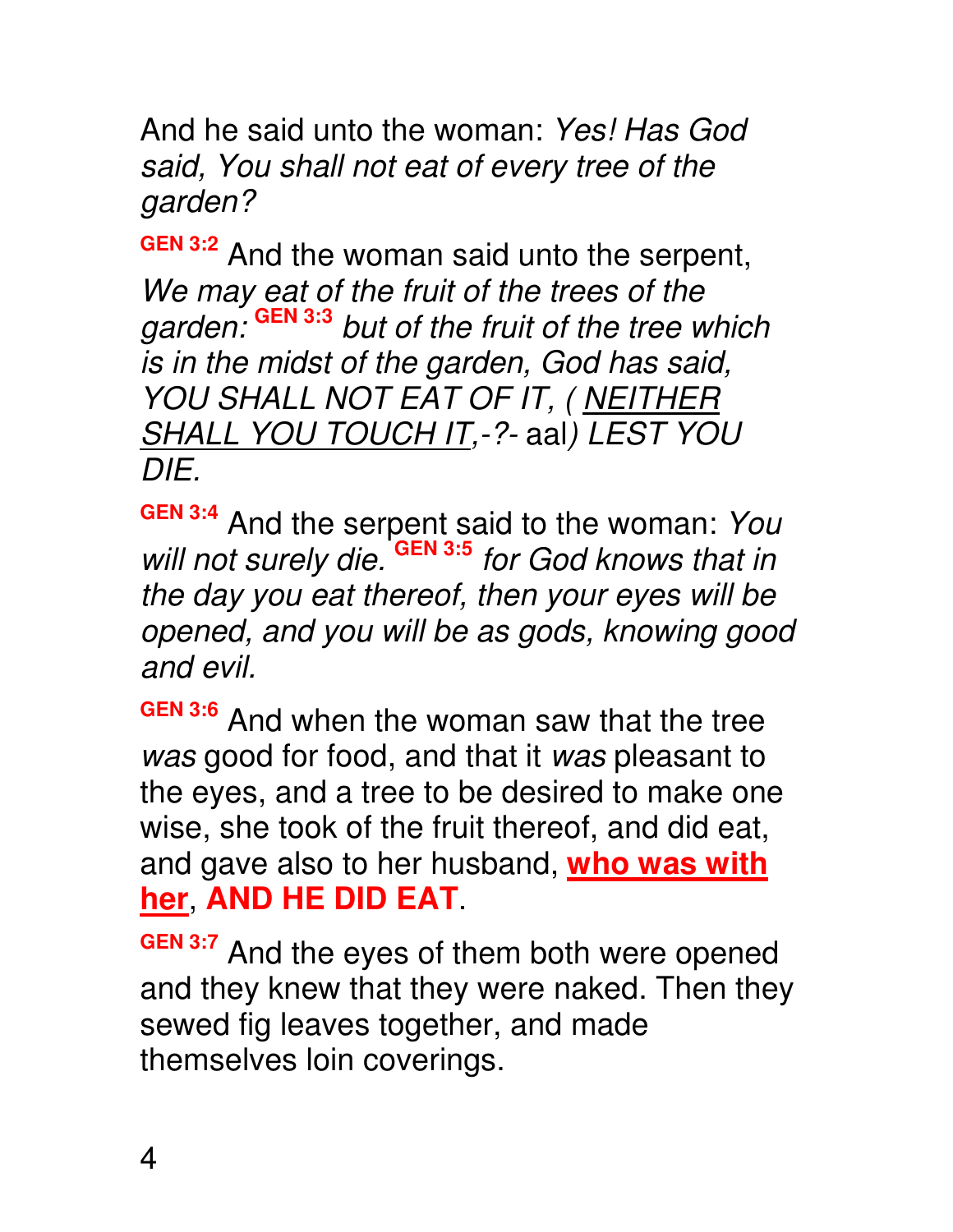**GEN 3:8** And they heard the sound of **JEHOVAH GOD** walking in the garden in the cool of the day so Adam and his wife hid themselves from the presence of **JEHOVAH GOD** among the trees of the garden. **GEN 3:9** And **JEHOVAH GOD** called to Adam and said to him, Where are you?

**GEN 3:10** And he said, I heard Your sound in the garden, and I was afraid, because I was naked; and I hid myself.

**GEN 3:11** And He said, Who told you that you were naked? Have you eaten of the tree, whereof I commanded you that you should not eat?

**GEN 3:12** And the man said, The woman who You gave me, she gave me of the tree, and I did eat.

**GEN 3:13** And the **JEHOVAH GOD** said to the woman, What have you done?

And the woman said, The serpent slyly tempted me, and I did eat.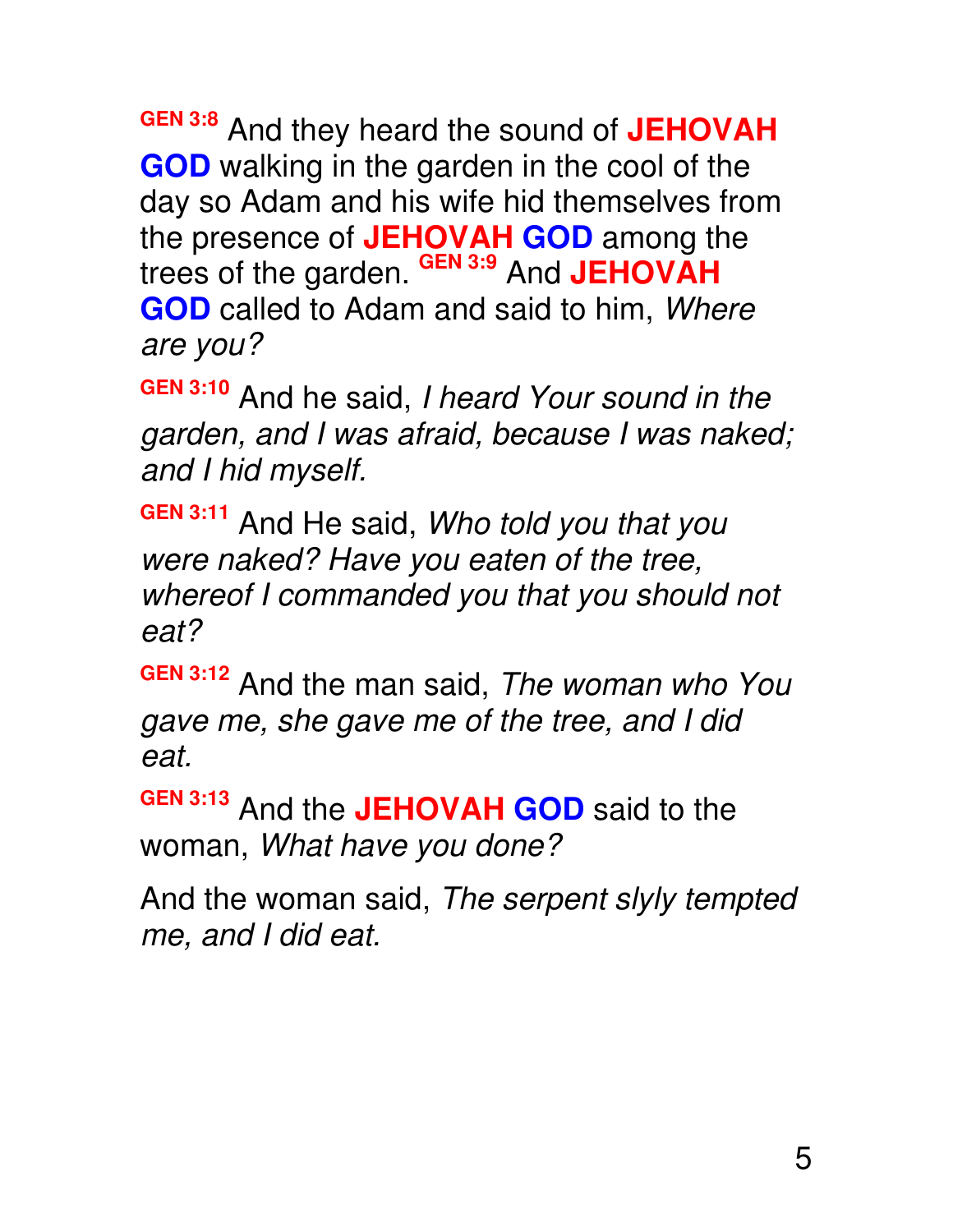## **GEN 3:14 And JEHOVAH GOD said to the**

**serpent**: Because you have done this, you are cursed above all cattle, and above every other creature of the field; upon your stomach will you go, and dust will you eat all the days of your life: GEN 3:15 AND I WILL PUT HATRED your life: **GEN 3:15 AND I WILL PUT HATRED BETWEEN YOU AND THE WOMAN, AND BETWEEN YOUR SEED AND HER SEED; HE L BRUISE YOUR HEAD, AND YOU WI BRUISE HIS HEEL.**

GEN 3:16 Unto the woman He said: I will greatly multiply your sorrow in conception; in sorrow you will bring forth children; and your desire will be to your husband; **and he will rule over you**.

**GEN 3:17** And to Adam He said: Because you have listened to the voice of your wife, and have eaten of the tree, of which I commanded you, saying: You shall not eat of it: **cursed is the GROUND for your sake**. In sorrow will you eat of it all the days of your life. **GEN 3:18** Thorns also and weeds will it bring forth to you. You will eat the plants of the field. **GEN 3:19 IN THE SWEAT OF YOUR FACE WILL YOU EAT FOOD**, **until you return unto the ground; for out of it were you taken. FOR DUST YOU ARE, AND TO DUST WILL YOU RETUR.**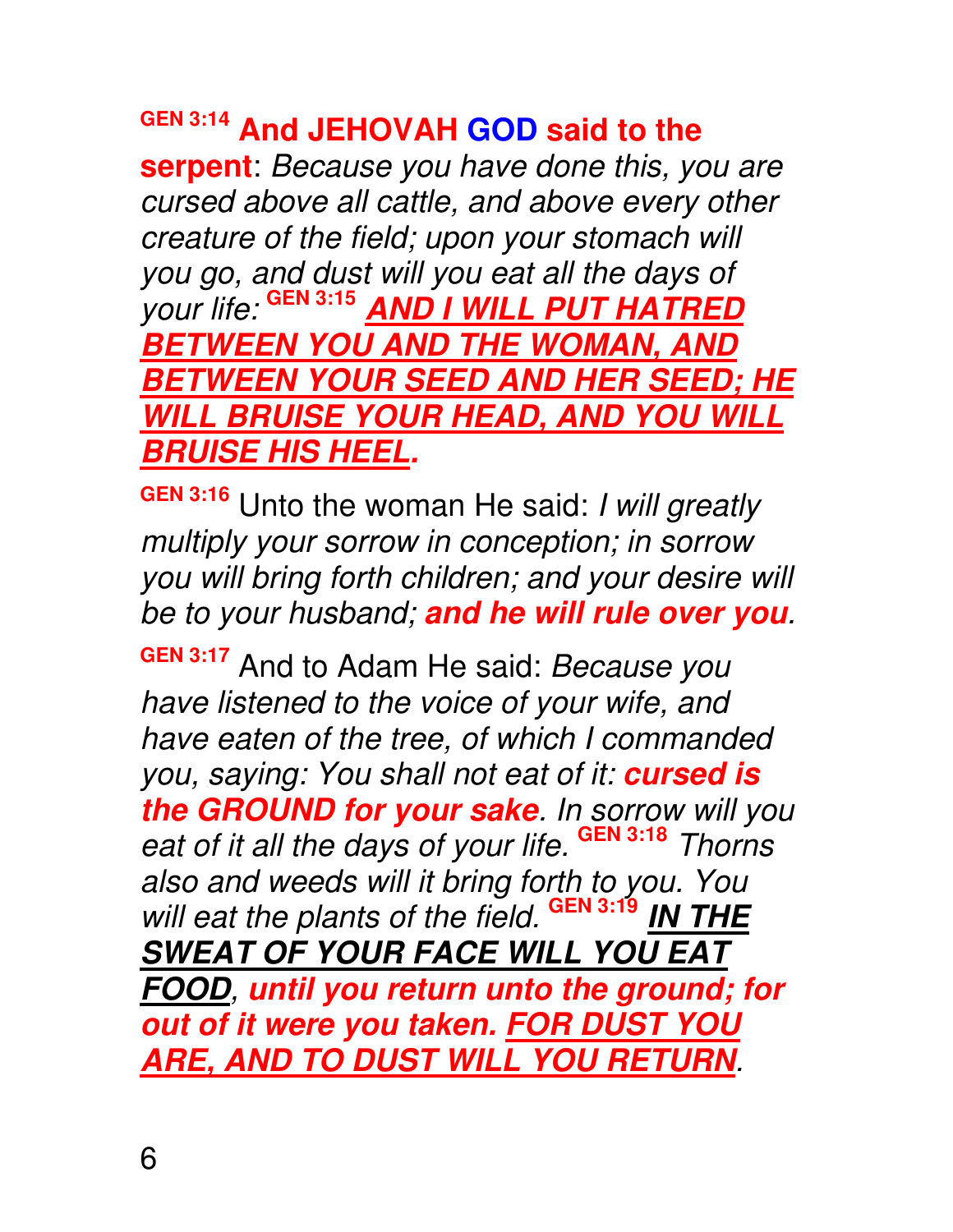[**Enoch** (GEN 5:24 and HEB 11:5) and **JESUS** (PSA 16:10 [Sheol]; ACT 8:26-35; 13:35-42) **ARE THE ONLY EXCEPTIONS TO THE PRESENT TIME. Then add the living saints at the RETURN of Jesus** (ACT 1:9-11; 1TH 4:13-18; REV 1:5-8)].

**GEN 3:20** Adam called his wife's name Eve; because she was the mother of all human life.

# **GEN 3:21 TO ADAM ALSO AND TO HIS WIFE DID JEHOVAH GOD MAKE COATS AND CLOTHED THEM**.

**[Illustration from the CMA - AND NUDITY].** 

**Document No. 68** - Louis L. King: A Presentation of the Indigenous Church Policy of **The Christian and Missionary Alliance** (**1960**); taken from CBC/CTS archives.

All missionary work conducted by The Christian and Missionary Alliance has a twofold objective. The first and immediate objective is the widespread preaching of the Gospel. The ultimate objective is the building up of the indigenous church. The clear statement in the Foreign Service Manual is: "**The winning of adults** [**!!! see MAT and LUK chapters 18 concerning young children old enough to "believe" and "receive" the Lord as their savior"** -aal] **to Christ** and establishing of churches in all places where converts are won is regarded as the primary objective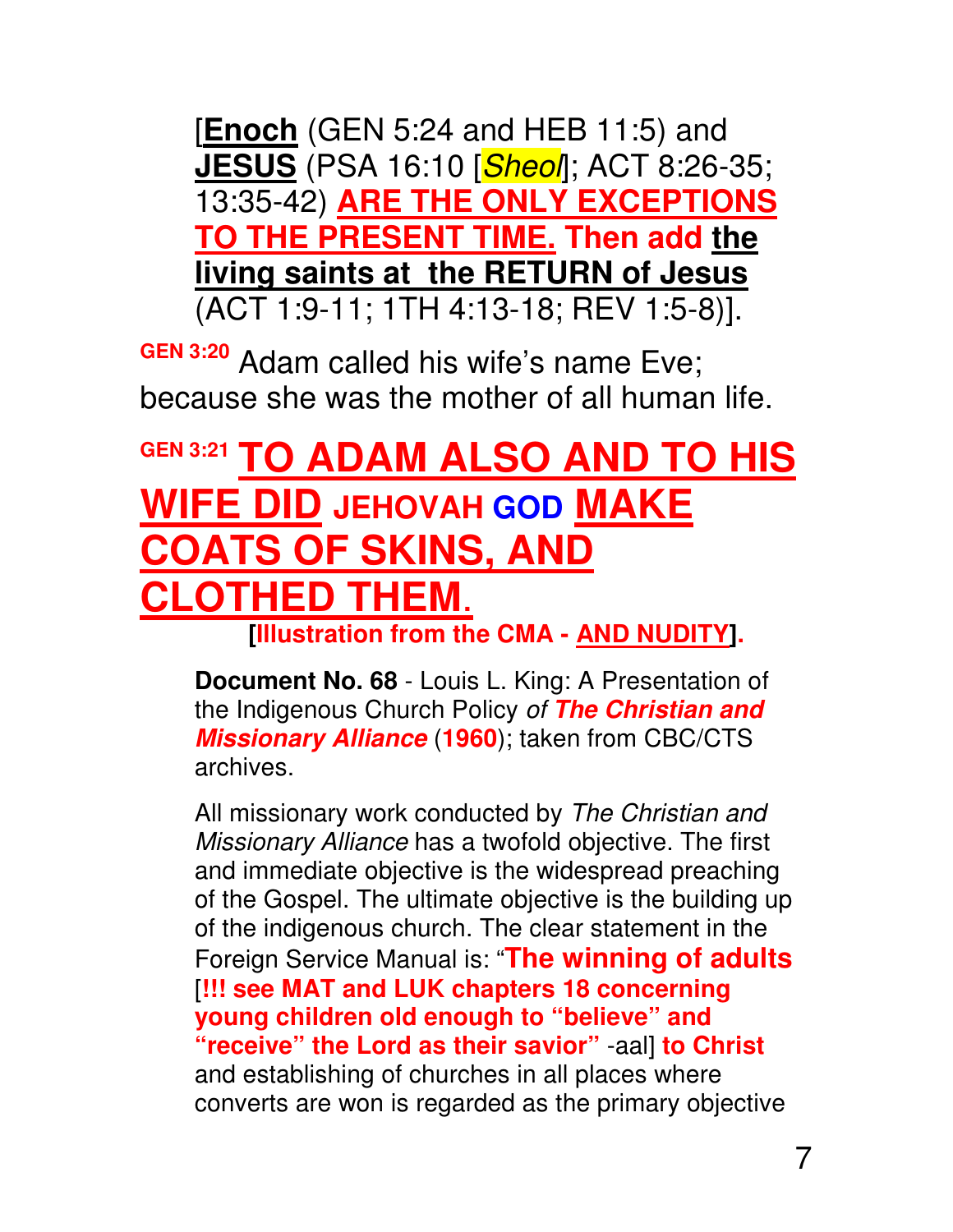of all missions." In this paper we shall be dealing chiefly with the ultimate goal; namely, the development of the Church.

. . .

1. Each missionary without doubt is deeply concerned that evil not creep into the life of the church. **His is a laudable ambition that the Christian standard of morals and habits of life be maintained. Immorality, drinking, smoking, chewing betel nut, and worldliness are especially to be shunned.** Just here, however, may come the breakdown in the indigenous method in that the missionary, sensing whether correctly or not - that these evil practices would be allowed if the administration were left to the nationals, carries on as director of church affairs. **He imposes a code of morals and ethics which inevitably leads the national to conceive of the Gospel as a system of law.**

. . .

5. To see scantily or immodestly clothed people is especially repugnant **to some missionaries**. To be adequately clothed according to Western standards they consider to be synonymous with true Christianity, and this because they have made no serious effort to separate the essentials of the message of the Gospel and life in Christ from the intertwinings and accretions

of Western **CULTURE** in Christianity. The people must be dressed . . . [**APPARENTLY GOD HAD A VERY DIFFERENT OPINION ON CLOTHING THAN THE CMA** See GEN 3:21 ABOVE. "culture 6. the ideas, customs, skills, arts, etc. of a given people in a given period; civilization." Webster's New World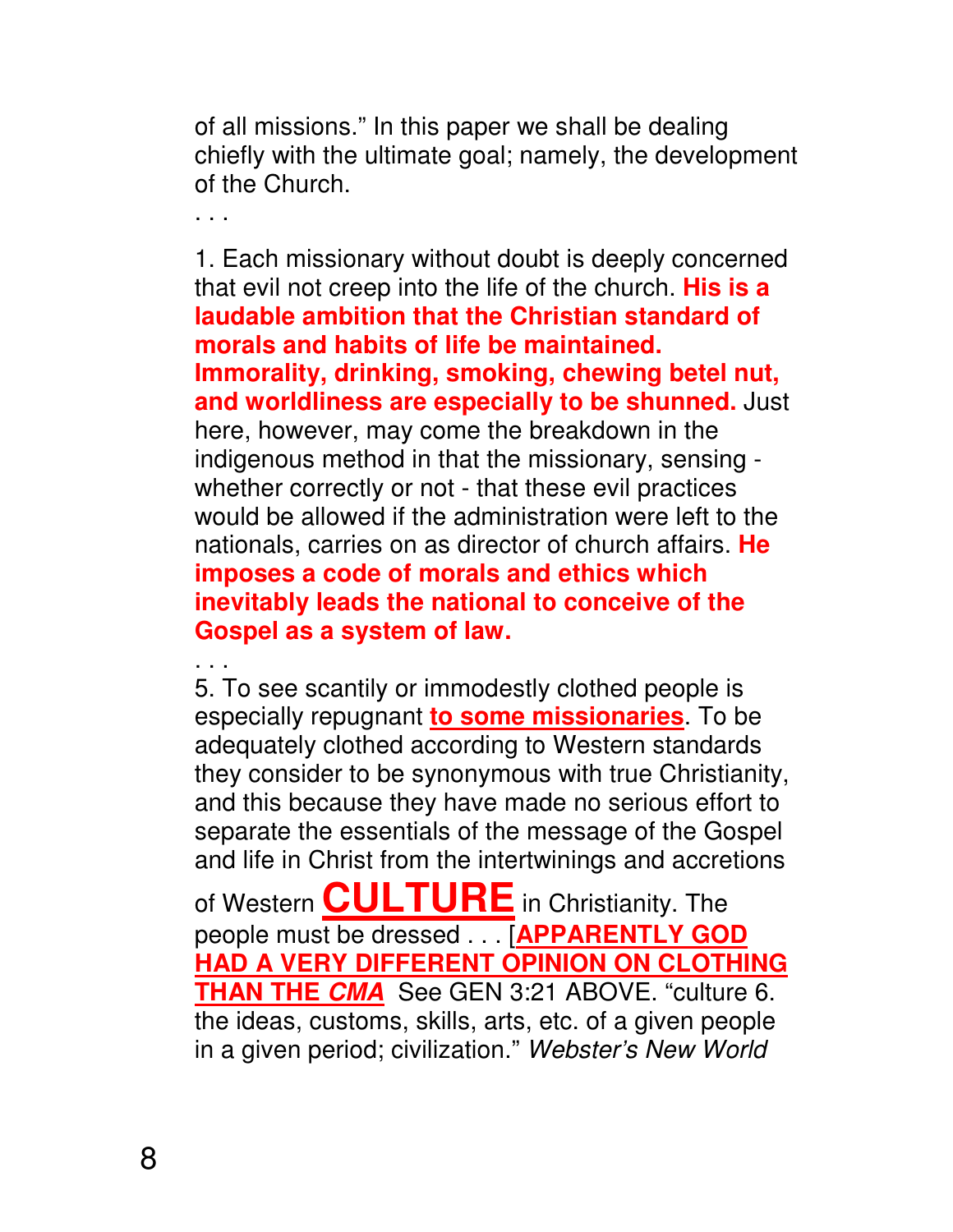Dictionary. Second College edition. 1982 - Page 345 aal].

**IN ONE AREA THE PEOPLE WERE, FOR ALL PRACTICAL PURPOSES, NUDE**. In their **CULTURE** they had never made clothes. They did not know what cloth was. They had no soap and no currency to buy these things. Every one of them was in the same condition. . . .

c. It is a true scriptural position that the social and economic advantages should come through the young church rather than through the missionary. ===**END OF EXCERPT from CMA History**===

**GEN 3:22** And the **JEHOVAH GOD** said: Behold, the man is become as One of Us, to know good and evil: and now, lest he put forth his hand, and take also of the tree of life, and eat, and live forever: **GEN 3:23** therefore **JEHOVAH GOD** sent him forth from the garden of Eden, **to till the ground from which he was taken**. **GEN 3:24** So He drove out the man; and He placed at the east of the garden of Eden Cherubims, and a flaming sword which turned every way, to guard the way of the tree of life.

**GEN 4:1** And Adam had sexual relations with Eve his wife; and she conceived, and bore Cain, and she said: I have gotten a man from the LORD. **GEN 4:2** And she again bore his brother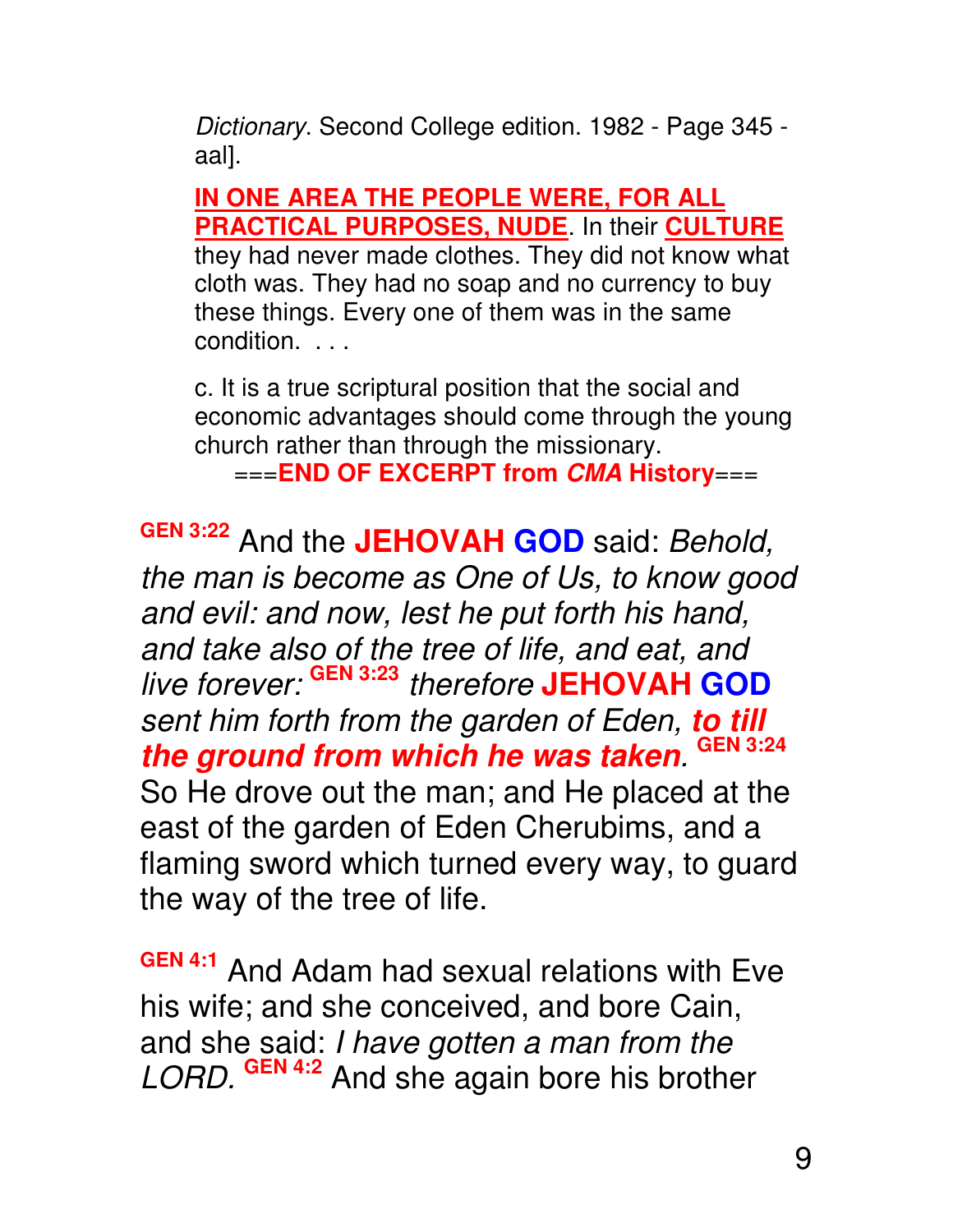Abel [the girls are **VERY** seldom mentioned]. Now Abel was a keeper of sheep, but Cain was a tiller of the ground.

# **The BIBLE WORDS dealing with "RETURNING TO THE DUST" AND the PUNISHMENT of SIN.**

**They are given according to the ordinary order of the books as found in our English Bibles. Note for example the 1689 London Baptist Confession of Faith list, of course without the Apocrypha** [see Chapter 1 Section 2].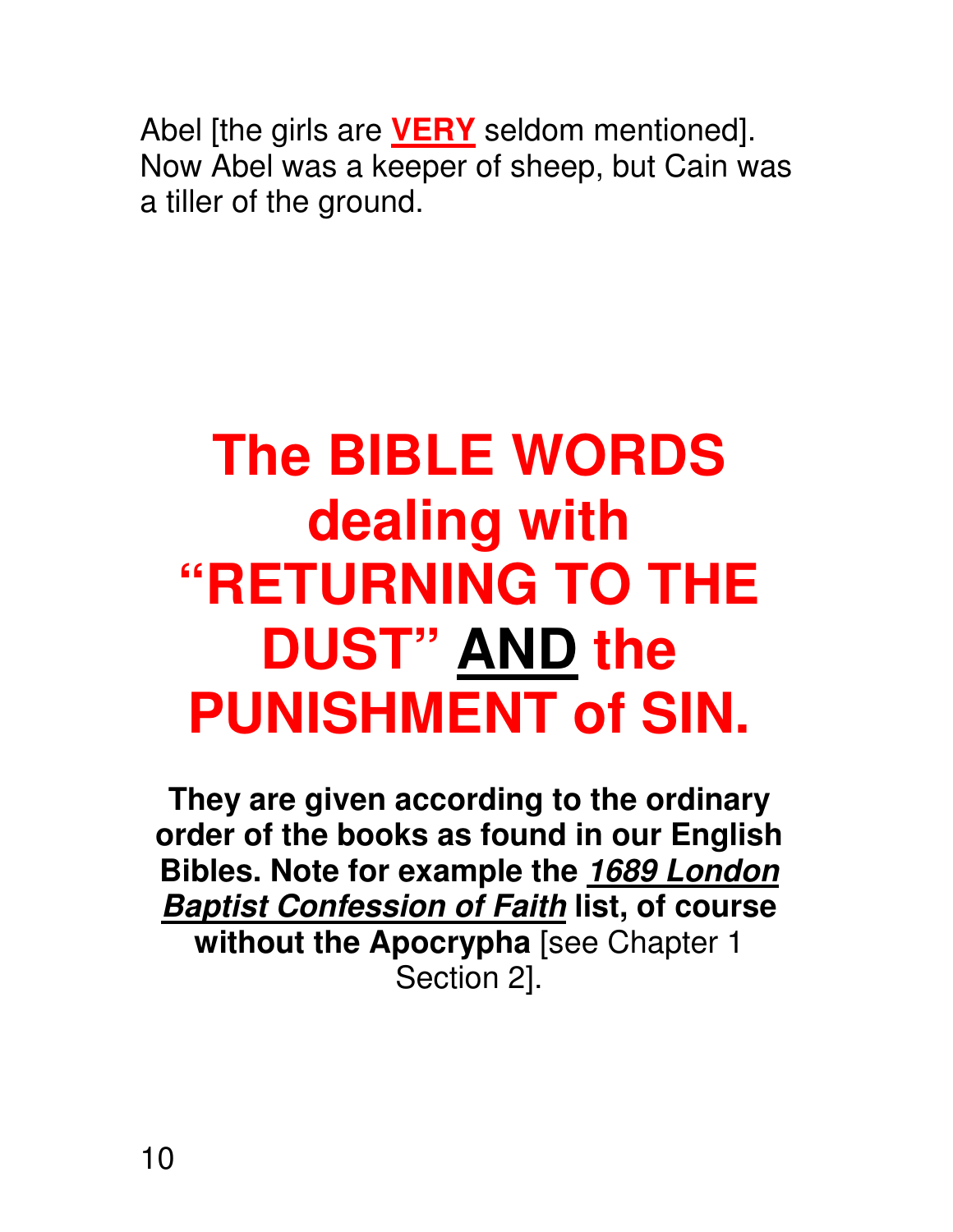# **THE CONTEXT of the WHOLE BIBLE MUST DETERMINE WHAT THE BIBLE TEACHES.**

**GEN 23:6** Hear us, my lord, you are a mighty prince among us; bury your dead in the best of our graves. None of us will refuse you his grave for burying your dead.

שמענו אדני נשׂיא אלהים אתה בתוכנו במבחר <mark>קבר</mark>ינו <mark>קבר</mark> את־מתך אישׁ ממנו את־<mark>קבר</mark>ו לא־יכלה ממך מקבר מתך: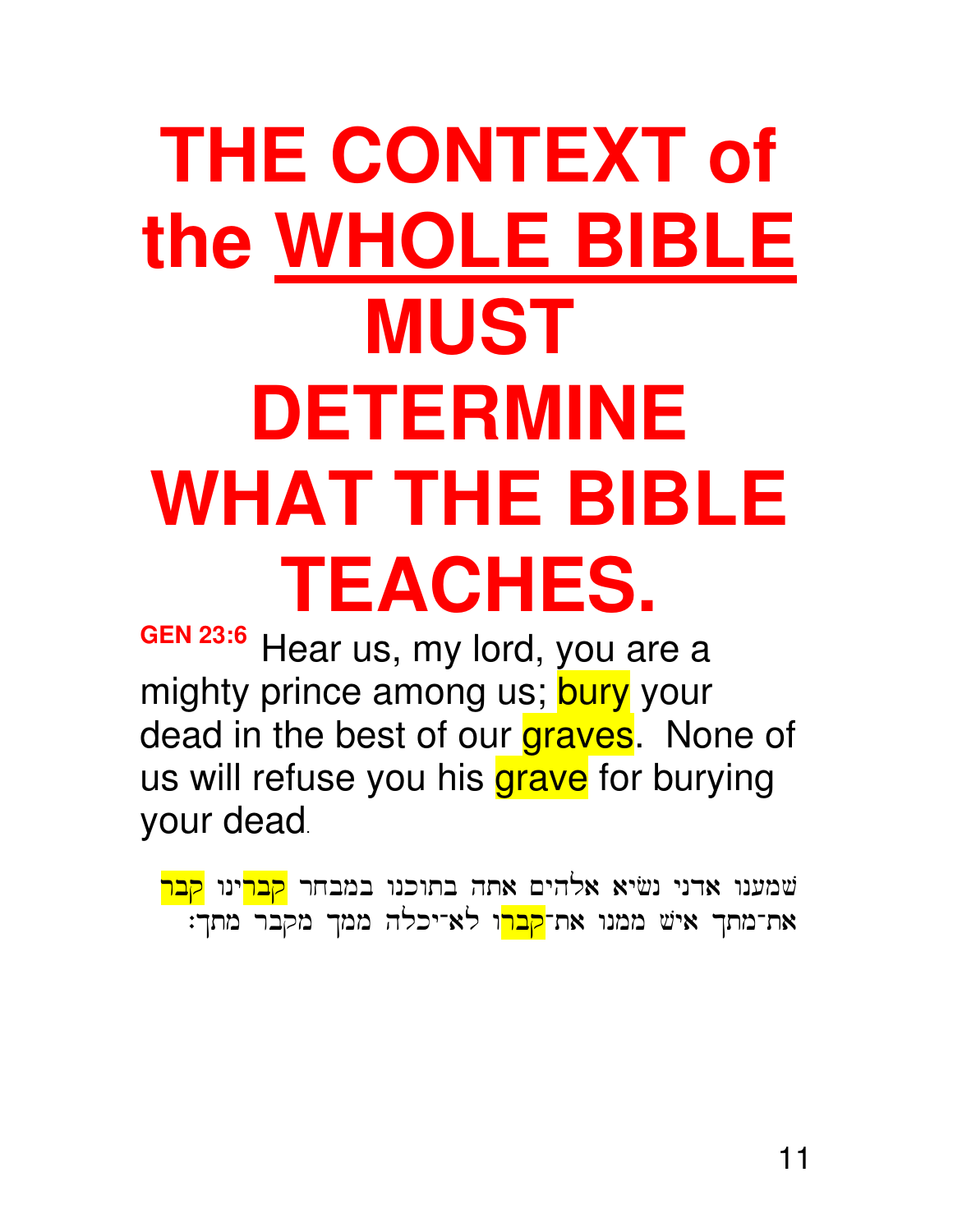**GEN 35:20** Jacob set up a pillar over her grave; that is the pillar of Rachel's grave to this day.

ויצב יעקב מצבה על־<mark>קבר</mark>תה הוא מצבת <mark>קבר</mark>ת־רחל עד־היום:

**GEN 37:35** Then all his sons and all his daughters arose to comfort him, but he refused to be comforted. And he said, Surely I will go down to **Sheol** [grave] in mourning for my son. So his father wept for him.

ויקמו כל־בניו וכל־בנתיו לנחמו וימאן להתנחם ויאמר כי־ארד אל־בני אבל <mark>שאל</mark>ה ויבך אתו אביו:

**GEN 42:38** But Jacob said, My son shall not go down with you; for his brother is dead, and he alone is left. If harm should befall him on the journey you are taking, then you will bring my gray hair down to Sheol [**grave**] in sorrow.

> ויאמר לא־ירד בני עמכם כי־אחיו מת והוא לבדו נשאר וקראהו אסון בדרך אשר תלכו־בה והורדתם את־שׂיבתי ביגון <mark>שאול</mark>ה: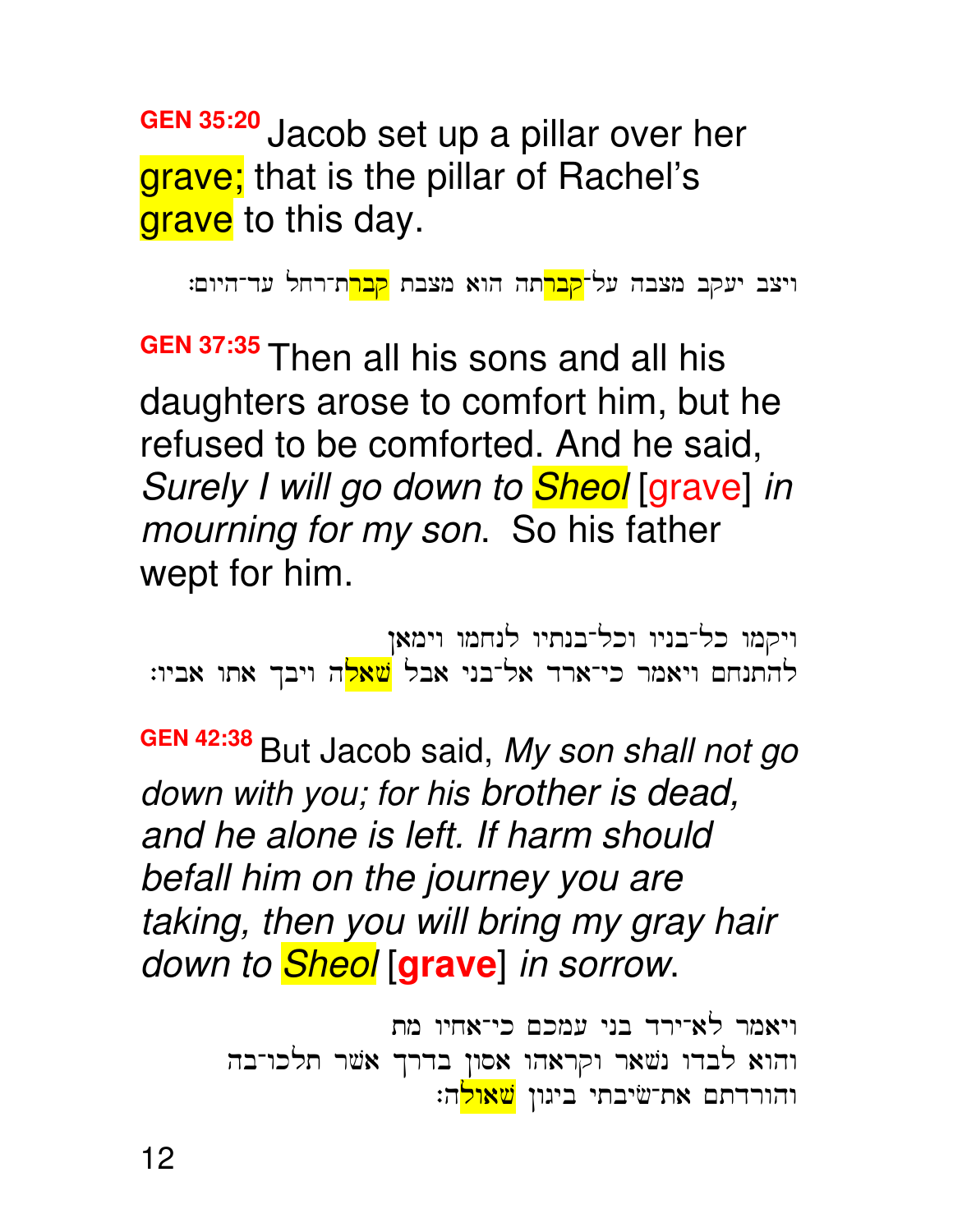**GEN 44:29** If you take this one also from me, and harm befalls him, you will bring my gray hair down to Sheol [**grave**] in sorrow.

> ולקחתם גם־את־זה מעם פני וקרהו אסון והורדתם את־שיבתי ברעה <mark>שאלה</mark>:

**GEN 44:31** When he sees that the lad is not with us, he will die. Thus your servants will bring the gray hair of your servant our father down to **Sheol** [**grave**] in sorrow.

> והיה כראותו כי־אין הנער ומת והורידו עבדיך את־שׂיבת עבדך אבינו ביגון <mark>שאל</mark>ה: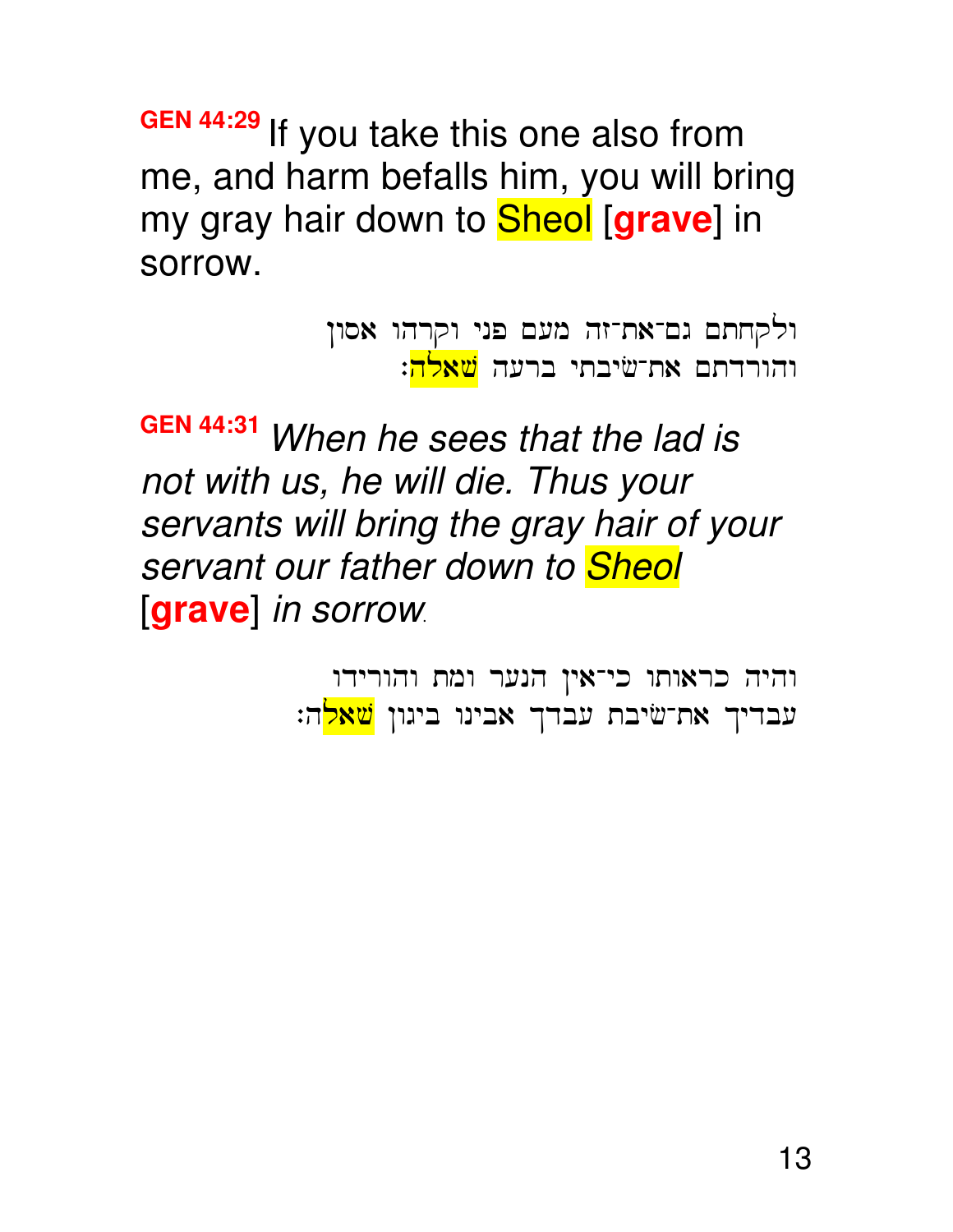**GEN 50:5** 'My father made me swear, saying, "Behold, I am about to die. In my grave which I dug for myself in the land of Canaan, there you shall bury me." Now therefore, please let me go up and bury my father; then I will return.'

אבי השביעני לאמר הנה אנכי מת ב<mark>קבר</mark>י אשר כריתי לי בארץ כנען שמה ת<mark>קבר</mark>ני ועתה אעלה־נא וא<mark>קבר</mark>ה את־אבי ואשובה:

**EXO 14:11** Then they said to Moses, Is it because there were no graves in Egypt that you have taken us away to die in the wilderness? Why have you dealt with us in this way, bringing us out of Egypt?

ויאמרו אל־משה המבלי אין־<mark>קבר</mark>ים במצרים לקחתנו למות במדבר מה־זאת עשית לנו להוציאנו ממצרים: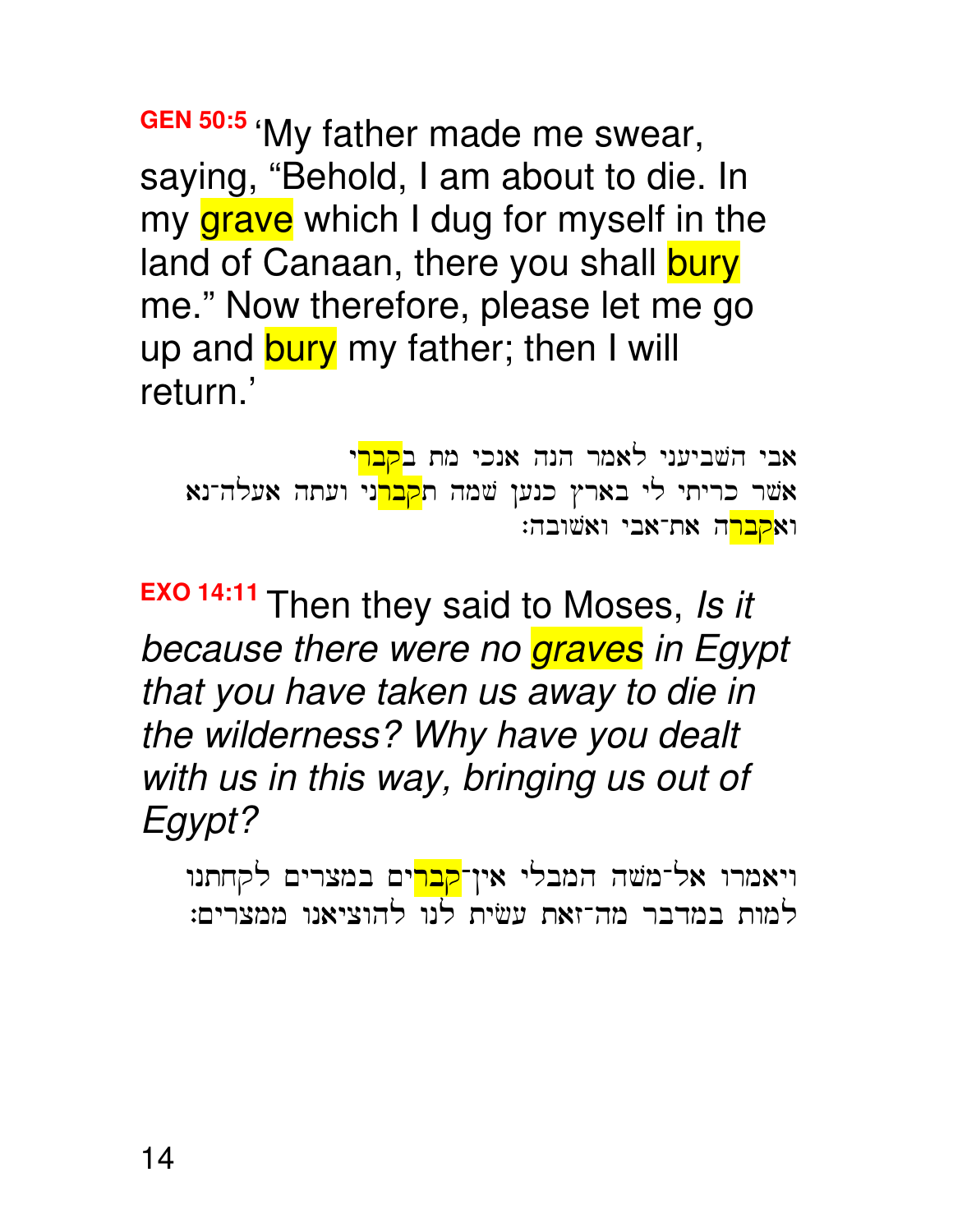**NUM 19:16** Also, anyone who in the open field touches one who has been slain with a sword or who has died naturally, or a human bone or a grave, shall be unclean for seven days.

וכל אשר־יגע על־פני השרה בחלל־חרב או במת או־בעצם אדם או ב<mark>קבר</mark> יטמא שבעת ימים:

**NUM 19:18** A clean person shall take hyssop and dip it in the water, and sprinkle it on the tent and on all the furnishings and on the persons who were there, and on the one who touched the bone or the one slain or the one dying naturally or the grave.

> ולקח אזוב וטבל במים איש טהור והזה על־האהל ועל־כל־הכלים ועל־הנפשות אשר היו־שם ועל־הנגע בעצם או בחלל או במת או ב<mark>קבר</mark>: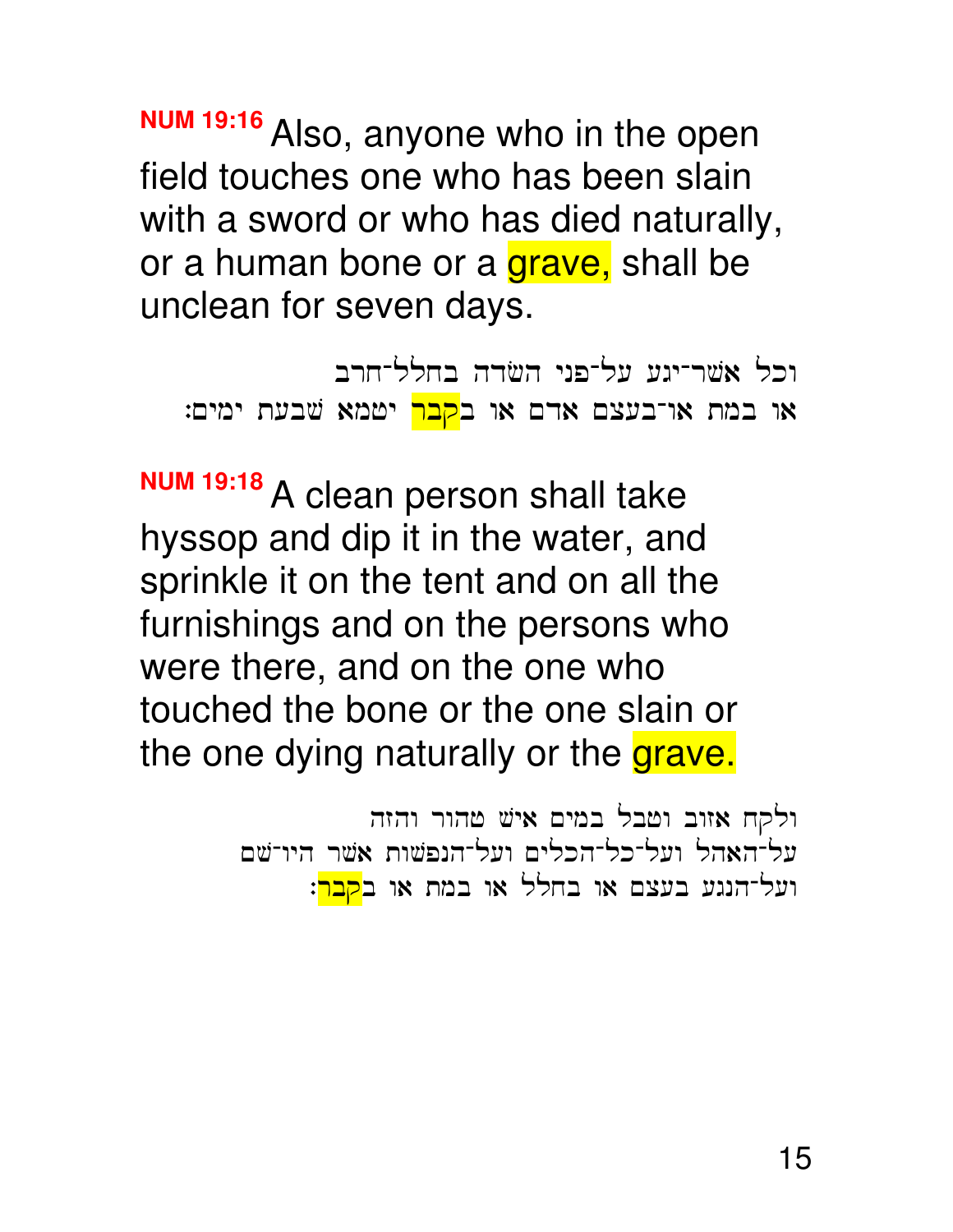**DEU 32:22** For a fire is kindled in my anger, and burns to the lowest **Sheol**, and consumes the Earth with its yield, and sets on fire the foundations of the mountains.

כי־אש קדחה באפי ותקד צד־<mark>שאול</mark> תחתית ותאכל ארץ ויבלה ותלהט מוסדי הרים:

**1SA 2:6** Jehovah kills and makes alive. He brings down to Sheol [**grave**] and brings up.

יהוה ממית ומחיה מוריד <mark>שאול</mark> ויצל:

2SA 3:32 Thus they **buried** Abner in Hebron; and the king lifted up his voice and wept at the grave of Abner, and all the people wept.

> וי<mark>קבר</mark>ו את־אבנר בחברון וישׂא המלך את־קולו ויבך אל־<mark>קבר</mark> אבנר ויבכו כל־העם: פ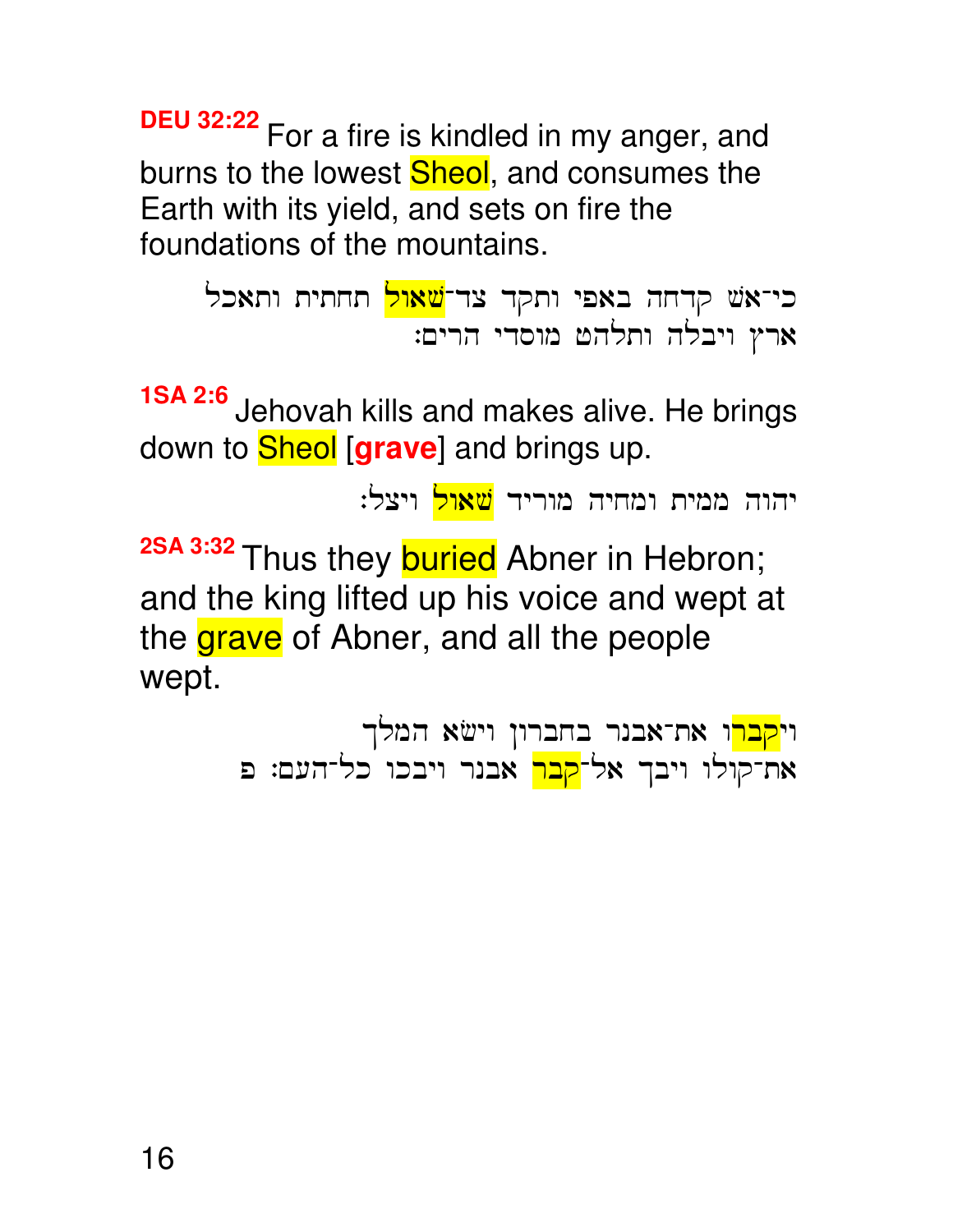**2SA 4:12** Then David commanded the young men, and they killed them and cut off their hands and feet and hung them up beside the pool in Hebron. But they took the head of Ish-bosheth and buried it in the grave of Abner in Hebron.

> $r$ ויצו דוד את־הנערים ויהרגום ויקצצו ואת־רגליהם ויתלו על־הברכה בחברון ואת ראש איש־בשת לקחו וי<mark>קבר</mark>ו ב<mark>קבר</mark>־אבנר בחברון: פ

**2SA 17:23** Now when Ahithophel saw that his counsel was not followed, he saddled his donkey and arose and went to his home, to his city, and set his house in order, and strangled himself; thus he died and was buried in the grave of his father.

ואחיתפל ראה כי לא נעשתה עצתו ויחבש את־החמור ויקם וילך אל־ביתו אל־עירו ויצו אל־ביתו ויחנק וימת וי<mark>קבר</mark> ב<mark>קבר</mark> אביו: ס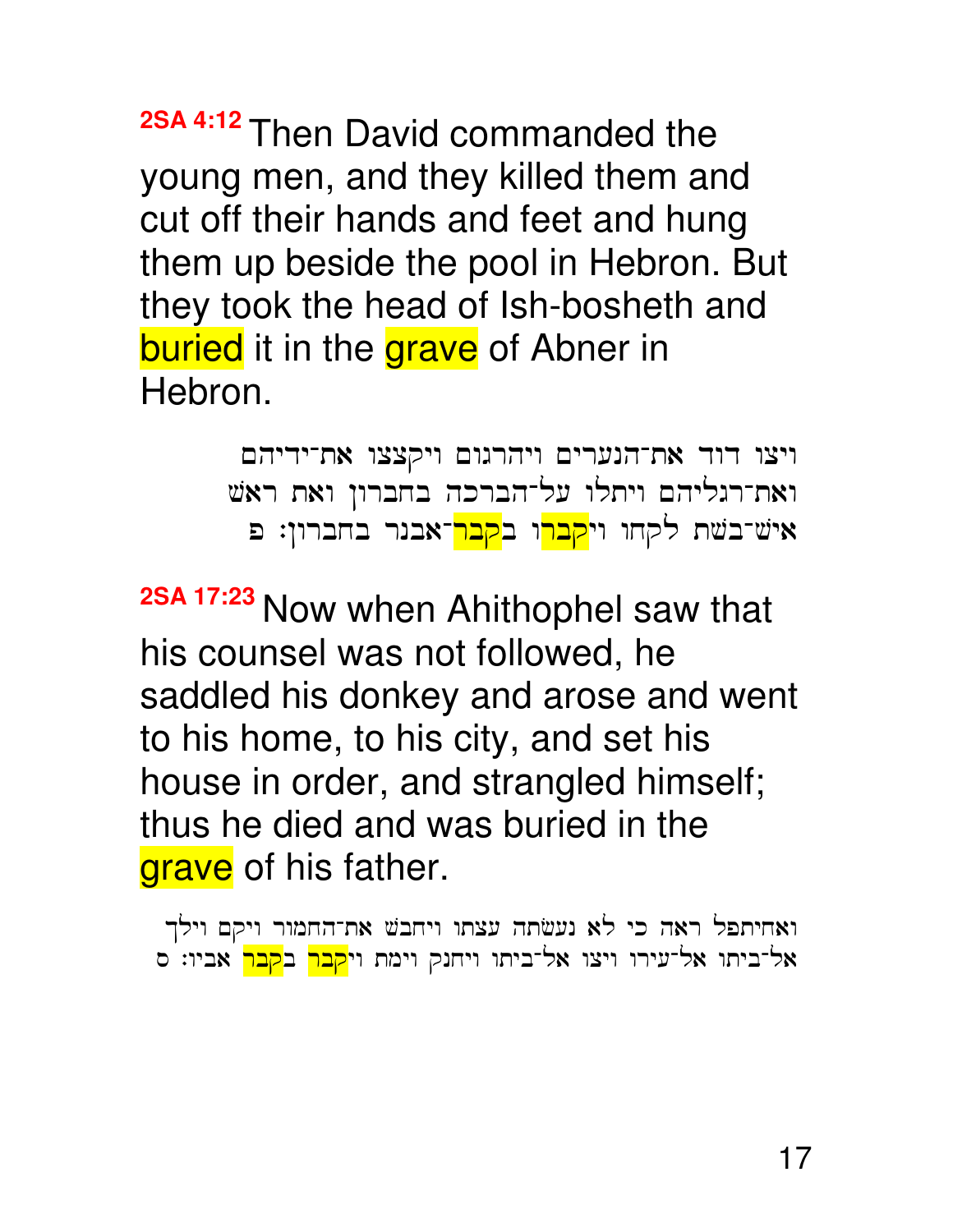**2SA 19:37** "Please let your servant return, that I may die in my own city near the grave of my father and my mother. However, here is your servant Chimham, let him cross over with my lord the king, and do for him what is good in your sight."

ישב־נא עבדך ואמת בעירי עם <mark>קבר</mark> אבי ואמי והנה עבדך כמהם יעבר עם־אדני המלך ועשׂה־לו את  $\circ$  בעיניך: שמר־טוב

2SA 21:14 They **buried** the bones of **Saul** [**the Hebrew word for Saul and Sheol are the same. CONTEXT ALONE can determine which is meant**]

and Jonathan his son in the country of Benjamin in Zela, in the **grave** of Kish his father; thus they did all that the king commanded, and after that God was moved by prayer for the land.

וי<mark>קבר</mark>ו את־עצמות־<mark>שאול</mark> ויהונתן־בנו בארץ בנימן בצלע ב<mark>קבר</mark> קיש אביו ויעשו כל אשר־צוה המלך ויעתר אלהים לארץ אחרי־כן: פ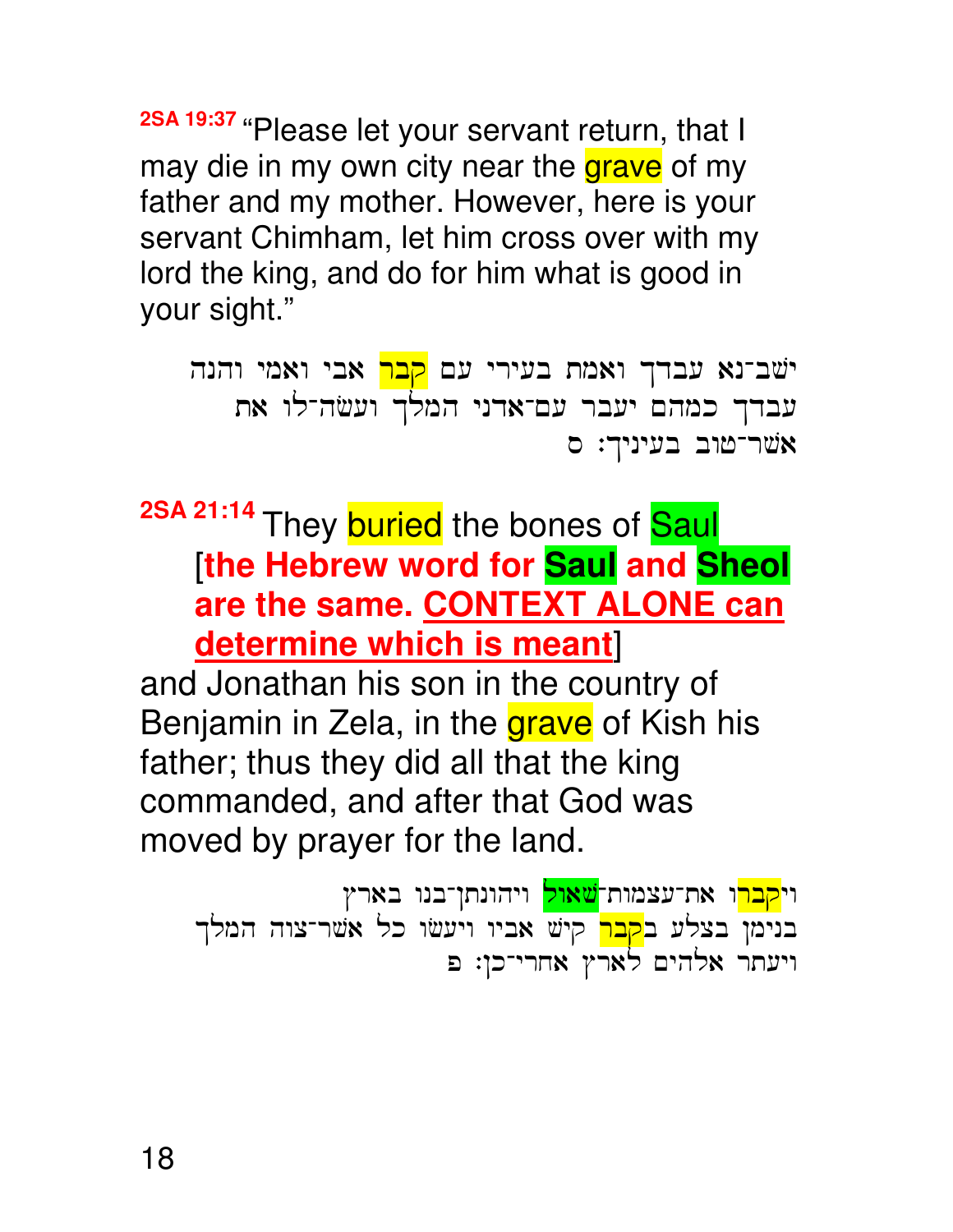2SA 22:6 The cords of **Sheol** surrounded me; the snares of death confronted me.

חבלי <mark>שאול</mark> סבני קדמני מקשי־מות:

**1KI 2:9** Now therefore, do not let him go unpunished, for you are a wise man; and you will know what you ought to do to him, and you will bring his gray hair down to **Sheol** with blood.

> ועתה אל־תנקהו כי אישׁ חכם אתה וידעת את אשר תעשה־לו והורדת את־שיבתו בדם <mark>שאול</mark>:

**1KI 13:22** but have returned and eaten bread and drunk water in the place of which He said to you, "Eat no bread and drink no water"; your body shall not come to the grave of your fathers."

ותשב ותאכל לחם ותשת מים במקום אשר דבר אליך לחם אל־תאכל ואל־תשת מים לא־תבוא נבלתך אל־<mark>קבר</mark> אבתיך: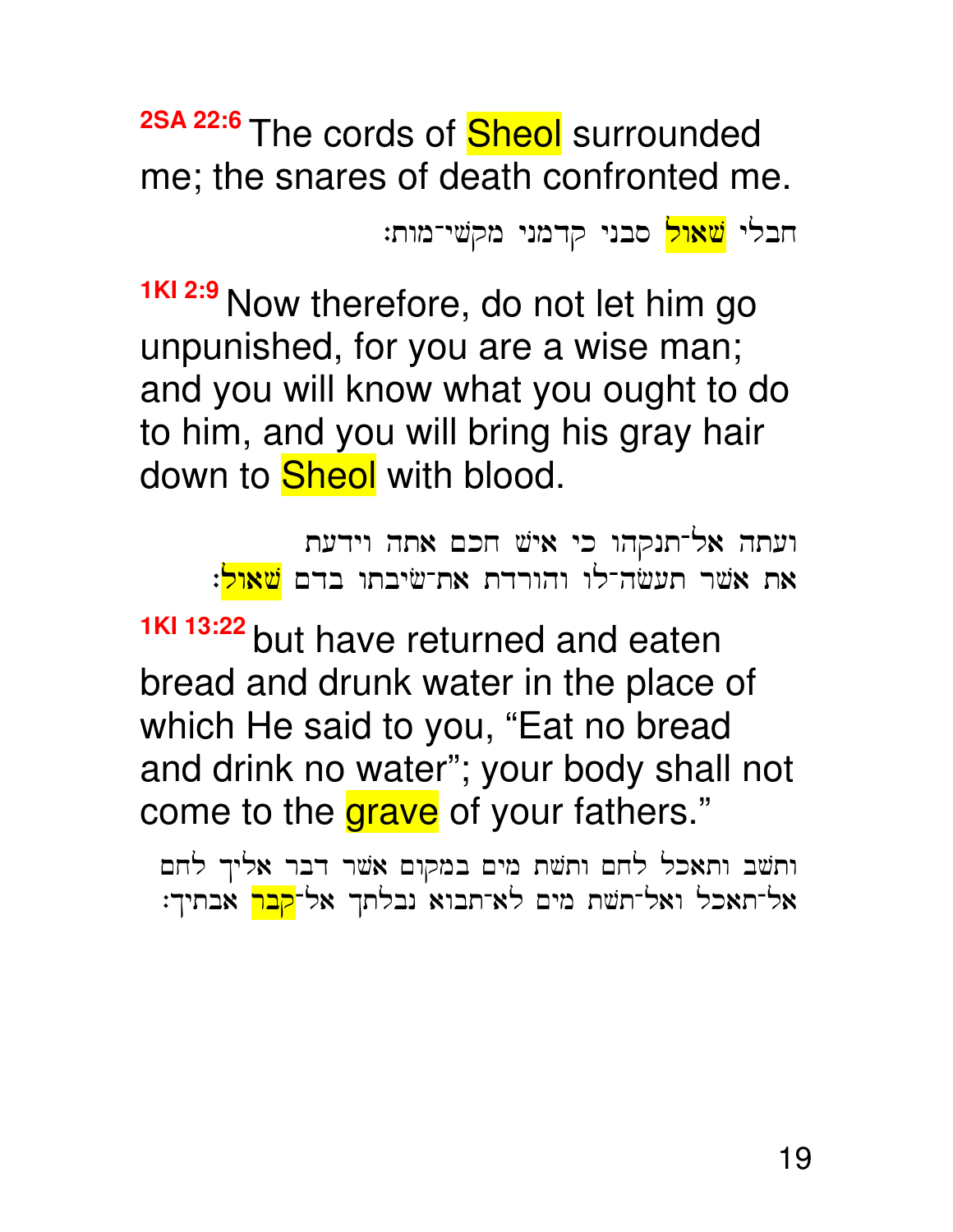**1KI 13:30** He laid his body in his own grave, and they mourned over him, saying, "Alas, my brother!"

וינח את־נבלתו ב<mark>קבר</mark>ו ויספדו עליו הוי אחי:

1KI 13:31 After he had **buried** him, he spoke to his sons, saying, "When I die, bury me in the grave in which the man of God is buried; lay my bones beside his bones.

ויהי אחרי <mark>קבר</mark>ו אתו ויאמר אל־בניו לאמר במותי ו<mark>קבר</mark>תם אתי ב<mark>קבר</mark> אשר איש האלהים קבור בו אצל עצמתיו הניחו את־עצמתי:

**1KI 14:13** All Israel shall mourn for him and bury him, for he alone of Jeroboam's family will come to the grave, because in him something good was found toward the LORD God of Israel in the house of Jeroboam.

וספדו־לו כל־ישׂראל ו<mark>קבר</mark>ו אתו כי־זה לבדו יבא לירבעם אל־<mark>קבר</mark> יען נמצא־בו דבר טוב אל־יהוה אלהי ישראל בבית ירבעם: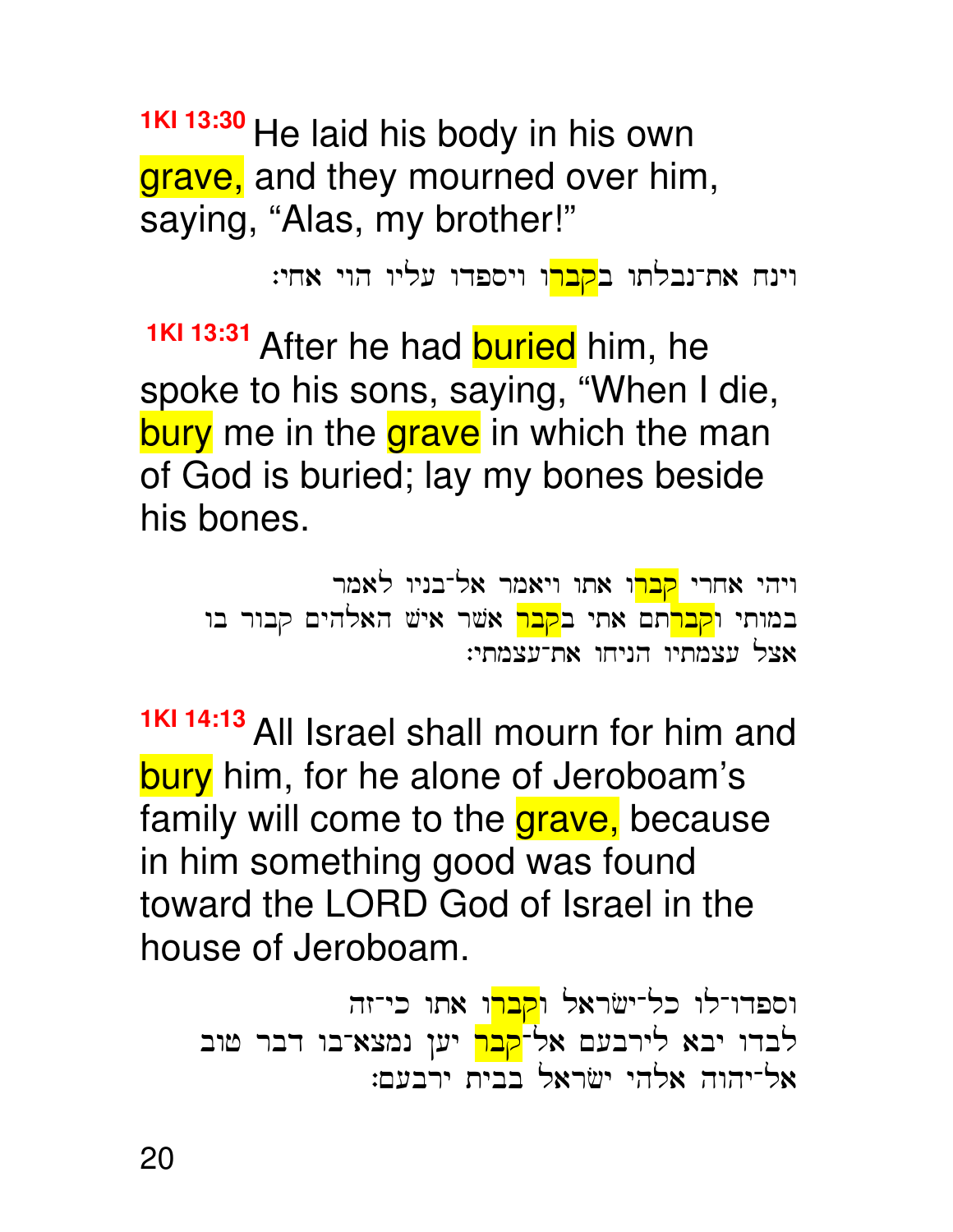**2KI 9:28** Then his servants carried him in a chariot to Jerusalem and buried him in his grave with his fathers in the city of David.

> וירכבו אתו עבדיו ירושלמה וי<mark>קבר</mark>ו אתו בקברתו עם־אבתיו בעיר דוד: פ

**2KI 13:21** As they were **burying** a man, behold, they saw a [raiding] band; and they cast the man into the grave of Elisha. And when the man touched the bones of Elisha he revived and stood up on his feet.

```
ויהי הם <mark>קבר</mark>ים איש והנה ראו את־הגדוד
וישליכו את־האיש ב<mark>קבר</mark> אלישע וילך ויגע האיש בעצמות
                             אלישע ויחי ויקם על־רגליו: פ
```
2K 21:26 He was **buried** in his grave in the garden of Uzza, and Josiah his son became king in his place.

וי<mark>קבר</mark> אתו ב<mark>קבר</mark>תו בגן־עזא וימלך יאשיהו בנו תחתיו: פ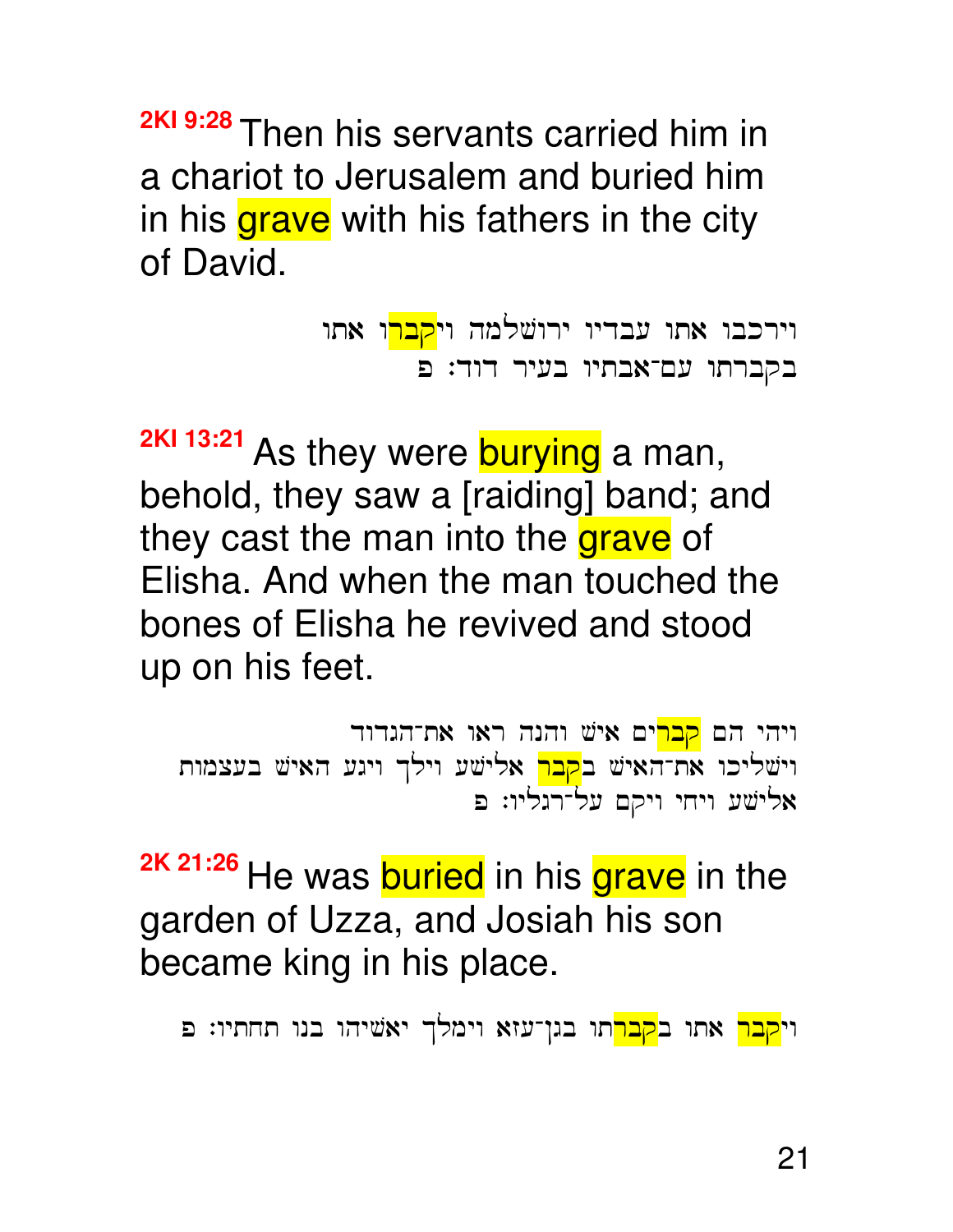**2KI 22:20** "Therefore, behold, I will gather you to your fathers, and you will be gathered to your grave in peace, and your eyes will not see all the evil which I will bring on this place." So they brought back word to the king.

> לכן הנני אספך על־אבתיך ונאספת אל־<mark>קבר</mark>תיך בשלום ולא־תראינה עיניך בכל הרעה אשר־אני מביא על־המקום הזה וישיבו את־המלך דבר:

**2KI 23:6** He brought out the Asherah from the house of the LORD outside Jerusalem to the brook Kidron, and burned it at the brook Kidron, and ground it to dust, and threw its dust on the graves of the common people.

 $m$ יה<br/> האשרה מבית האשרה האשרה לירושלם אל־נחל קדרון וישרף אתה בנחל קדרון וידק לעפר וישלך את־עפרה על־<mark>קבר</mark> בני העם: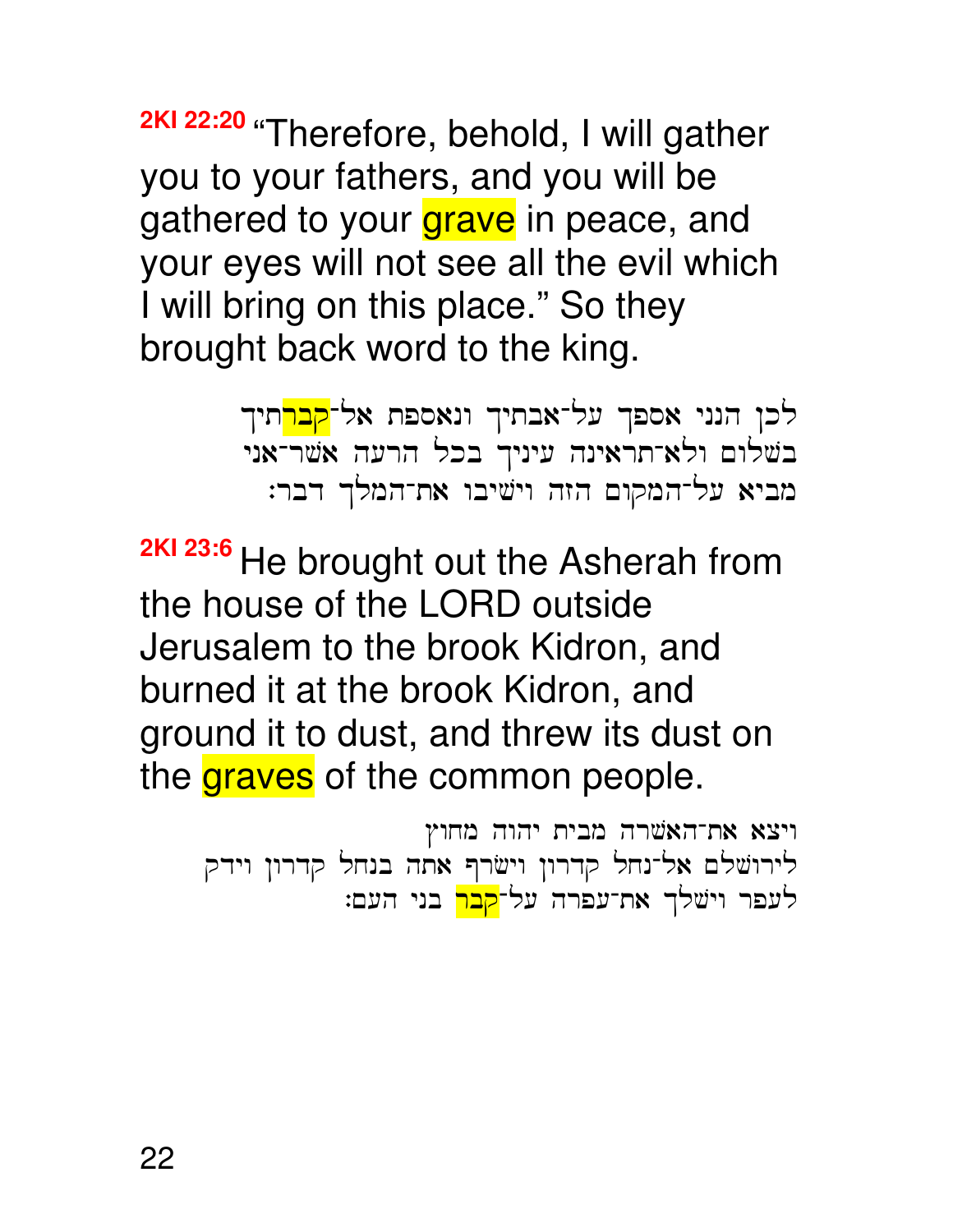23

**2KI 23:16** Now when Josiah turned, he saw the graves that were there on the mountain, and he sent and took the bones from the **graves** and burned them on the altar and defiled it according to the word of the LORD which the man of God proclaimed, who proclaimed these things.

ויפן יאשיהו וירא את־ה<mark>קבר</mark>ים אשר־שם בהר וישלח ויקח את־העצמות מן־ה<mark>קבר</mark>ים וישרף על־המזבח ויטמאהו כדבר יהוה אשר קרא איש האלהים אשר קרא את־הדברים האלה:

**2KI 23:17** Then he said, "What is this monument that I see?" And the men of the city told him, "It is the grave of the man of God who came from Judah and proclaimed these things which you have done against the altar of Bethel."

הציון הלז אשר אני ראה ויאמר מה ויאמרו אליו אנשי העיר ה<mark>קבר</mark> איש־האלהים אשר־בא מיהודה ויקרא את־הדברים האלה אשר עשית על המזבח בית־אל: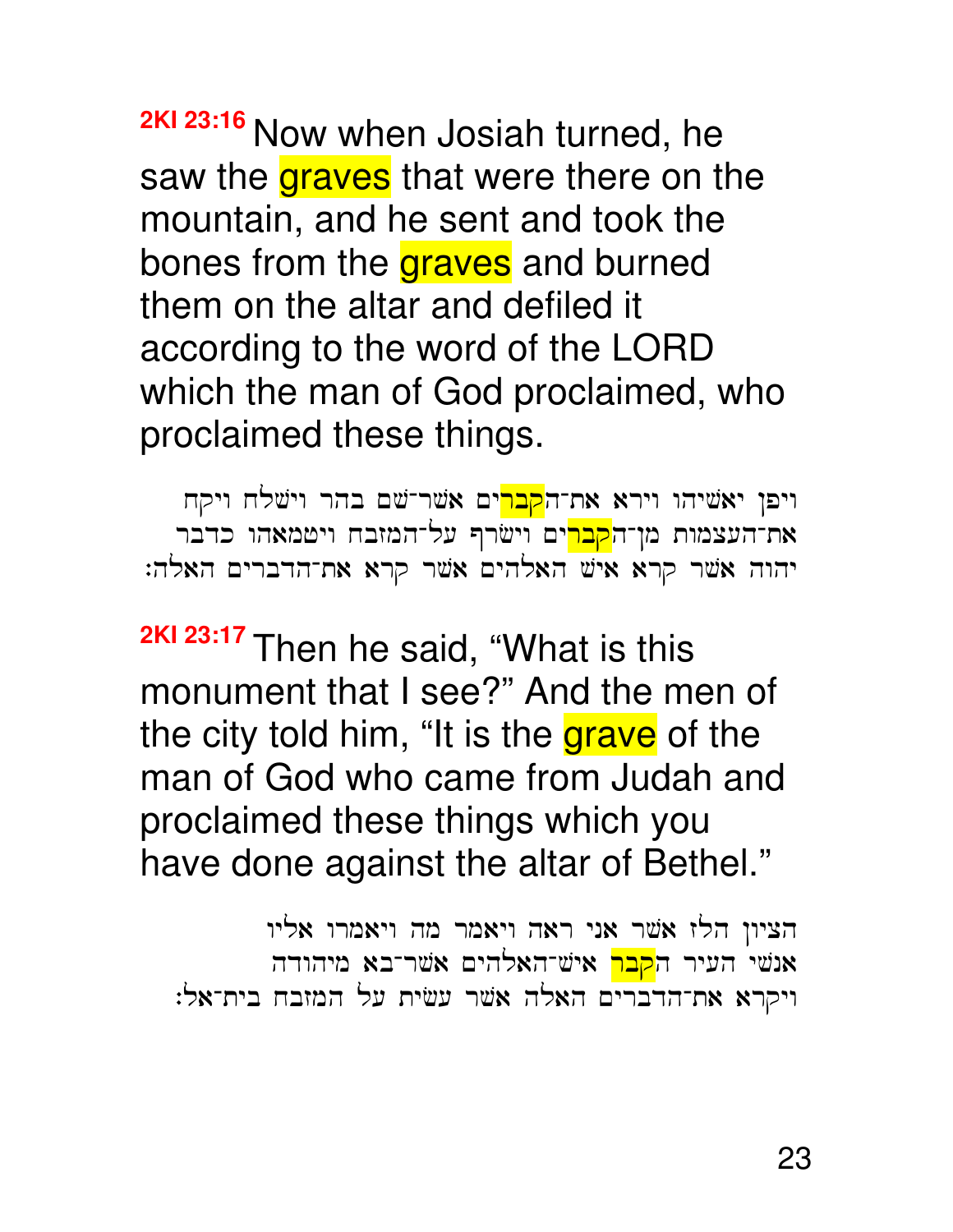**2CH 26:23** So Uzziah slept with his fathers, and they **buried** him with his fathers in the field of the grave which belonged to the kings, for they said, "He is a leper." And Jotham his son became king in his place.

וישכב עזיהו עם־אבתיו וי<mark>קבר</mark>ו אתו עם־אבתיו בשׂדה ה<mark>קבור</mark>ה אשר למלכים כי אמרו מצורע הוא וימלך יותם בנו תחתיו: פ

**2CH 34:4** They tore down the altars of the Baals in his presence, and the incense altars that were high above them he chopped down; also the Asherim, the carved images and the molten images he broke in pieces and ground to powder and scattered it on the graves of those who had sacrificed to them.

> וינתצו לפניו את מזבחות הבעלים והחמנים אשר־למעלה מעליהם גדע והאשרים והפסלים שבר והדק ויזרק על־פני ה<mark>קבר</mark>ים הזבחים להם: והמסכות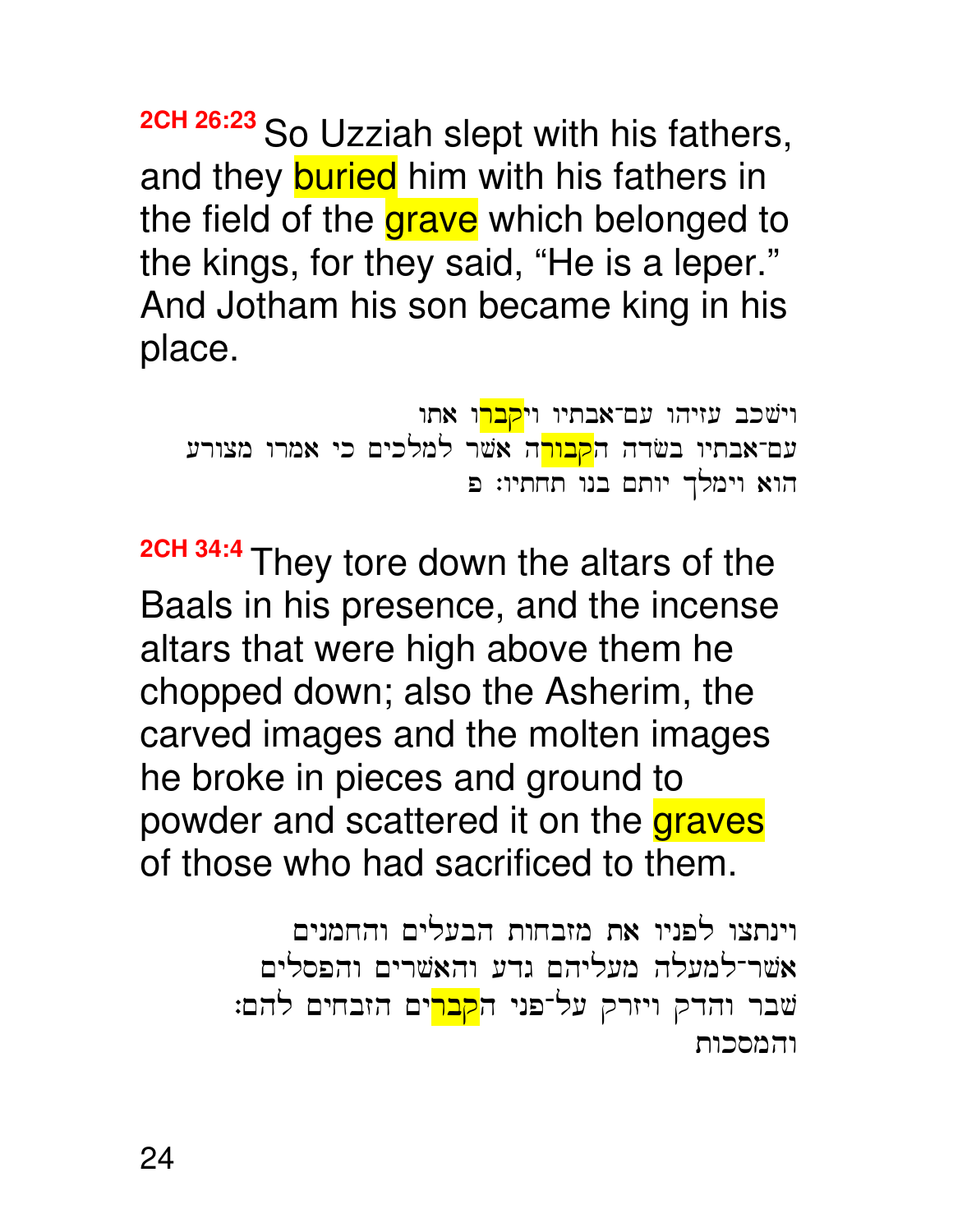**2CH 34:28** "Behold, I will gather you to your fathers and you shall be gathered to your *grave* in peace, so your eyes will not see all the evil which I will bring on this place and on its inhabitants." And they brought back word to the king.

הנני אספך אל־אבתיך ונאספת אל־<mark>קבר</mark>תיך בשלום ולא־תראינה עיניך בכל הרעה אשר אני מביא על־המקום הזה ועל־ישביו וישיבו את־המלך דבר: פ

**JOB 3:22** Who rejoice greatly, and exult when they find the grave?

השמחים אלי־גיל ישׂישו כי ימצאו־<mark>קבר</mark>:

**JOB 5:26** You will come to the grave in full vigor, Like the stacking of grain in its season.

תבוא בכלח אלי־<mark>קבר</mark> כעלות גדישׁ בעתו:

**JOB 7:9** When a cloud vanishes, it is gone. So he who goes down to **Sheol** does not come up.

כלה ענן וילך כן יורד <mark>שאול</mark> לא יעלה: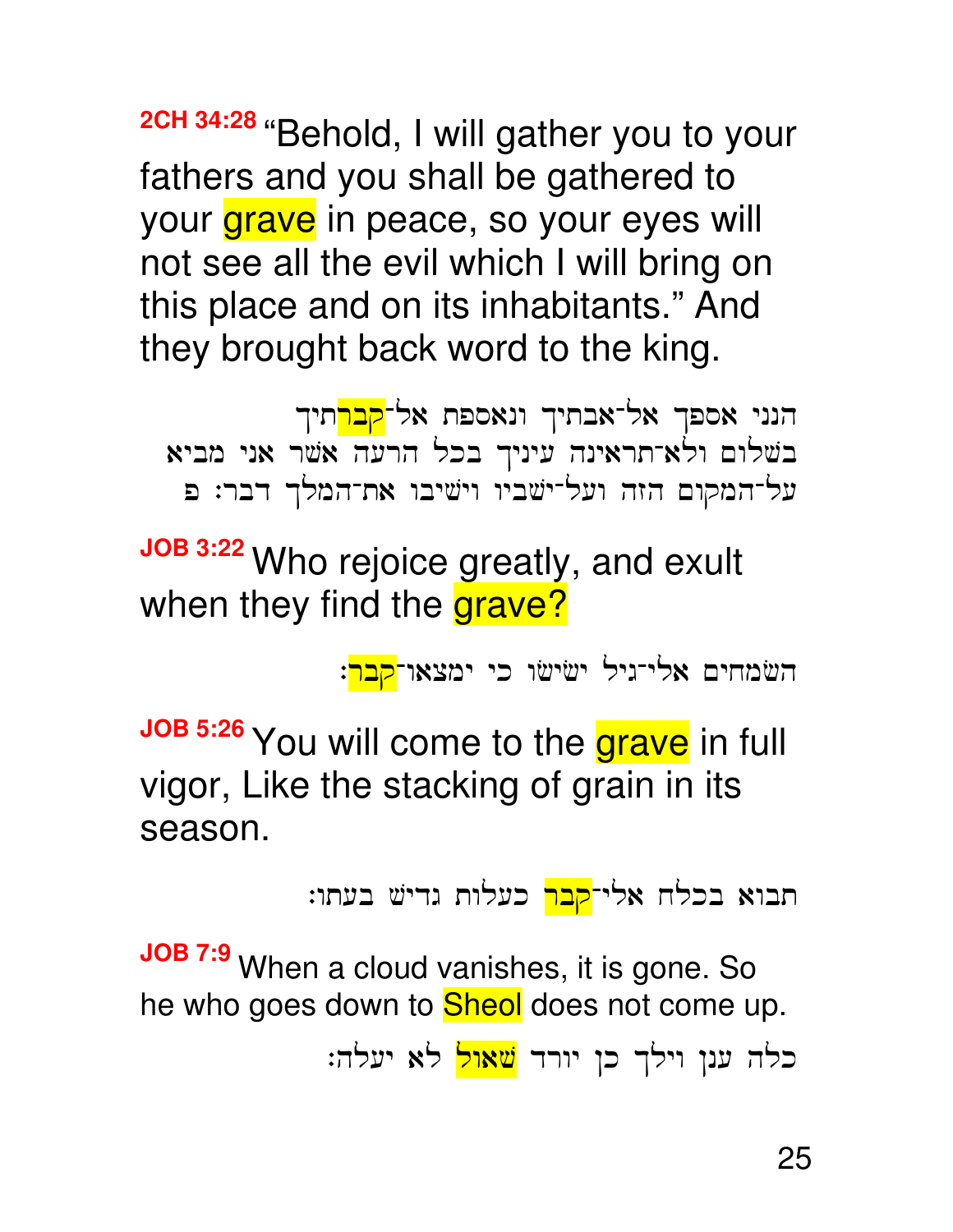**JOB 10:19** "I should have been as though I had not been - Carried from womb to grave<sup>"</sup>

כאשר לא־הייתי אהיה מבטן ל<mark>קבר</mark> אובל:

**JOB 11:8** It is high as heaven, what can you do? Deeper than **Sheol**, what can you know?

גבהי שמים מה־תפצל צמקה מ<mark>שאול</mark> מה־תדצ:

**JOB 14:13** Oh that You would hide me in Sheol, that You would conceal me until Your wrath returns to You, that You would set a limit for me and remember me!

```
מי יתן ב<mark>שאול</mark> תצפנני תסתירני עד־שוב אפך תשית
                                      לי חק ותזכרני:
```
**JOB 17:1** My spirit is broken, my days are extinguished. The **grave** is ready for me.

רוחי חבלה ימי נזעכו <mark>קבר</mark>ים לי: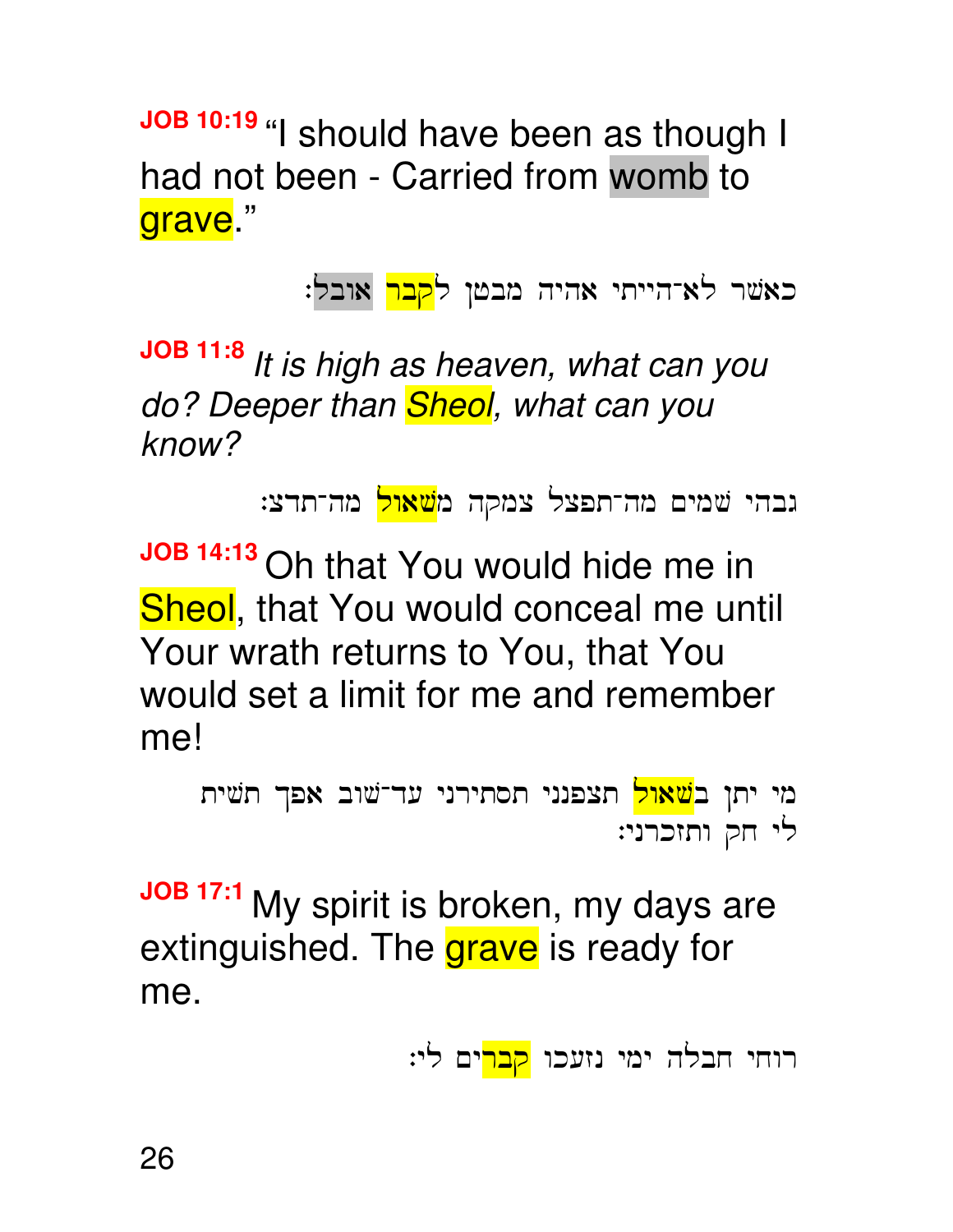JOB 17:13 If I look for **Sheol** as my home, I make my bed in the darkness.

אם־אקוה <mark>שאול</mark> ביתי בחשך רפדתי יצועי:

**JOB 21:13** They spend their days in prosperity, and suddenly they go down to **Sheol**.

יבלו) [יכלו] בטוב ימיהם וברגע <mark>שאול</mark> יחתו:

JOB 21:32 While he is carried to the grave, men will keep watch over his tomb.

והוא ל<mark>קבר</mark>ות יובל ועל־<mark>גדיש</mark> ישקוד:

**Job 24:19** Drought and heat consume the snow waters. **So does Sheol those who have sinned** [final place of the wicked]**.** 

ציה גם־חם יגזלו מימי־שלג <mark>שאול</mark> חטאו: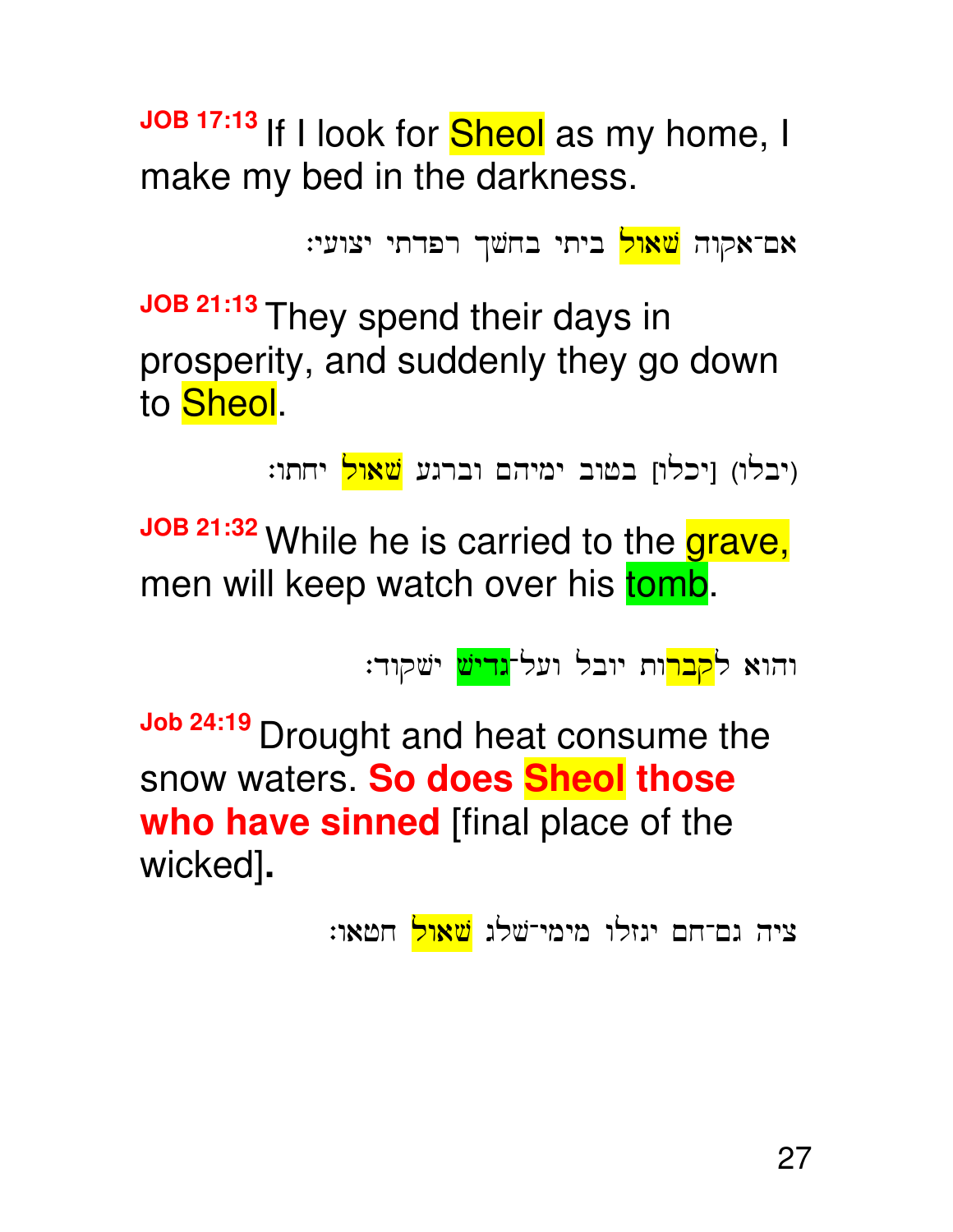**JOB 26:6** Naked is Sheol before Him, and Abaddon has no covering.

צרום <mark>שאול</mark> נגדו ואין -כסות ל<mark>אבדון</mark>:

**PSA 5:10** There is nothing reliable in what they say. Their inward part is destruction itself. Their throat is an open grave. They flatter with their tongue.

```
כי אין בפיהו נכונה קרבם הוות <mark>קבר</mark>־פתוח גרונם
                                     לשונם יחליקון:
```
**PSA 6:6** For there is no mention of you in death. In **Sheol** who will give you thanks?

כי אין במות זכרך ב<mark>שאול</mark> מי יודה־לך:

**PSA 9:18** The wicked will be returned to **Sheol**, even all the nations that forget God.

ישובו רשצים ל<mark>שאול</mark>ה כל־גוים שכחי אלהים: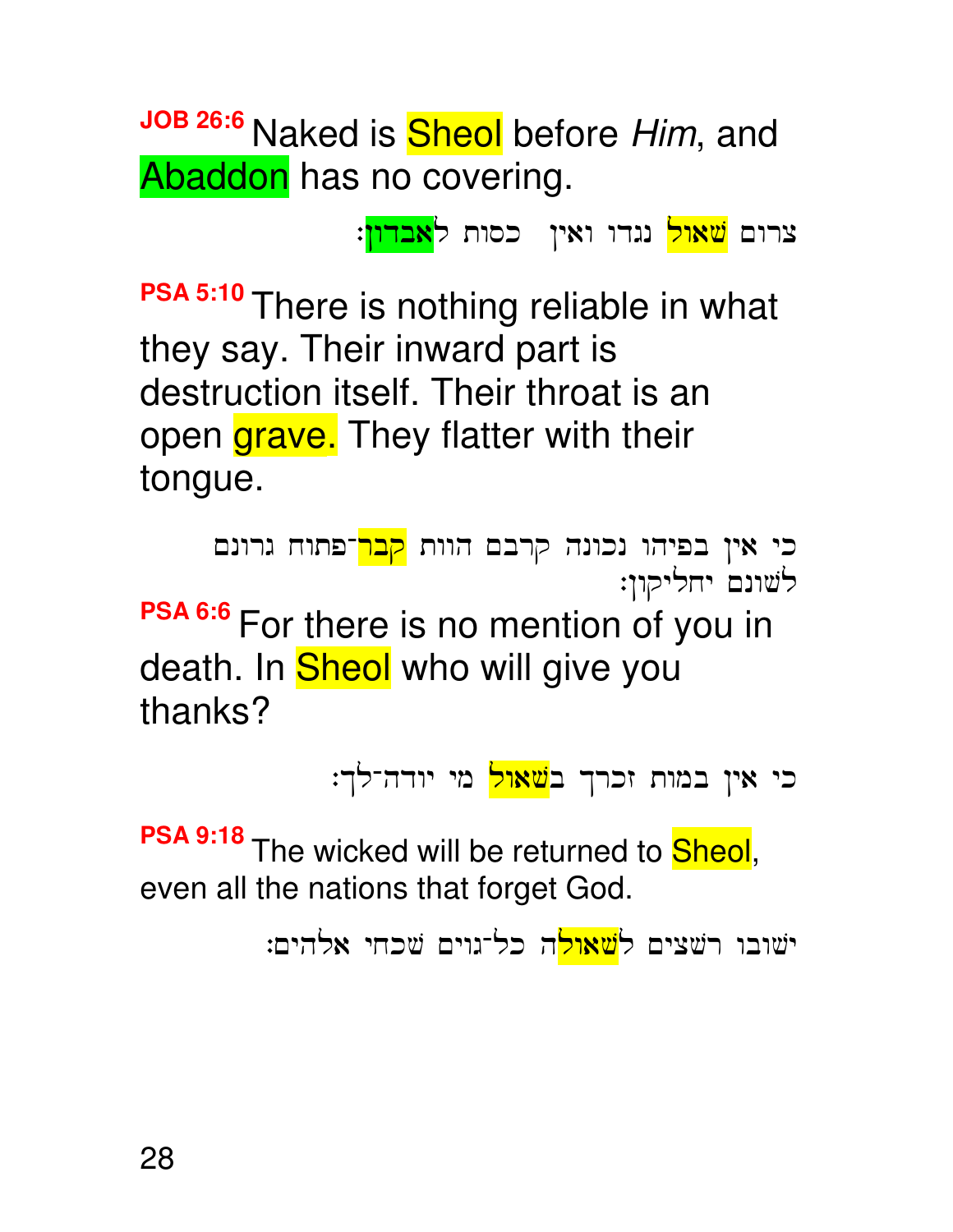## **PSA 16:10 FOR YOU WILL NOT LEAVE MY SOUL** [body] **IN** Sheol [the grave]**; NOR WILL YOU PERMIT YOUR HOLY ONE** [Jesus] **TO SEE CORRUPTION.**

כי לא־תצזב נפשׁי ל<mark>שאול</mark> לא־תתן חסידך לראות שחת:

**ACT 2:27** OTI OUK EYKOTALEIVEIS THU ψυχην μου εις <mark>αδην</mark> ουδε δωσεις τον οσιον σου ιδεινδιαφθοραν. **For You will not leave My soul** [body] **in Hades** [the grave]**; Nor will You permit Your Holy One** [JESUS] **to see corruption.** 

[**THE ONLY EXCEPTIONS TO RETURNING TO THE DUST TO THE PRESENT TIME ARE:** Enoch (GEN 5:24 and HEB 11:5) and JESUS (PSA 16:10; ACT 8:26-35; 13:35-42 **Then add** the living at the RETURN of Jesus (1TH 4:13-18; ACT 1:9-11; REV 1:5-8)]. [<sup>ACT 13:35</sup> διοτι και εν ετερω λεγι Ου δωσσεις τον osion sou idein diafqoran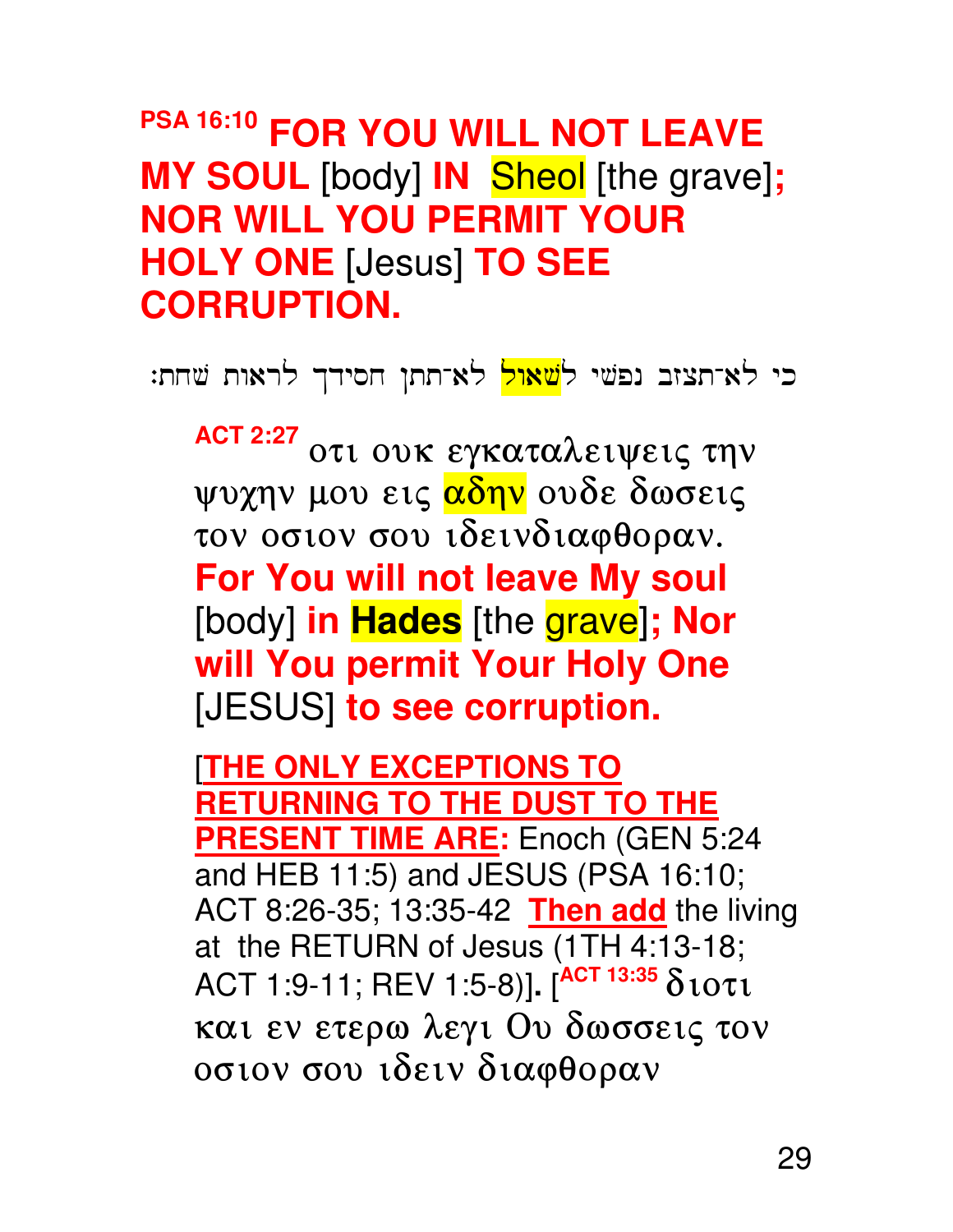Wherefore He said also in another Psalm, 'You shall not suffer Your Holy One to see corruption.' [PSA16:10 - The introductory part of the verse uses the word **Sheol** ].<br>ACT 13:36

Δαυιδ μεν γαρ ιδια γενεα υπηρετησας τη του Θεου βουλη εκοιμηθη και προσετεθη προςτους πατερας αυτου και ειδεν διαφθραν·

**For David**, after he had served his own generation by the will of God, died, and was buried with his fathers, **and saw** 

### **corruption**:

 $\frac{1}{\sqrt{2}}$  act 13:37 ov de o Oeog ηγειρεν ουκ ειδεν διαφθοραν

But He, Whom God raised again, saw no corruption.

**ACT 13:38** γνωστον ουν εστω υμιν ανδρες αδελφοι οτι δια τουτου υμιν αφεσις αμαρτιων κατα γγελλεται και απο παντων ων ουκ ηδυνηθητε εν νομω μωυσεως δικαιωθηναι

Be it known to you therefore, men and brothers, that through this Man is preached to you the forgiveness of sins: **ACT 13:39**

εν τουτω πας ο πιστευων

 $\delta$ ikaiovtai

**IN THIS ONE ALL WHO BELIEVE ARE MADE RIGHTEOUS.**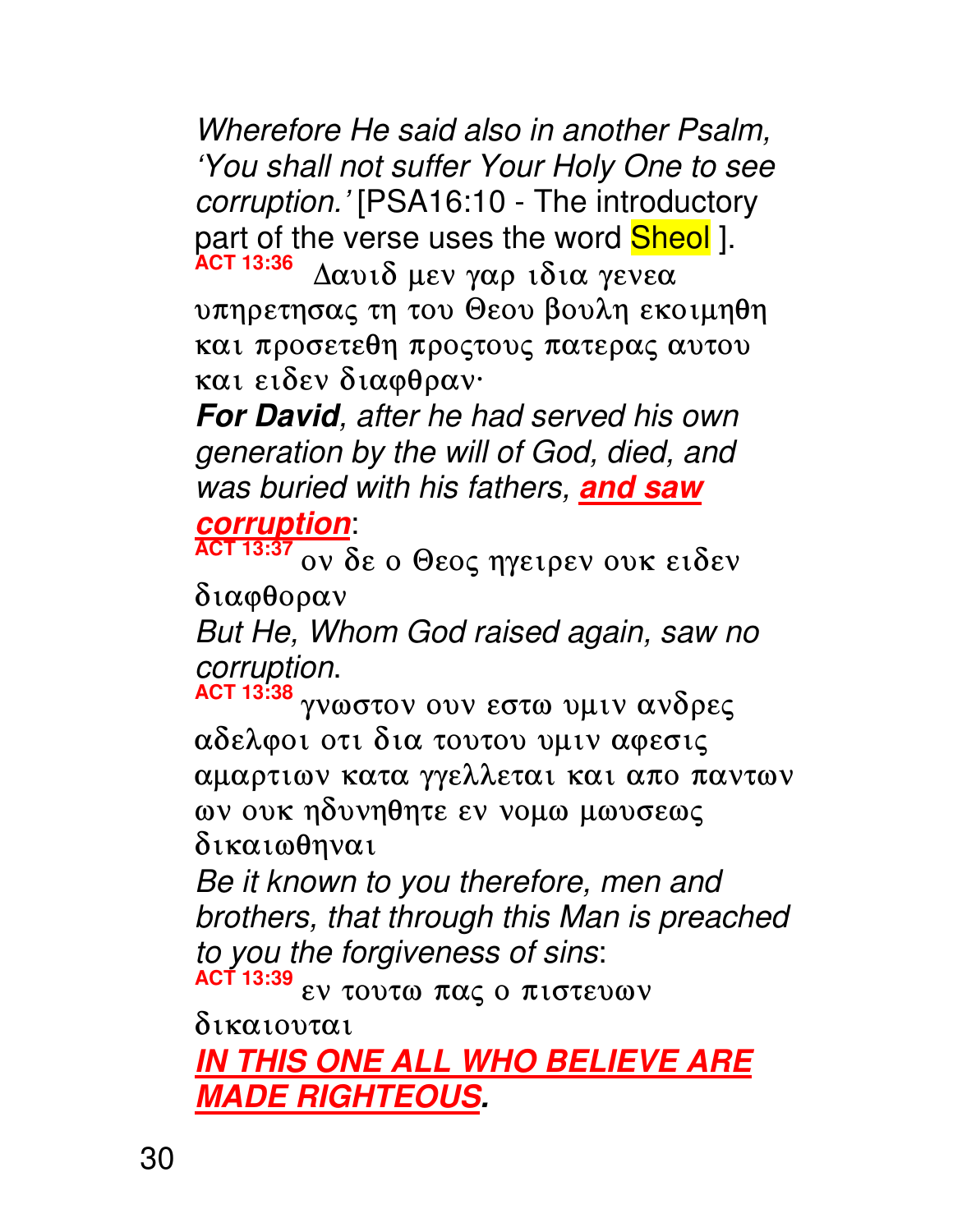**ACT 13:40** βλεπετε ουν μη επελθη το ειρημενον εν τοις προφηταις Beware therefore, lest that come on you, which is spoken of in the prophets; **ACT 13:41 i**  $\delta$ ετε oi καταφρονηται και θαυμασατε και αφανισθητε οτι εργον εργαζομαι εγω εν ταιςημεραις υμον εργονο ου μη πιστευσητε εαν τις εκδιηγηται υμιν

 'Behold, you despisers, and wonder and perish: for I work a work in your days, a work which you shall in no wise believe, though a man declare it to you.' [HAB 1:5] **ACT 13:42 εξιοντων δε αυτων** παρεκαλουν εις το μεταξυ σαββατον λαληθηναι αυτοις τα ρηματα ταυτα And when the Jews were gone out of the synagogue, the Gentiles asked that these

words might be preached to them the next Sabbath ]).

**PSA 18:6 The cords of Sheol were around** about me. The snares of death came upon me.

חבלי <mark>שאול</mark> סבבוני קדמוני מוקשי מות: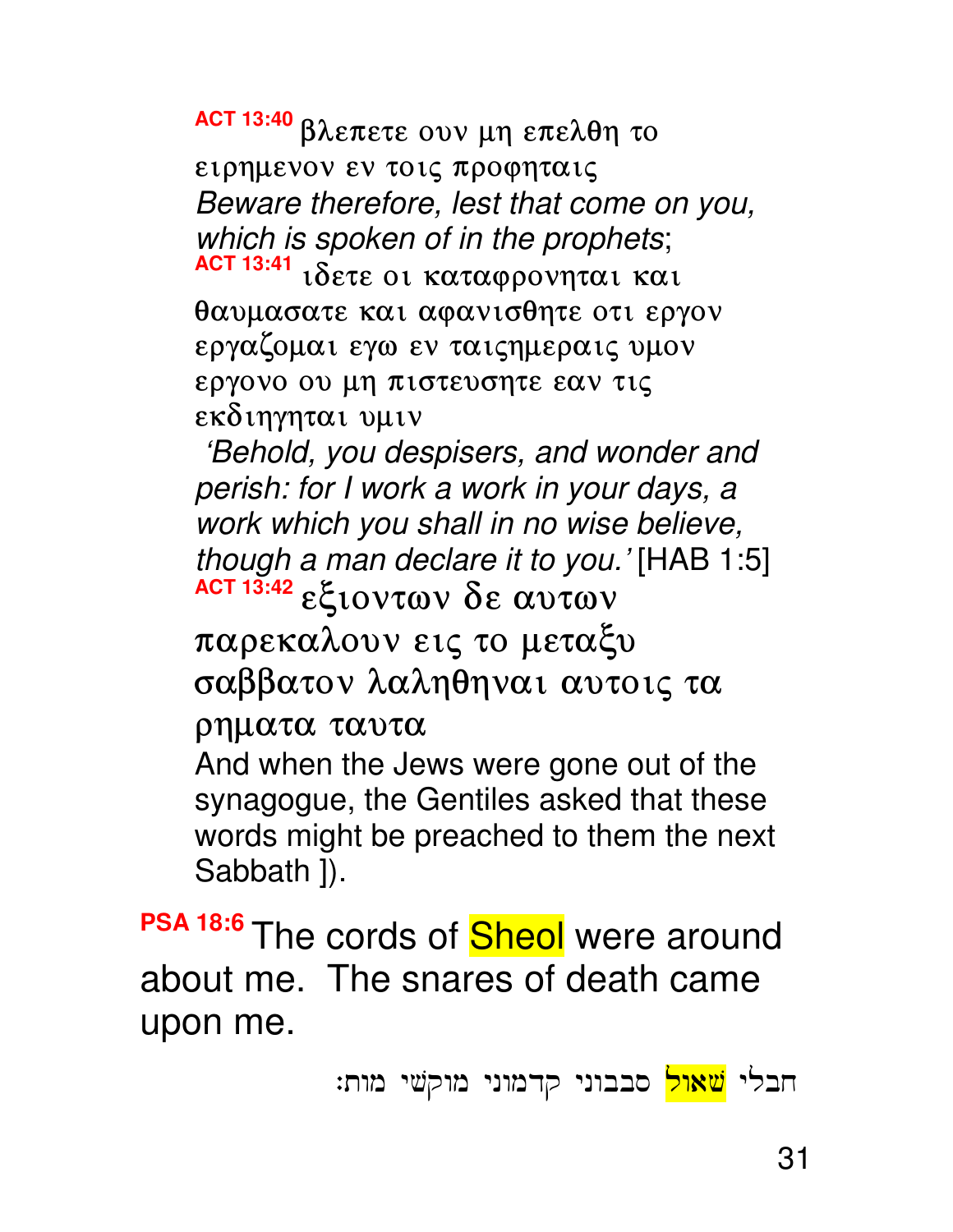**PSA 30:4** O Jehovah, You have brought up my soul from **Sheol**. You have kept me alive, that I would not go down to the **pit**.

יהוה הצלית מן־<mark>שאול</mark> נפשי חייתני (מירדי־) [מירד־]בור:

**PSA 31:18** Let me not be put to shame, O Jehovah, for I call upon You; Let the wicked be put to shame, let them be silent in **Sheol**.

יהוה אל־אבושה כי קראתיך יבשו רשעים ידמו ל<mark>שאול</mark>: **PSA 49:15** As sheep they are appointed for Sheol; death shall be their shepherd. And the upright shall rule over them in the morning, and their form shall be for Sheol to consume so that they have no habitation.

כצאן ל<mark>שאול</mark> שתו מות ירעם וירדו בם ישרים לבקר (וצירם) [וצורם] לבלות <mark>שאול</mark> מזבל לו: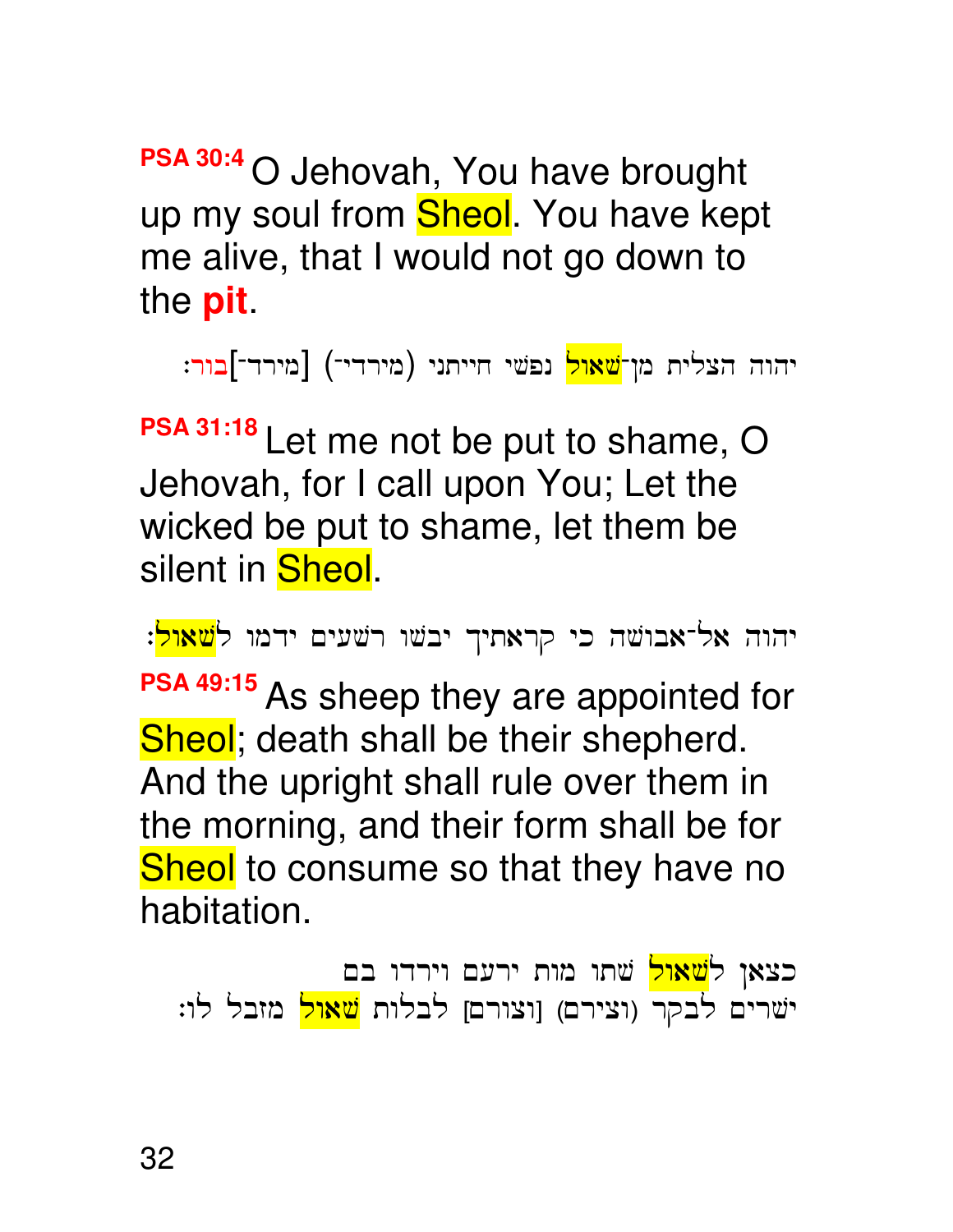**PSA 49:16** But God will redeem my soul from the power of **Sheol**, for He will receive me. Selah. Ŧ Ŧ Ŧ Ŧ Ŧ

אך־אלהים יפדה נפשי מיד־<mark>שאול</mark> כי יקחני סלה:

**PSA 55:16** Let death come deceitfully upon them. Let them go down to **Sheol**, for evil is in their dwelling, in the midst of them.

`~brah' [ישימות] [ישי] בלימו ירדו שאול חיים כי־רצות במגורם בקרבם

**PSA 86:13 For great is Your loving-kindness toward me. And You have delivered my soul from the lowest Sheol.** 

כי־חסדך גדול צלי והצלת נפשי מ<mark>שאול</mark> תחתיה:

**PSA 88:4** For my soul has had enough troubles, and my life has drawn near to Sheol.

כי־שבעה ברעות נפשי וחיי ל<mark>שאול</mark> הגיעו: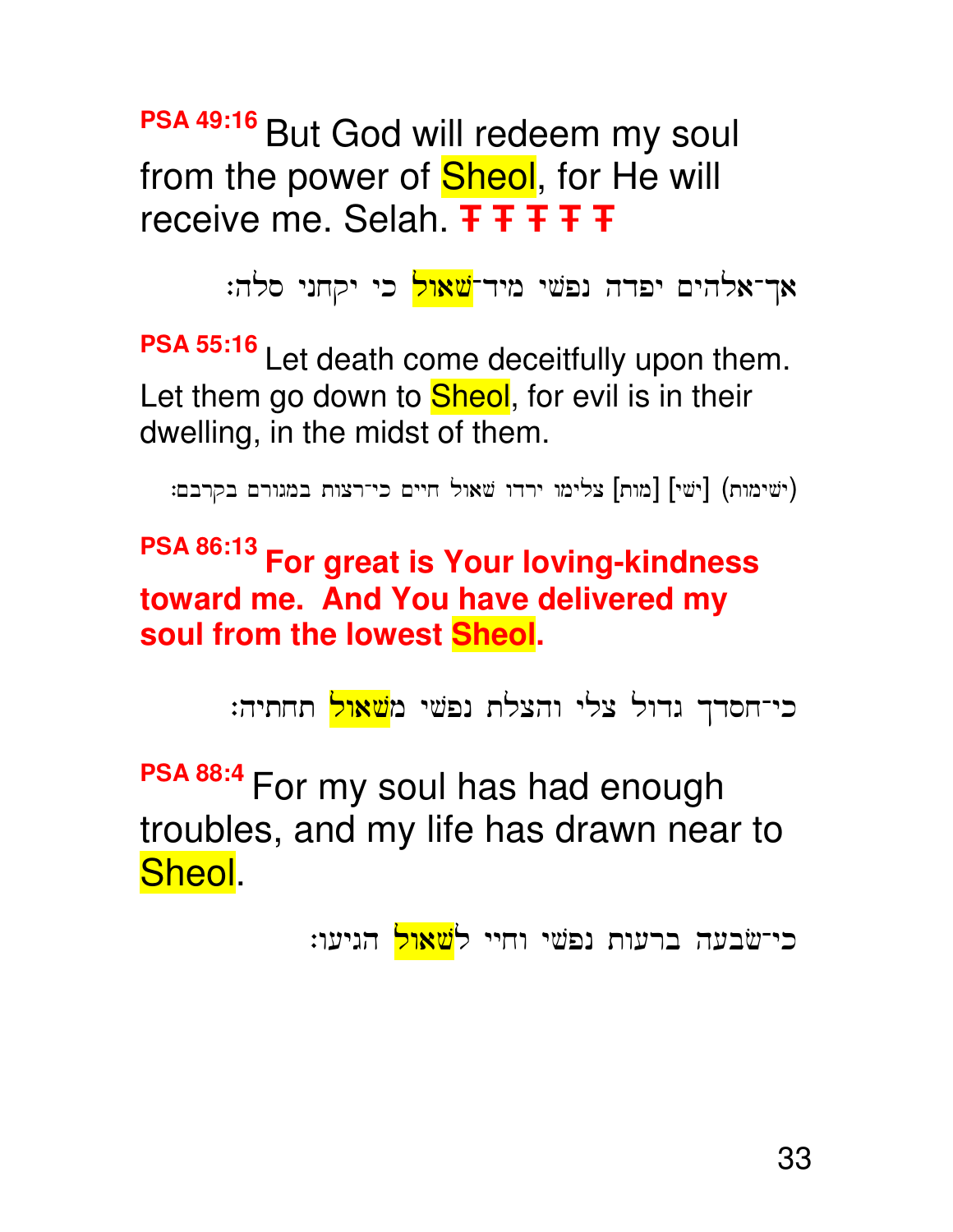**PSA 88:6** Forsaken among the dead, like the slain who lie in the grave; whom you remember no more, and they are cut off from your hand.

> במתים חפשי כמו חללים שכבי <mark>קבר</mark> אשר לא זכרתם עוד והמה מידך נגזרו:

**PSA 88:12** Will Your loving-kindness be declared in the grave, your faithfulness in Abaddon?

היספר ב<mark>קבר</mark> חסדך אמונתך ב<mark>אבדון</mark>:

**PSA 89:49** What man can live and not see death? Can he deliver his soul from the power of **Sheol**? Selah. **T T T T T** 

מי גבר יחיה ולא יראה־מות ימלט נפשו מיד־<mark>שאול</mark> סלה: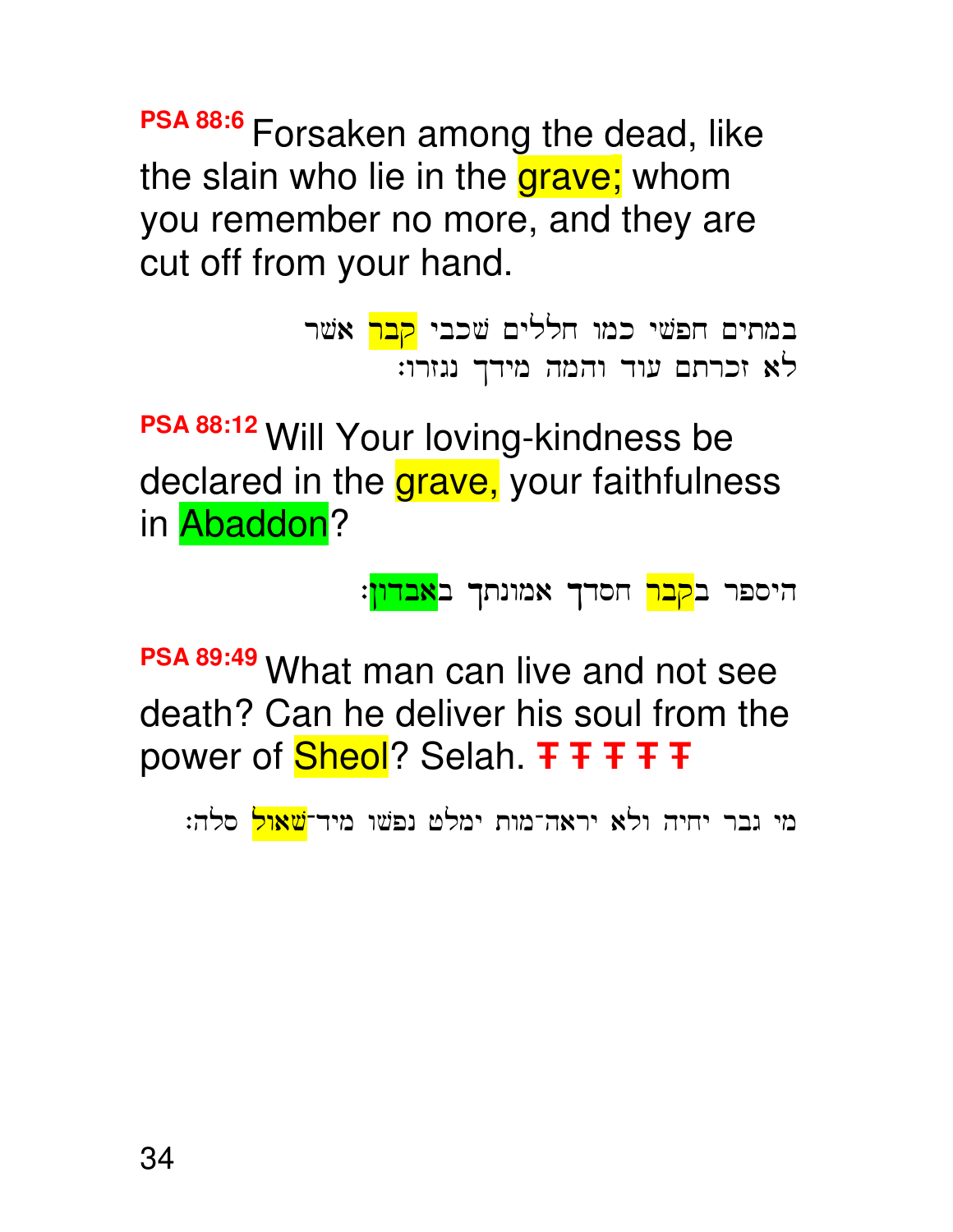**PSA 116:3** The cords of death encompassed me and the terrors of Sheol came upon me. I found distress and sorrow.

אפפוני חבלי־מות ומצרי <mark>שאול</mark> מצאוני צרה ויגון אמצא:

**PSA 139:8** If I ascend to heaven, You are there. If I make my bed in **Sheol**, behold, You are there [DAVID - aal]

אם־אסק שׁמים שם אתה ואציעה <mark>שאול</mark> הנך:

**PSA 141:7** As when one plows and breaks open the earth, our bones have been scattered at the mouth of **Sheol**.

כמו פלח ובקע בארץ נפזרו עצמינו לפי <mark>שאול:</mark>

**PRO 1:12** Let us swallow them alive like Sheol, even whole, as those who go down to the **pit**.

נבלעם כ<mark>שאול</mark> חיים ותמימים כיורדי בור: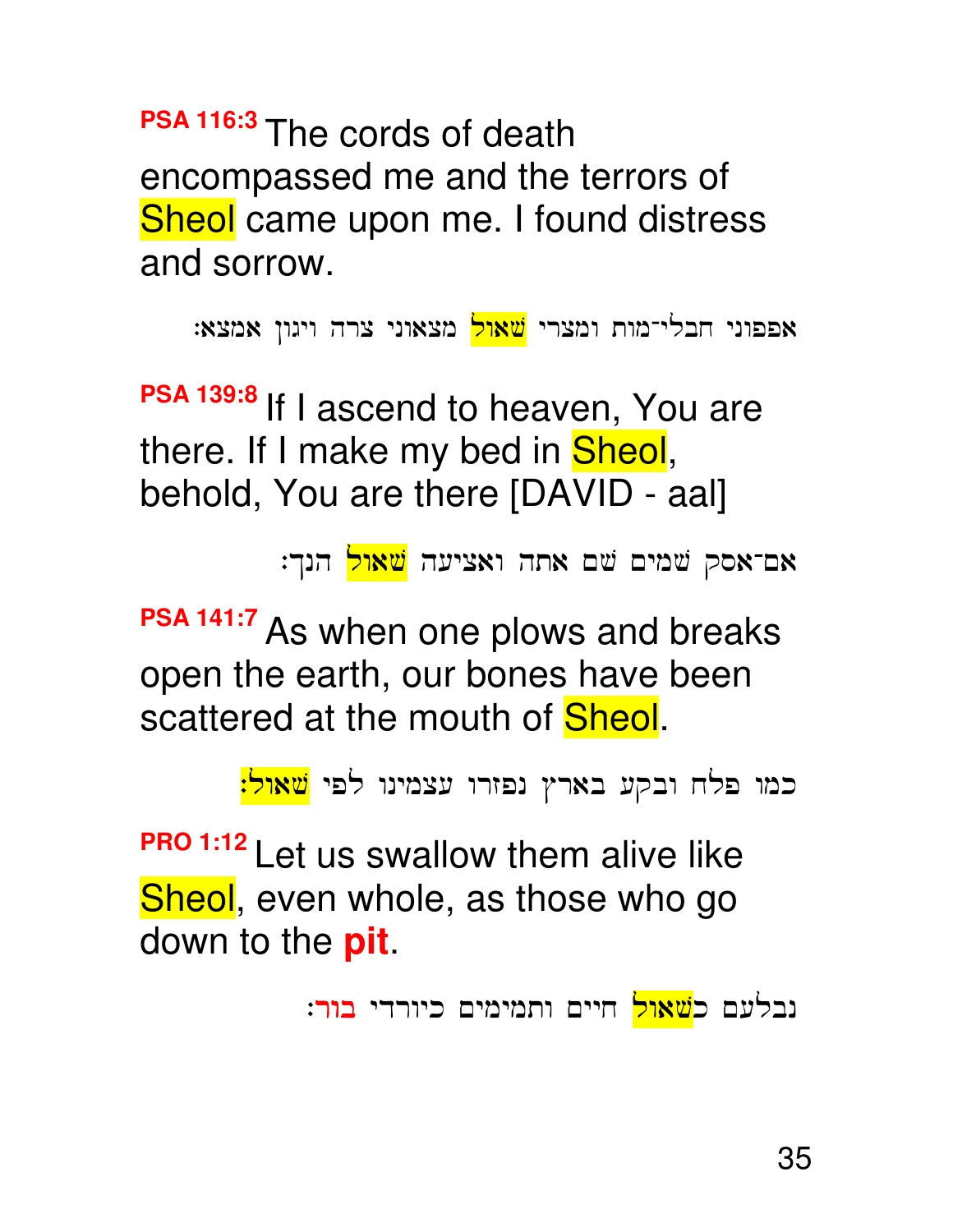**PRO 5:5** Her feet go down to death. Her steps take hold of **Sheol**.

רגליה ירדות מות <mark>שאול</mark> צעריה יתמכו:

**PRO 7:27 Her house is the way to Sheol,** descending to the chambers of death.

```
דרכי <mark>שאול</mark> ביתה ירדות אל־חדרי־מות: פ
```
**PRO 9:18** But he does not know that the dead are there, that her guests are in the depths of Sheol.

ולא־ידע כי־רפאים שם בעמקי <mark>שאול</mark> קראיה: פ

**PRO 15:11 Sheol and Abaddon** lie open before the LORD, how much more the hearts of men!

```
<mark>שאול ואבדון</mark> נגד יהוה אף כי־לבות בני־אדם:
```
**PRO 15:24** The path of life leads upward for the wise that he may keep away from **Sheol** below.

ארח חיים למצלה למשכיל למצן סור מ<mark>שאול</mark> מטה: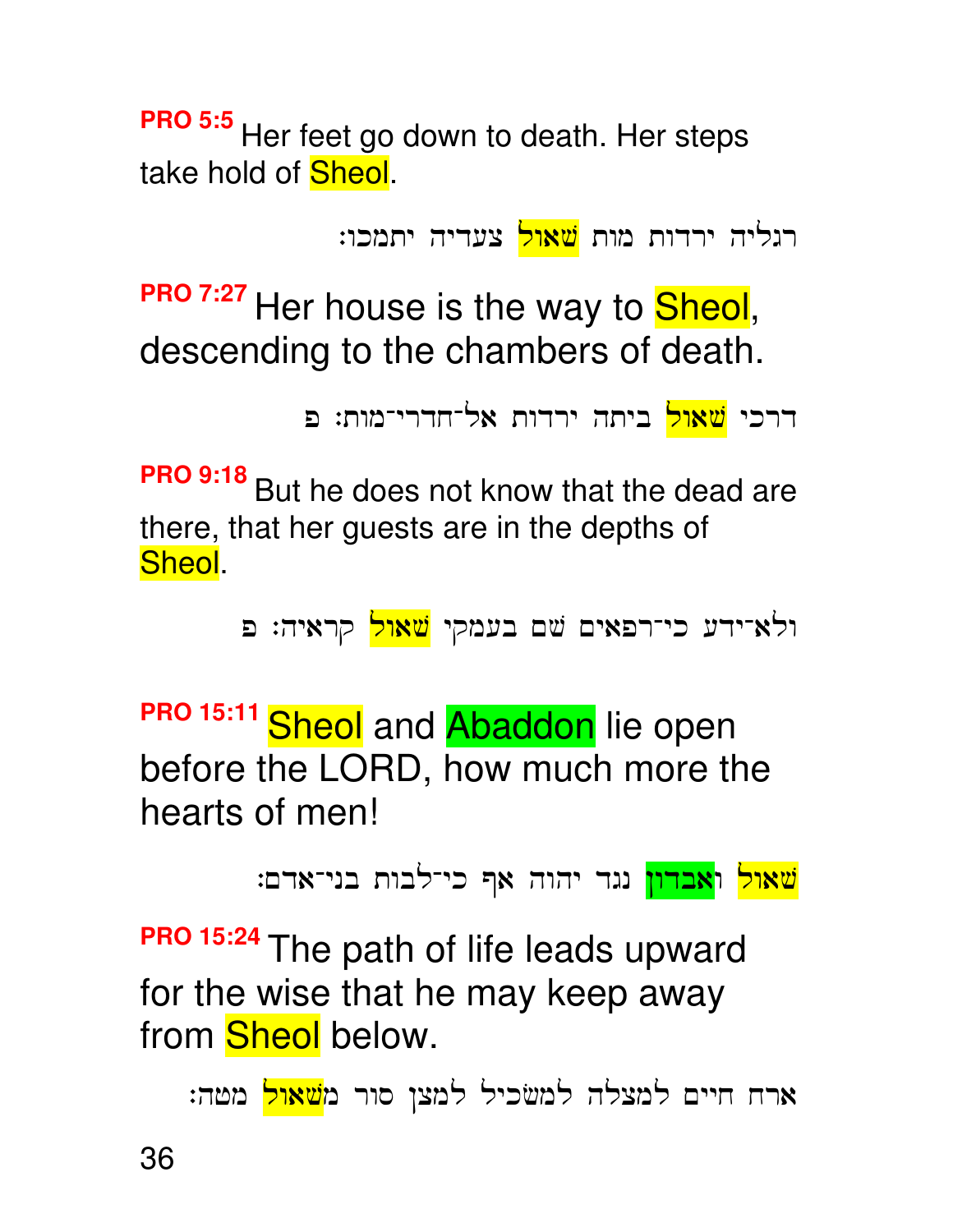**PRO 23:14 You shall beat him with the rod** and shall deliver his soul from **Sheol**.

אתה בשבט תכנו ונפשו מ<mark>שאול</mark> תציל:

**PRO 27:20 Sheol and Abaddon** are never satisfied. The eyes of man are never satisfied.

<mark>שאול</mark> (ואבדה) [ו<mark>אבדו</mark>] לא תשׂבענה ועיני האדם לא תשׂבענה:

**PRO 30:16** Sheol and the barren womb. Earth that is never satisfied with water. And fire never says, "Enough."

<mark>שאול</mark> ועצר רחם ארץ לא־שבעה מים ואש לא־אמרה הון:

**ECC 9:10** Whatever your hand finds to do, do it with all your might; for there is no activity or planning or knowledge or wisdom in **Sheol** where you are going.

כל אשר תמצא ידך לעשות בכחך עשה כי אין מעשה וחשבון ודעת וחכמה ב<mark>שאול</mark> אשר אתה הלך שמה: ס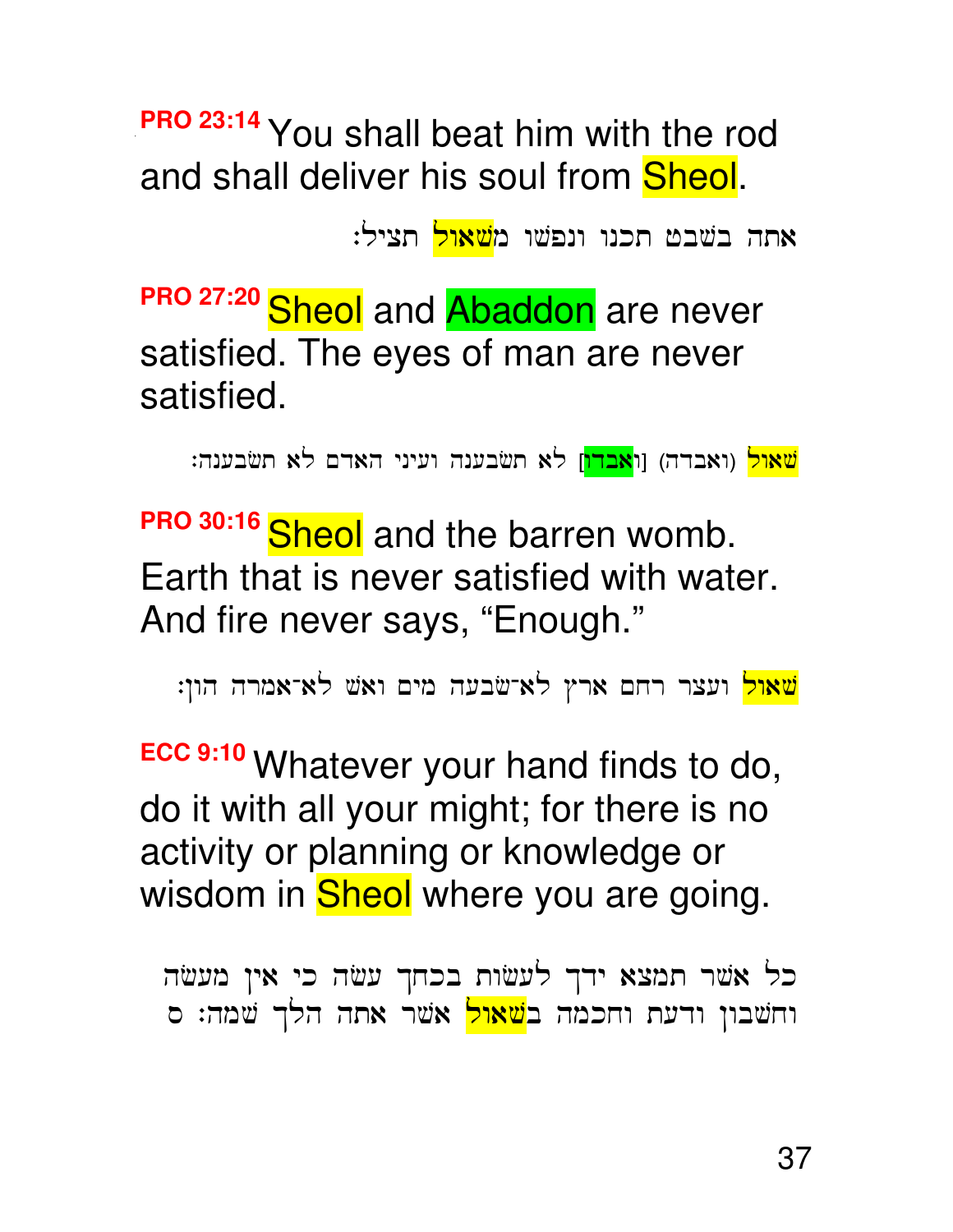**SON 8:6** Put me like a seal over your heart, like a seal on your arm. For love is as strong as death and jealousy is as severe as **Sheol**. Its flashes are flashes of fire, the very flame of the LORD.

שימני כחותם על־לבך כחותם על־זרועך כי־עזה כמות אהבה קשה כ<mark>שאול</mark> קנאה רשפיה רשפי אש שלהבתיה:

**ISA 5:14 Therefore Sheol has enlarged its** throat and opened its mouth without measure; And Jerusalem's splendor, her multitude, her din of revelry and the jubilant within her, descend into it.

> לכן הרחיבה <mark>שאול</mark> נפשה ופערה פיה לבלי־חק וירד הדרה והמונה ושאונה ועלז בה: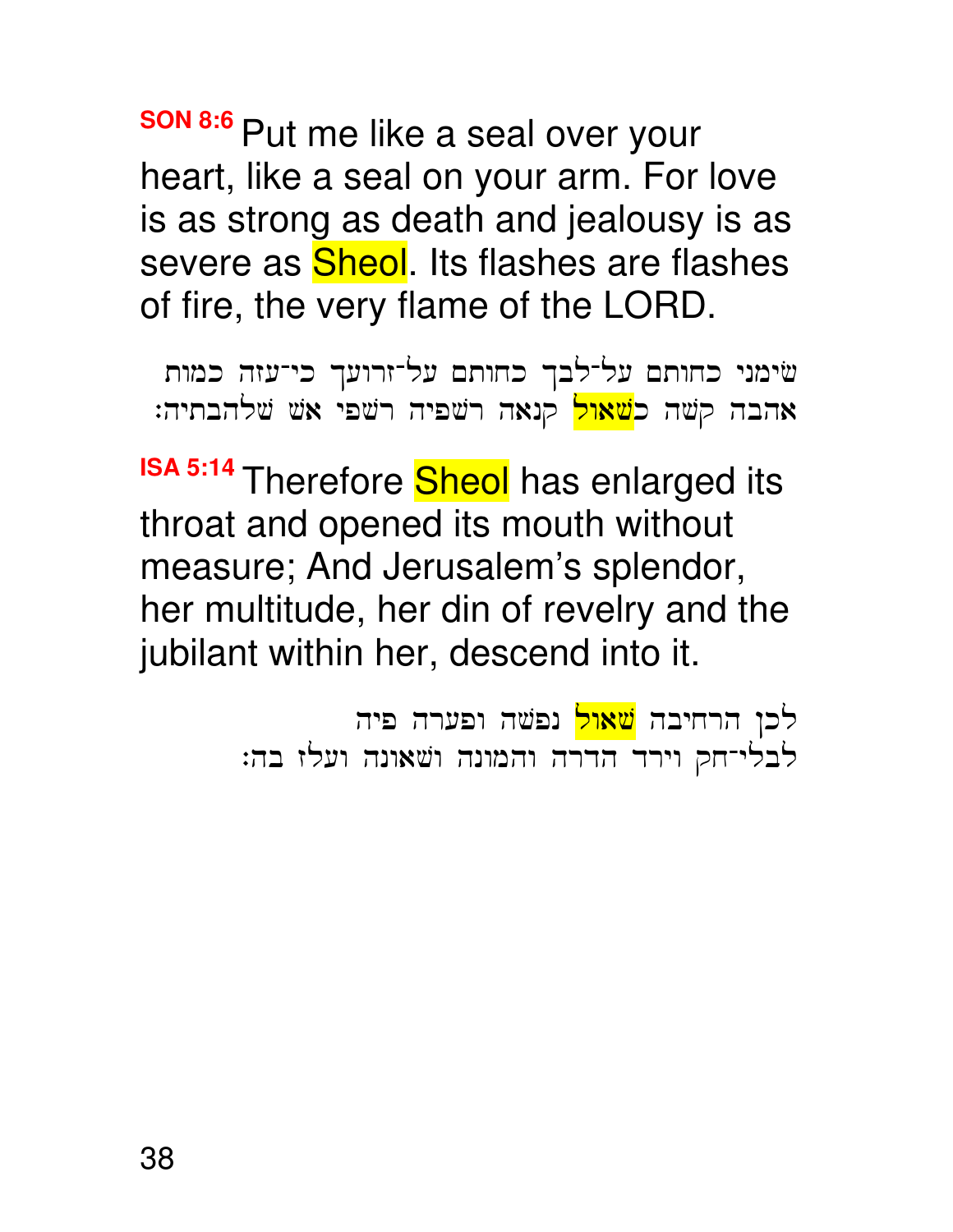**ISA 14:9** Sheol from beneath is excited over you to meet you when you come. It rouses for you the spirits of the dead, all the leaders of the Earth. It raises all the kings of the nations from their thrones.

<mark>שאול</mark> מתחת רגזה לך לקראת בואך עורר לך רפאים כל־עתודי ארץ הקים מכסאותם כל מלכי גוים:

**ISA 14:11** Your pomp and the music of your harps have been brought down to Sheol. Maggots are spread out as your bed beneath you and worms are your covering.

הורד <mark>שאול</mark> גאונך המית נבליך תחתיך יצע רמה ומכסיך תולעה:

**ISA 14:15** Nevertheless you will be thrust down to Sheol, to the recesses of the **pit**.

אך אל־<mark>שאול</mark> תורד אל־ירכתי־בור: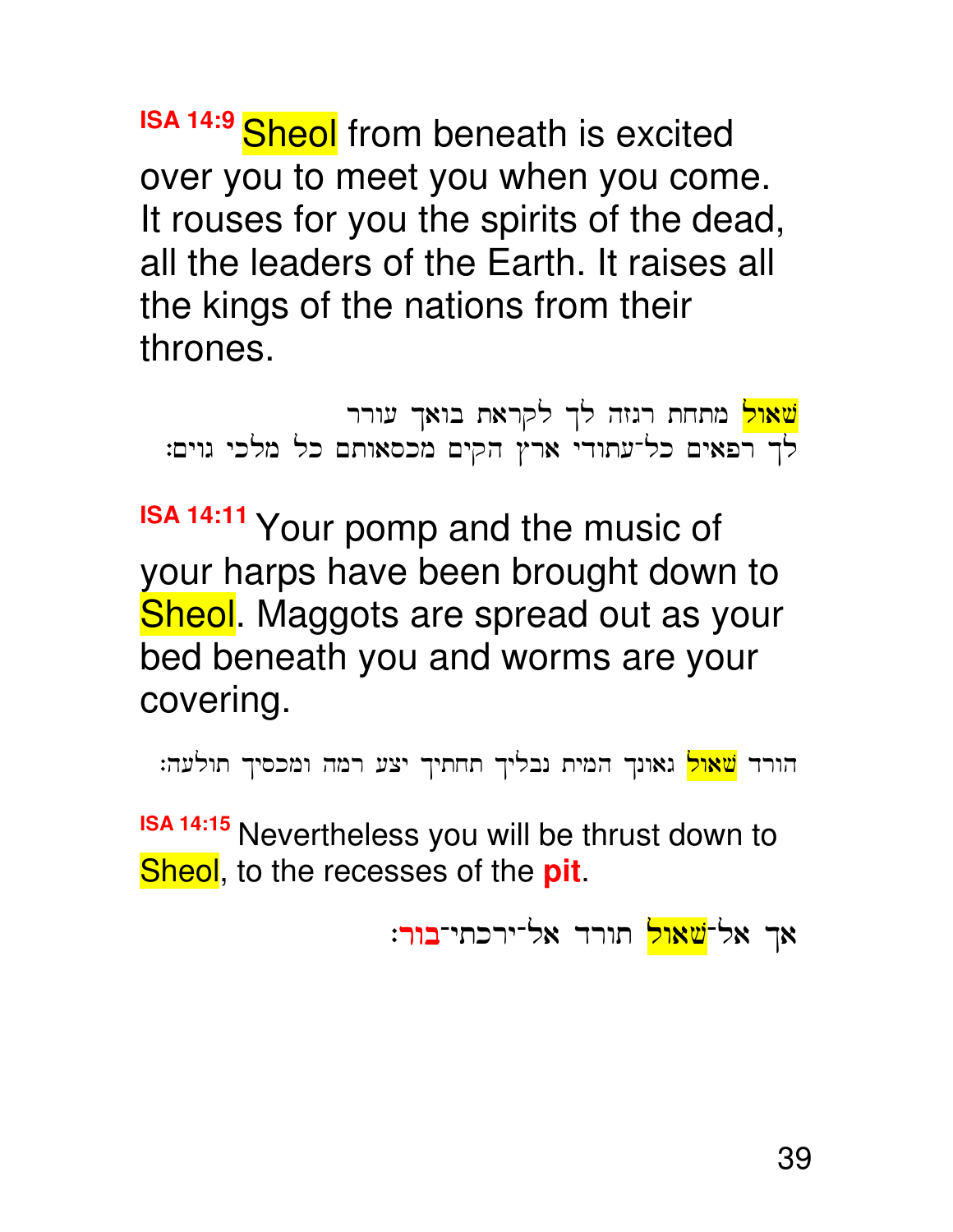**ISA 14:19** But you have been cast out of your grave like a rejected branch, clothed with the slain who are pierced with a sword, who go down to the stones of the **pit** like a trampled corpse.

```
ואתה השלכת מ<mark>קבר</mark>ך כנצר נתעב לבוש הרגים מטעני
                   חרב יורדי אל־אבני־<mark>בור</mark> כפגר מובס:
```
**ISA 28:15** Because you have said, "We have made a covenant with death, and with **Sheol** we have made a pact; the overwhelming scourge will not reach us when it passes by; for we have made falsehood our refuge and we have concealed ourselves with deception."

```
כי אמרתם כרתנו ברית את־מות ועם־<mark>שאול</mark> חזה
עשינו (שיט) [שוט] שוטף כי־(עבר) [יעבר] לא יבואנו כי
                   שמנו כזב מחסנו ובשקר נסתרנו: ס
```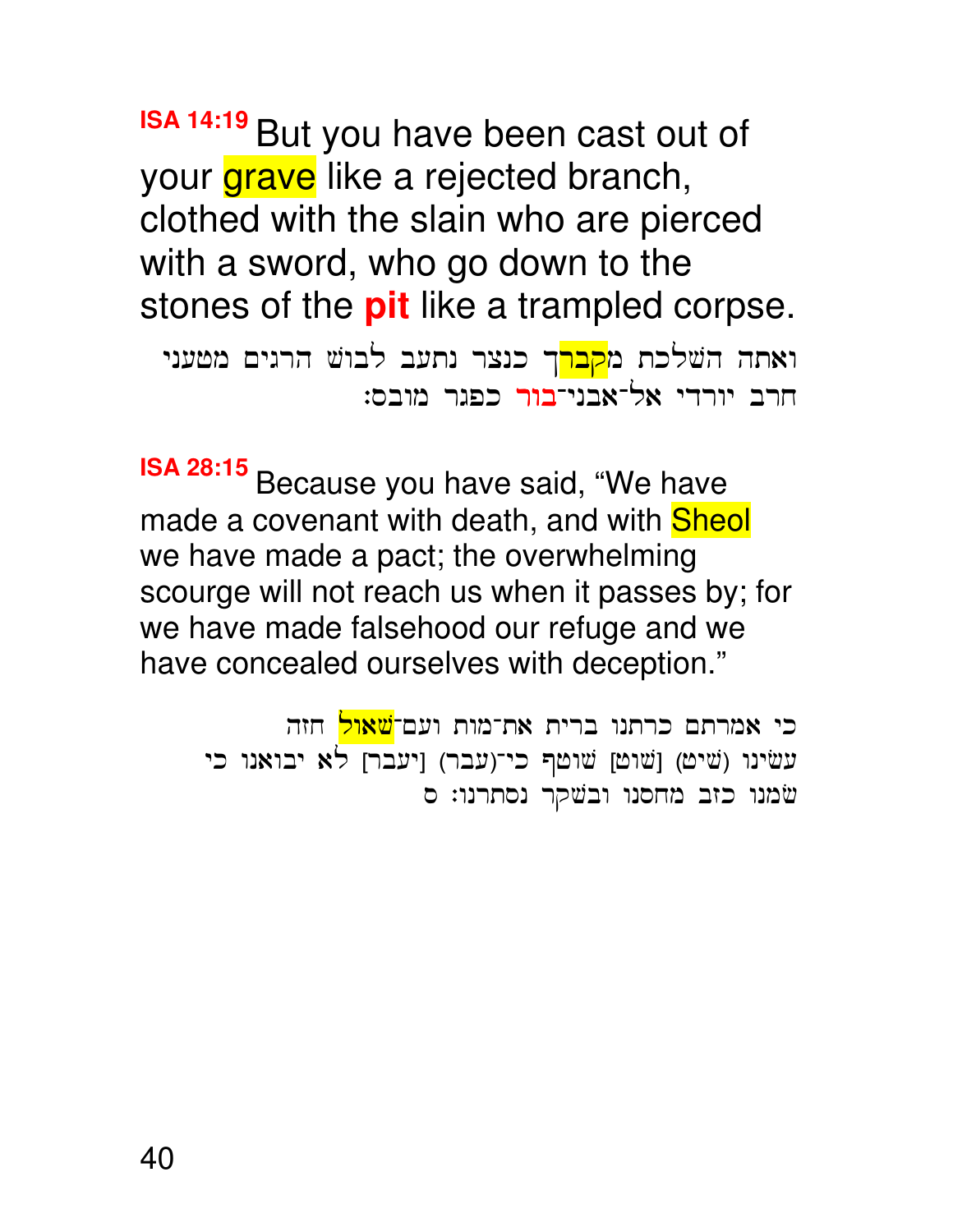**ISA 28:18** Your covenant with death will be canceled, and your pact with **Sheol** will not stand. When the overwhelming scourge passes through, then you will be trampled down by it.

> וכפר בריתכם את־מות וחזותכם את־<mark>שאול</mark> לא תקום שוט שוטף כי יעבר והייתם לו למרמס:

**ISA 38:10** I said, "In the middle of my life I am to enter the gates of **Sheol**; I am to be deprived of the rest of my years."

```
אני אמרתי בדמי ימי אלכה בשערי
           <mark>שאול</mark> פקדתי יתר שנותי:
```
**ISA 38:18** For Sheol cannot thank you. Death cannot praise you. Those who go down to the **pit** cannot hope for your faithfulness.

כי לא <mark>שאול</mark> תודך מות יהללך לא־ישברו יורדי־בור אל־אמתך: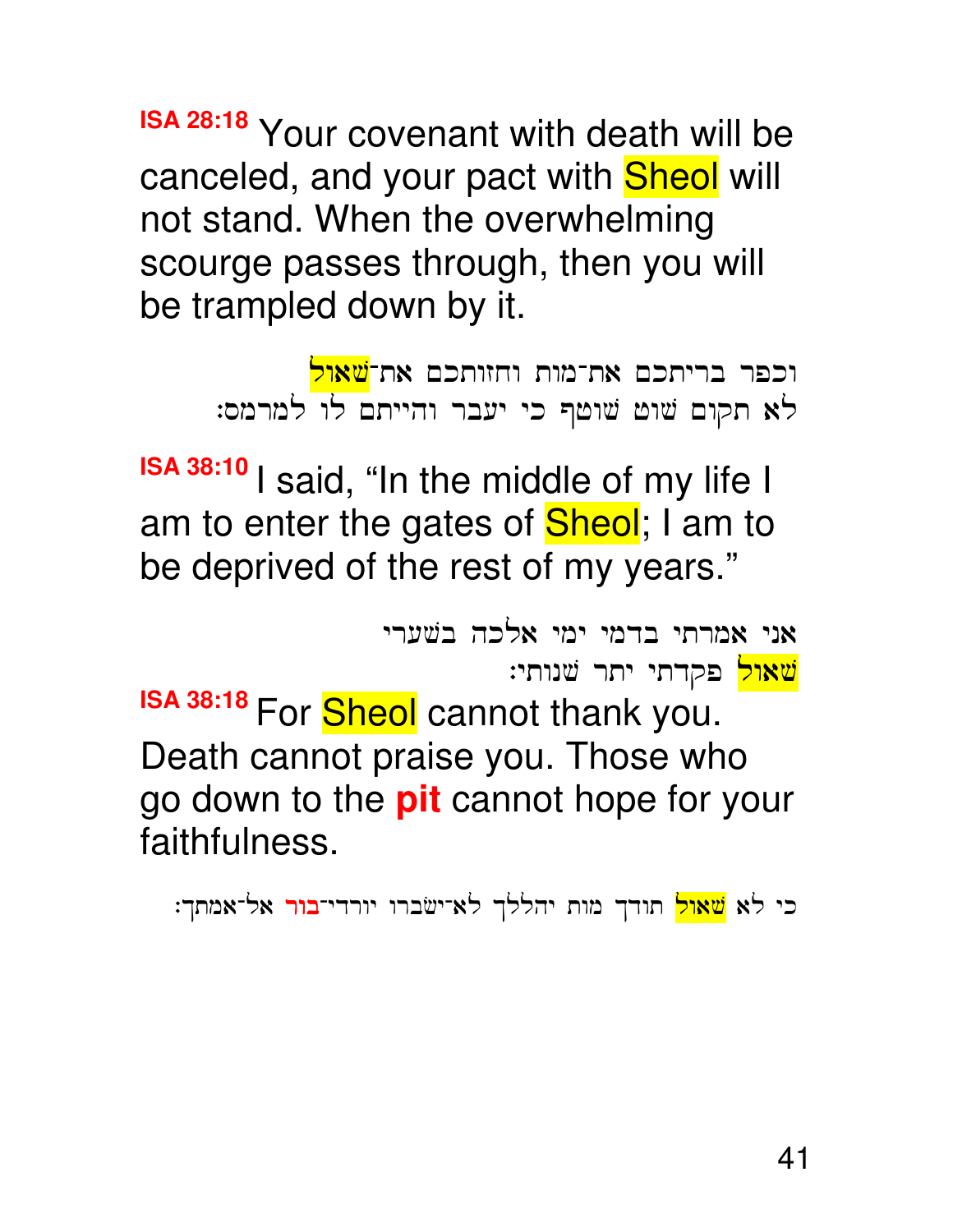**ISA 53:9** His [Jesus] grave was assigned with wicked men, yet He was with a rich man in His death, because He had done no violence, nor was there any deceit in His mouth.

```
ויתן את־רשׁעים <mark>קבר</mark>ו ואת־עשיר במתיו על
             לא<sup>-</sup>חמס עשה ולא מרמה בפיו:
```
**ISA 57:9** You have journeyed to the king with oil And increased your perfumes. You have sent your envoys a great distance and made them go down to Sheol.

> ותשרי למלך בשמן ותרבי רקחיך ותשלחי צריך עד־מרחק ותשפילי עד־<mark>שאול</mark>:

**ISA 65:4 Who sit among graves** and spend the night in secret places; who eat swine's flesh, and the broth of unclean meat is in their pots.

> הישבים ב<mark>קבר</mark>ים ובנצורים ילינו האכלים בשׂר החזיר (ופרק) [ומרק] פגלים כליהם: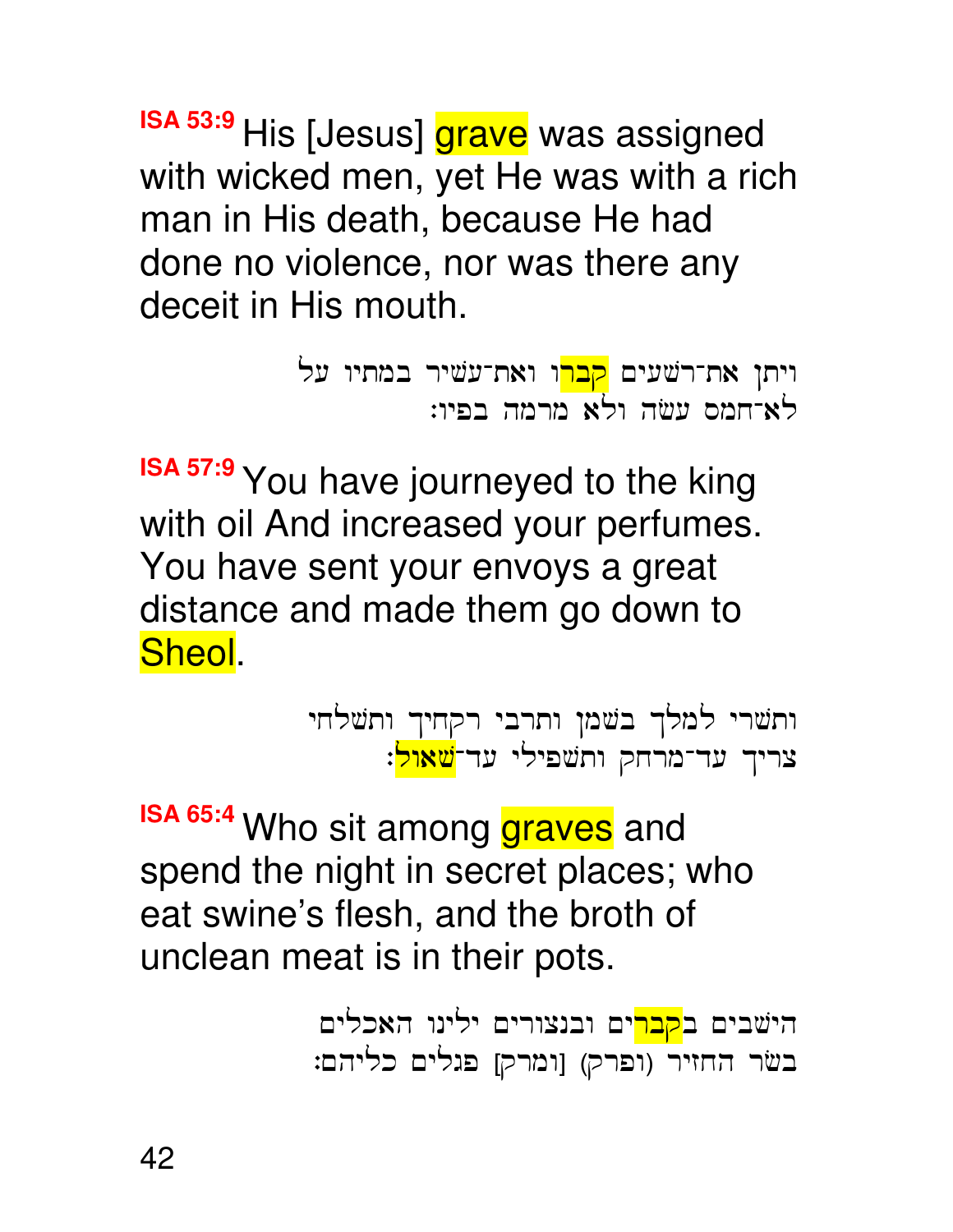**JER 5:16** Their quiver is like an open grave. All of them are mighty men.

אשפתו כ<mark>קבר</mark> פתוח כלם גבורים:

**JER 8:1** At that time, declares the LORD, they will bring out the bones of the kings of Judah and the bones of its princes, and the bones of the priests and the bones of the prophets, and the bones of the inhabitants of Jerusalem from their *graves*.

בעת ההיא נאם־יהוה (ויציאו) ויוציאון את־עצמות מלכי־יהודה ואת־עצמות־שׂריו ואת־עצמות הכהנים ואת עצמות הנביאים ואת עצמות יושבי־ירושלם מ<mark>קבר</mark>יהם:

**JER 20:17** Because he did not kill me before birth, so that my mother would have been my grave, and her womb ever pregnant.

אשר לא־מותתני מרחם ותהי־לי אמי <mark>קבר</mark>י ורחמה הרת עולם: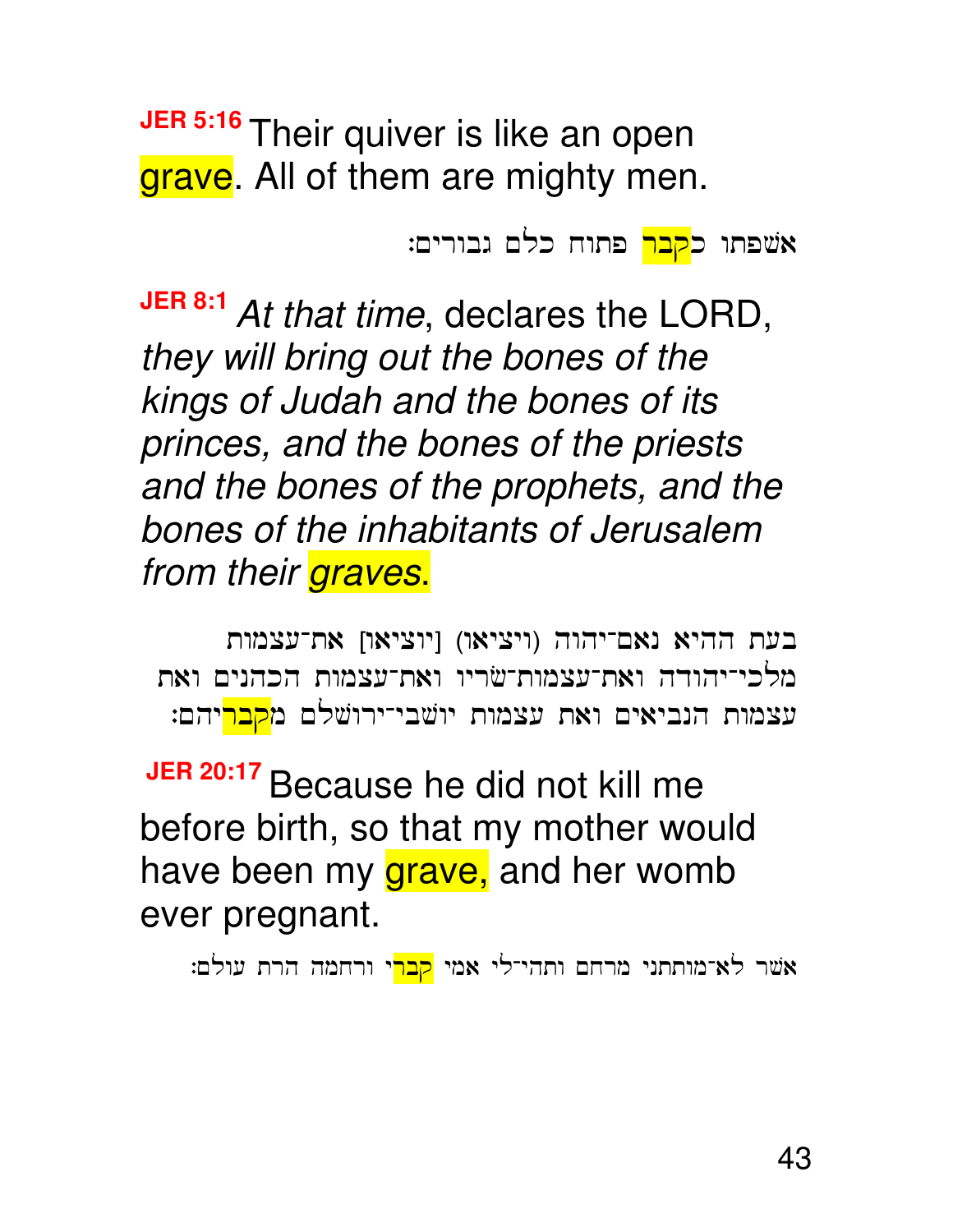**JER 26:23** And they brought Uriah from Egypt and led him to King Jehoiakim, who slew him with a sword and cast his dead body into the graves of the common people.

ויוציאו את־אוריהו ממצרים ויבאהו אל־המלך יהויקים ויכהו בחרב וישׁלך את־נבלתו אל־<mark>קבר</mark>י בני העם:

**EZE 31:15** Thus says the Lord GOD, On the day when it went down to **Sheol** I caused lamentations; I closed the deep over it and held back its rivers. And its many waters were stopped up, and I made Lebanon mourn for it, and all the trees of the field wilted away on account of it.

כה־אמר אדני יהוה ביום רדתו <mark>שאול</mark>ה האבלתי כסתי עליו את־תהום ואמנע נהרותיה ויכלאו מים רבים ואקדר עליו לבנון וכל־עצי השדה עליו עלפה: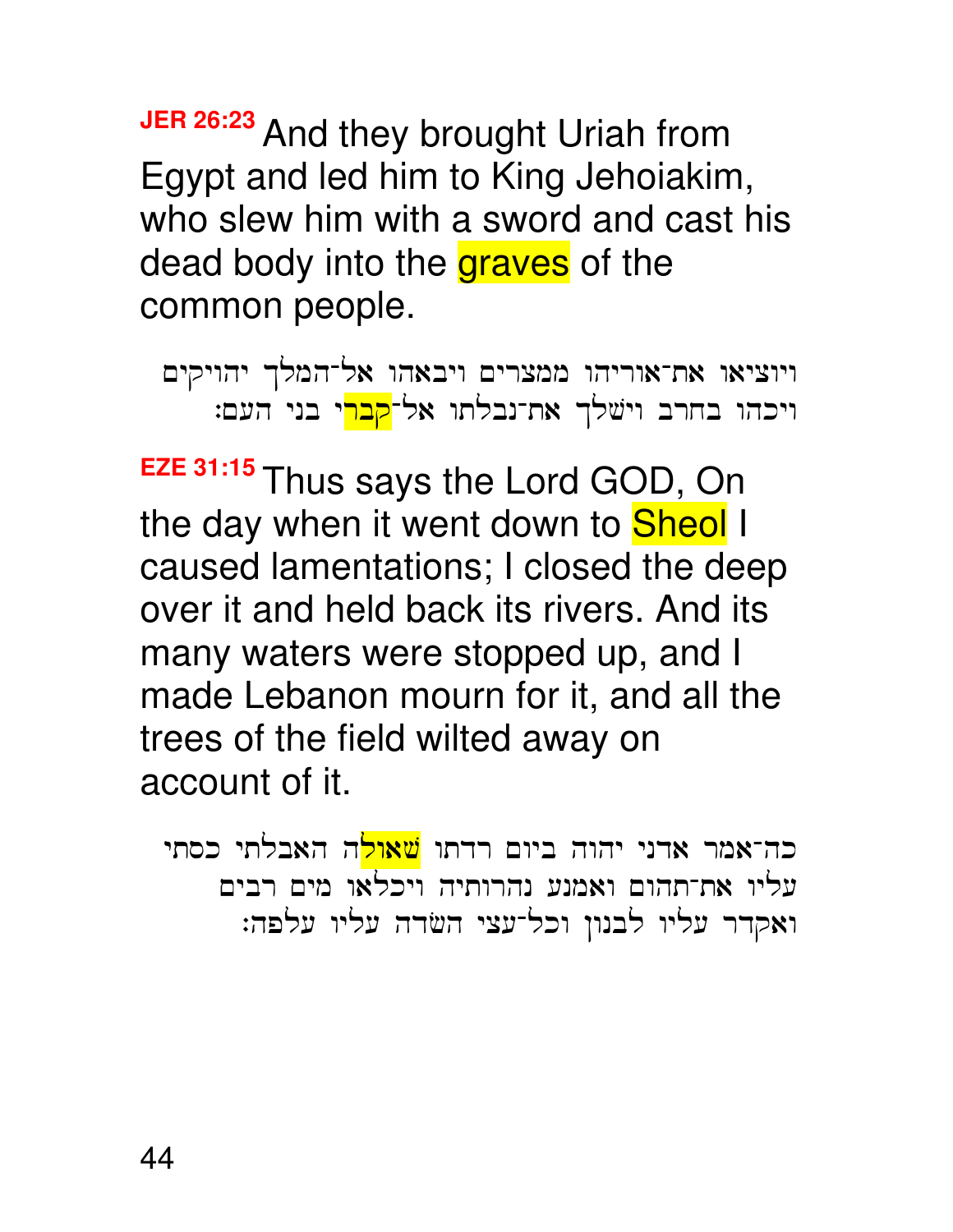**EZE 31:16** I made the nations quake at the sound of his fall when I made him go down to **Sheol** with those who go down to the **pit**; and all the well-watered trees of Eden, the choicest and best of Lebanon, were comforted in the earth beneath.

מקול מפלתו הרצשתי גוים בהורדי אתו שאולה את־יורדי בור וינחמו בארץ תחתית כל־צצי־צדן מבחר וטוב־לבנון -כל־שתי מים:

**EZE 31:17** They also went down with it to **Sheol** to those who were slain by the sword; and those who were its strength lived under its shade among the nations.

> גם־הם אתו ירדו <mark>שאול</mark>ה אל־חללי־חרב וזרצו ישבו בצלו בתוך גוים: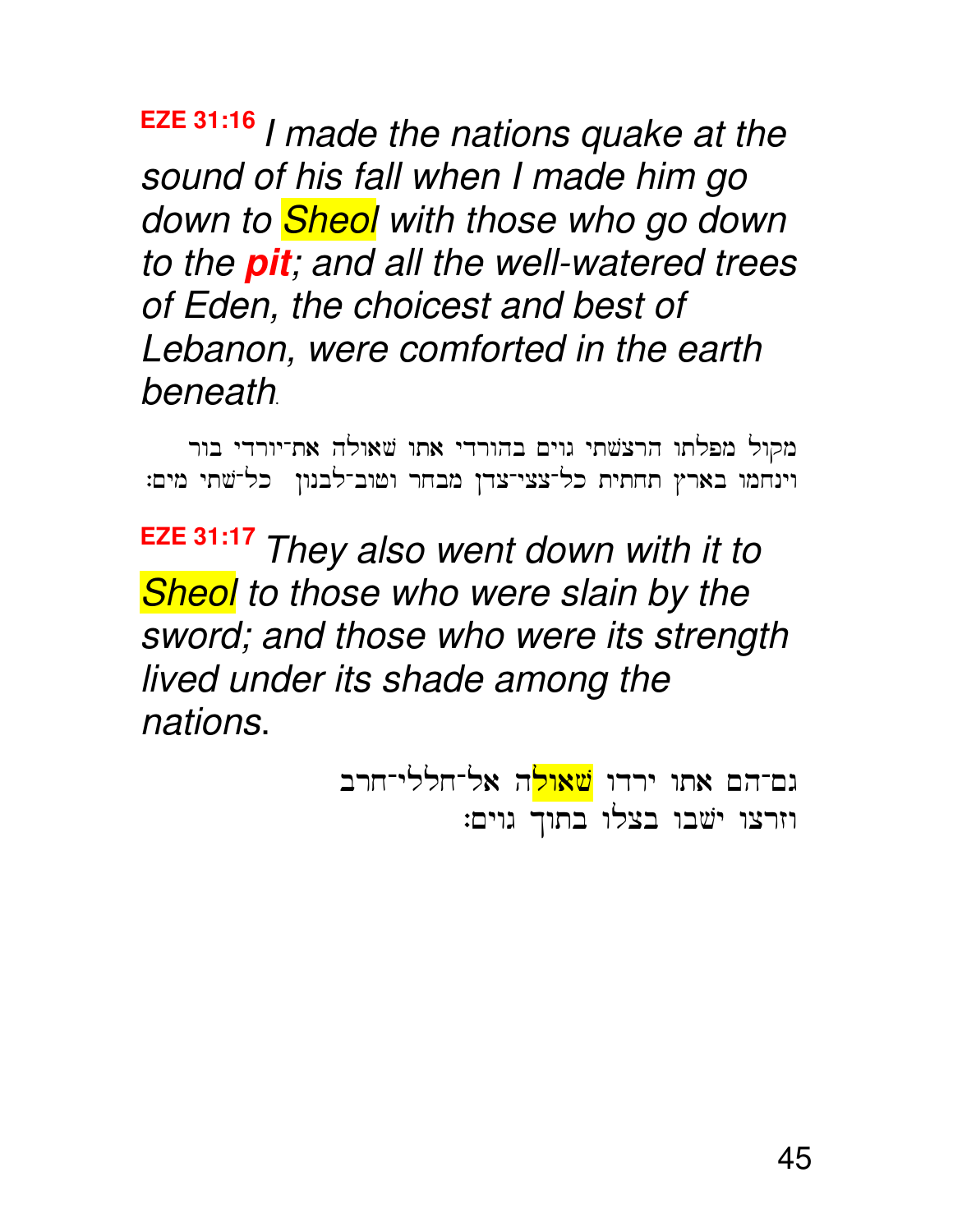**EZE 32:21** The strong among the mighty ones shall speak of him and his helpers from the midst of **Sheol**. They have gone down, they lie still, the uncircumcised, slain by the sword.

> ידברו־לו אלי גבורים מתוך <mark>שאול</mark> את־עזריו ירדו שכבו הערלים חללי<sup>-</sup>חרב:

**EZE 32:22** Assyria is there and all her company; her *graves* are round about her. All of them are slain, fallen by the sword,

> שם אשור וכל־קהלה סביבותיו <mark>קבר</mark>תיו כלם חללים הנפלים בחרב: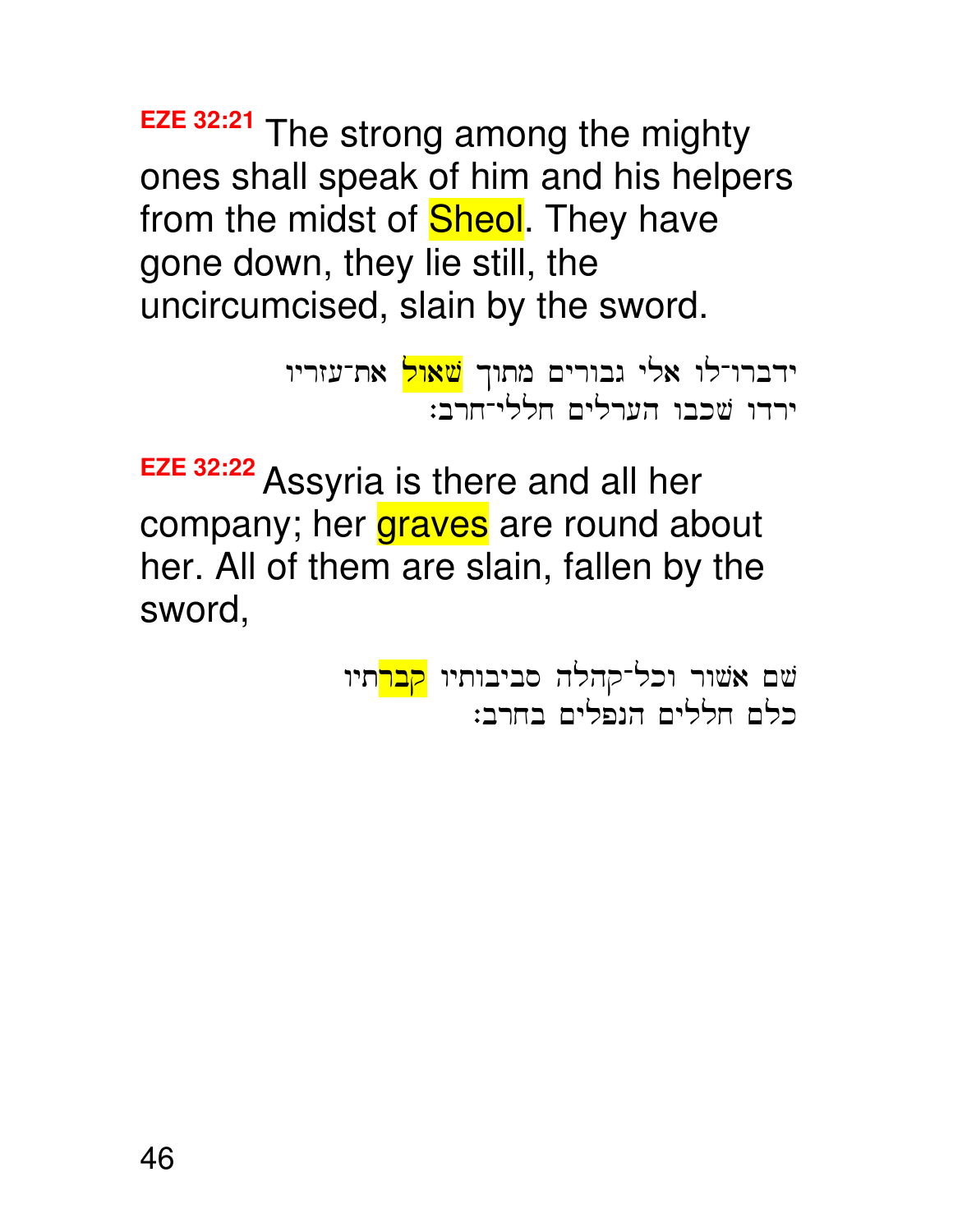**EZE 32:23** whose graves are set in the remotest parts of the **pit** and her company is round about her grave. All of them are slain, fallen by the sword, who spread terror in the land of the living.

אשר נתנו <mark>קבר</mark>תיה בירכתי־**בור** ויהי קהלה סביבות <mark>קבר</mark>תה כלם חללים נפלים בחרב אשר־נתנו חתית בארץ חיים:

**EZE 32:24** Elam is there and all her hords around her grave; all of them slain, fallen by the sword, who went down uncircumcised **to the lower parts of the Earth**, who instilled their terror in the land of the living and bore their disgrace with those who went down to the **pit**.

שם עילם וכל־המונה סביבות <mark>קבר</mark>תה כלם חללים הנפלים בחרב אשר־ירדו ערלים אל־ארץ תחתיות אשר נתנו חתיתם בארץ חיים וישאו כלמתם את<sup>-</sup>יורדי בור: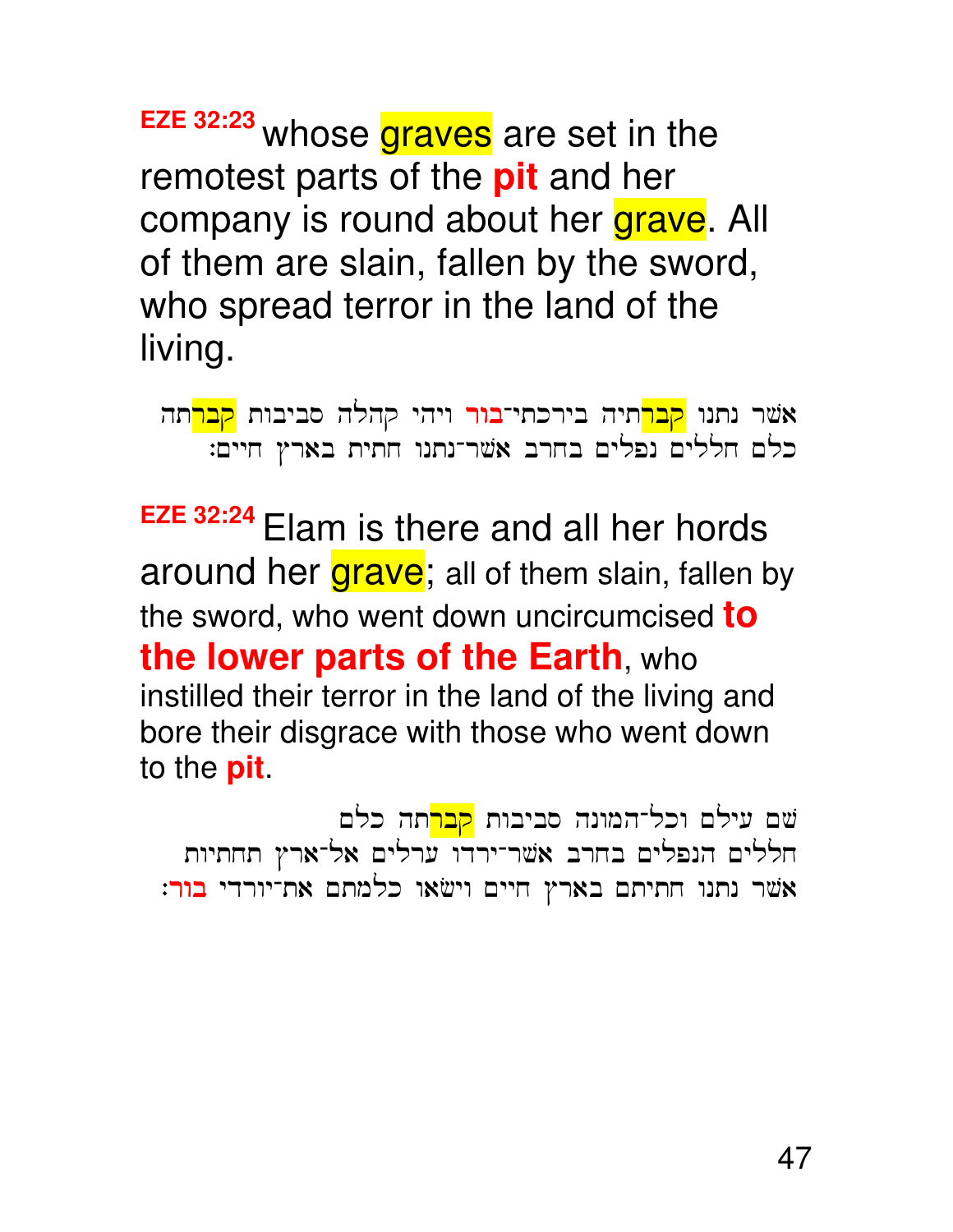**EZE 32:25** They have made a bed for her among the slain with all her hords. Her graves are around it, they are all uncircumcised, slain by the sword (although their terror was instilled in the land of the living), and they bore their disgrace with those who go down to the **pit**; they were put in the midst of the slain.

בתוך חללים נתנו משכב לה בכל־המונה סביבותיו <mark>קבר</mark>תה כלם ערלים חללי־חרב כי־נתן חתיתם בארץ חיים וישאו כלמתם את־יורדי בור בתוך חללים נתן:

**EZE 32:26** Meshech, Tubal and all their hords are there; their graves surround them. All of them were slain by the sword uncircumcised, though they instilled their terror in the land of the living.

```
שם משך תבל וכל־המונה סביבותיו <mark>קבר</mark>ותיה כלם ערלים
                מחללי חרב כי־נתנו חתיתם בארץ חיים:
```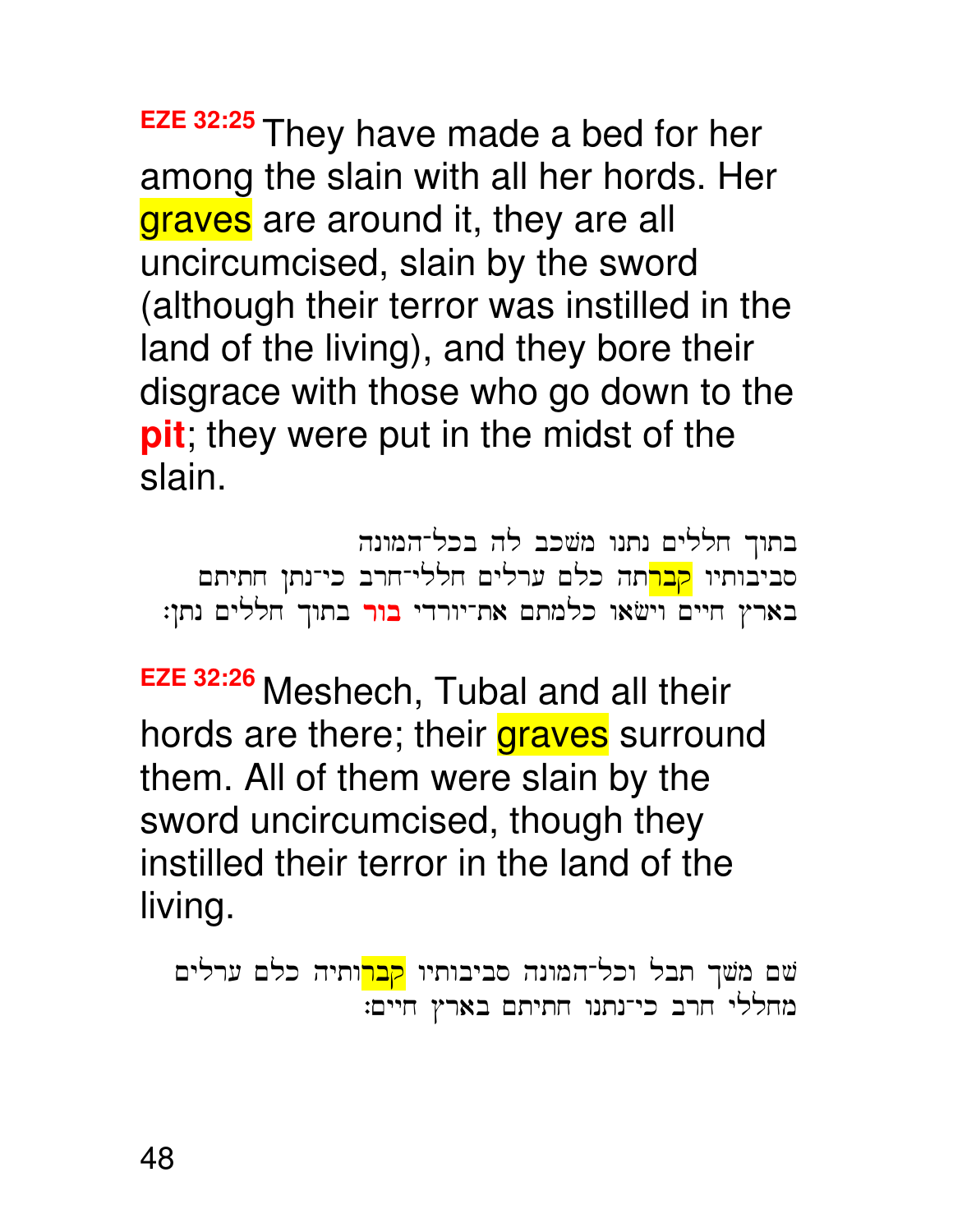**EZE 32:27** And they will not lie beside the fallen heros of the uncircumcised, who went down to **Sheol** with their weapons of war and whose swords were laid under their heads; but the punishment for their iniquity rested on their bones, though the terror of these heroes was once in the land of the living.

ה-נבורים נפלים מצרלים אשר ירדו־שאול בכלי־מלחמתם ולא ישכבו תחת ראשיהם ותהי צונתם צל־צצמותם כי־חתית  $~$ גבורים בארץ חיים

**EZE 37:12** Therefore prophesy and say to them, 'Thus says the Lord GOD, "Behold, I will open your graves and cause you to come up out of your graves, My people; and I will bring you into the land of Israel.  $F$   $F$   $F$   $F$   $F$ 

לכן הנבא ואמרת אליהם כה־אמר אדני יהוה הנה אני פתח את־<mark>קבר</mark>ותיכם והעליתי אתכם מ<mark>קבר</mark>ותיכם עמי והבאתי אתכם אל־אדמת ישׂראל: ס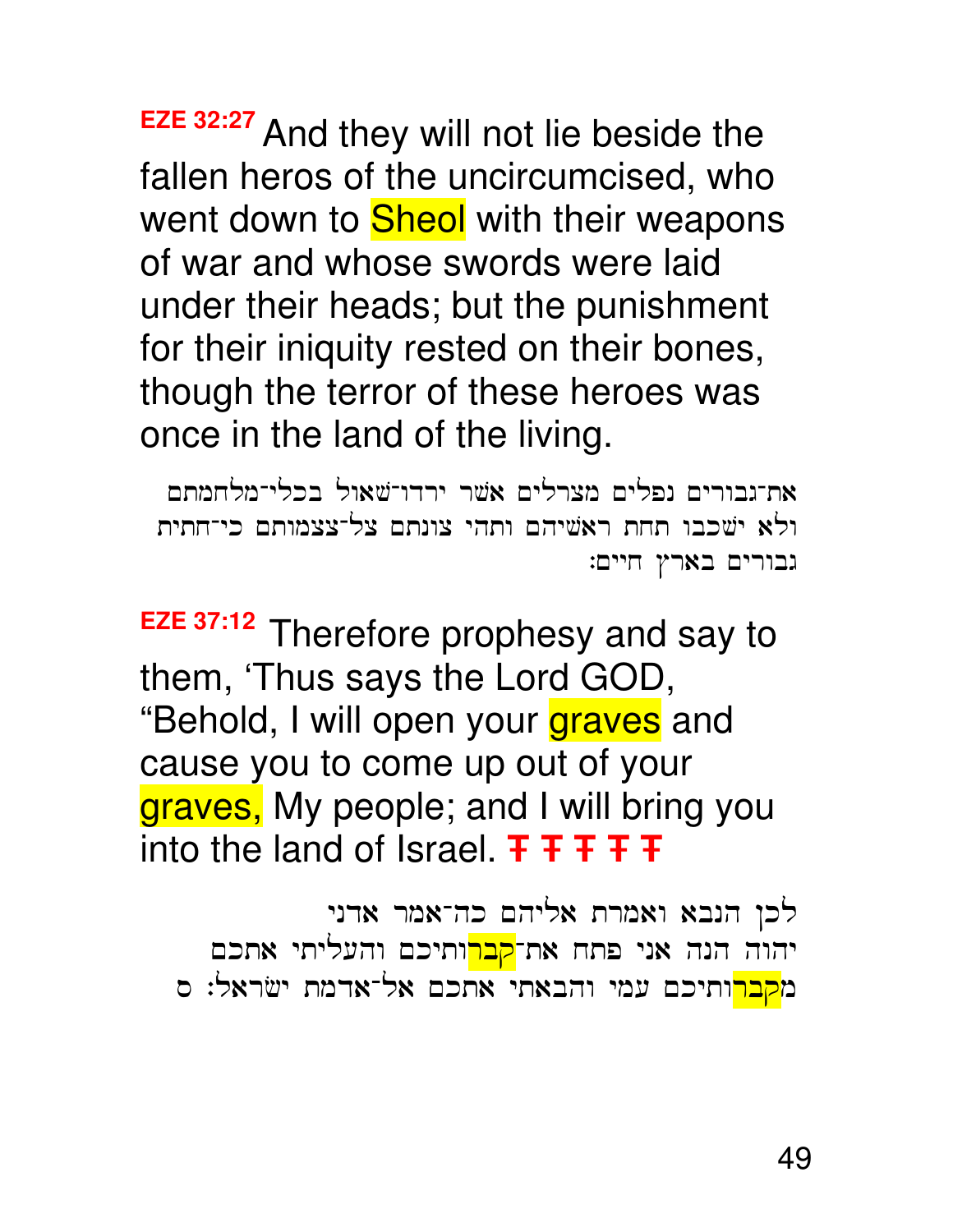**EZE 37:13** "Then you will know that I am the LORD, when I have opened your graves and caused you to come up out of your graves, My people. **T T T T T** 

> וידעתם כי־אני יהוה בפתחי את־<mark>קבר</mark>ותיכם ובהעלותי אתכם מ<mark>קבר</mark>ותיכם עמי:

**EZE 39:11** On that day I will give Gog a burial ground there in Israel, the valley of those who pass by east of the sea, and it will block off those who would pass by. So they will bury Gog there with all his hord, and they will call it the valley of Hamon-gog.

והיה ביום ההוא אתן לגוג מקום־שם <mark>קבר</mark> בישראל גי העברים קדמת הים וחסמת היא את־העברים ו<mark>קבר</mark>ו שם את־גוג ואת־כל־המונה וקראו גיא המון גוג: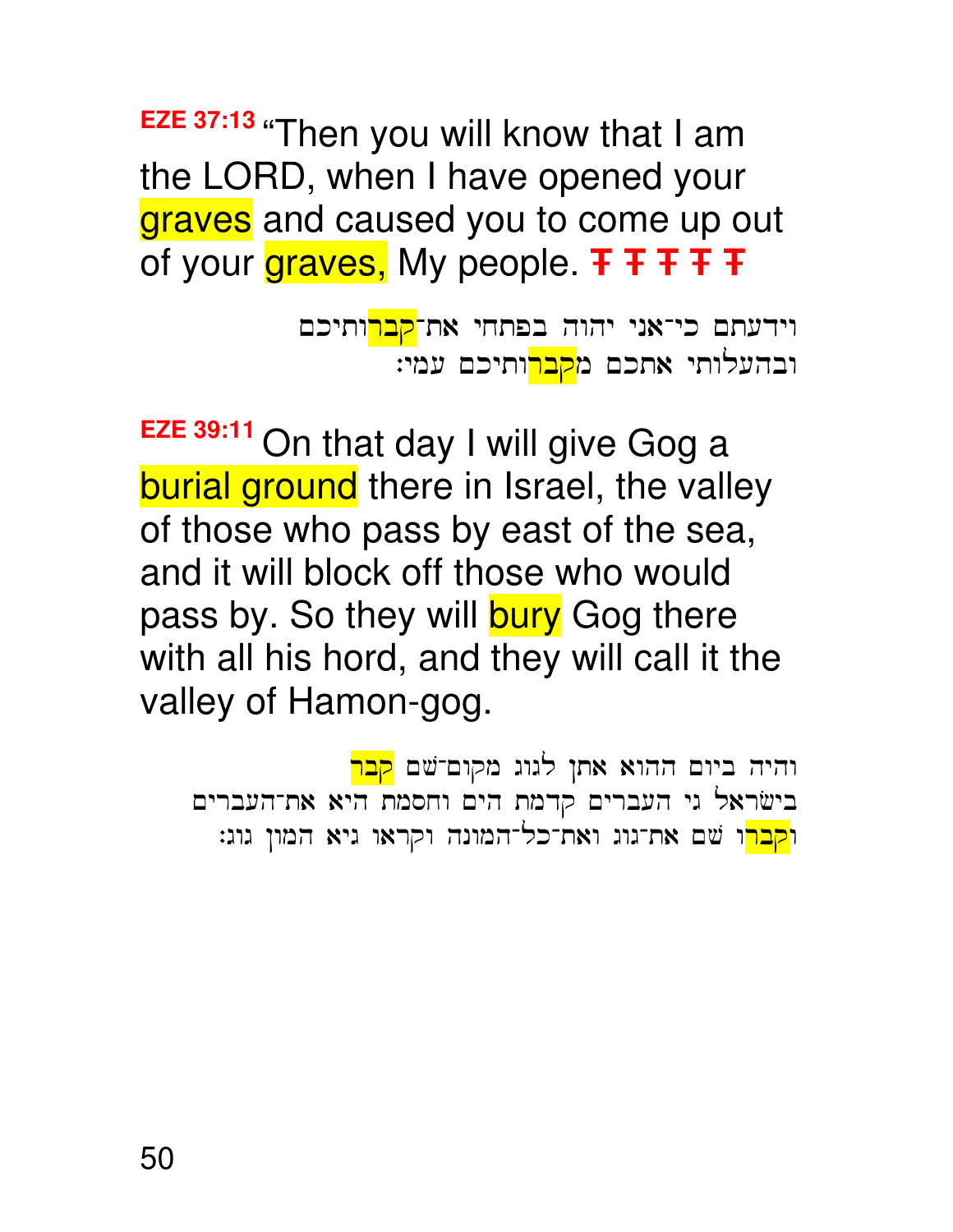HOS 13:14 Shall I ransom them from the power of **Sheol**? Shall I redeem them from death? O Death, where are your thorns? O Sheol, where is your sting? Compassion will be hidden from My sight.

> מיד <mark>שאול</mark> אפדם ממות אגאלם אהי דבריך מות אהי קטבך <mark>שאול</mark> נחם יסתר מעיני:

[1CO 15:55 που σου θανατε το νικος· που σου θανατε το κεντρον·

"DEATH, WHERE IS YOUR **VICTORY? DEATH, WHERE IS** YOUR STING?"]

AMO 9:2 Though they dig into **Sheol**, from there will My hand take them; and though they ascend to heaven, from there will I bring them down.

```
אם־יחתרו ב<mark>שאול</mark> משם ידי תקחם ואם־יצלי
                       השמים משם אורידם:
```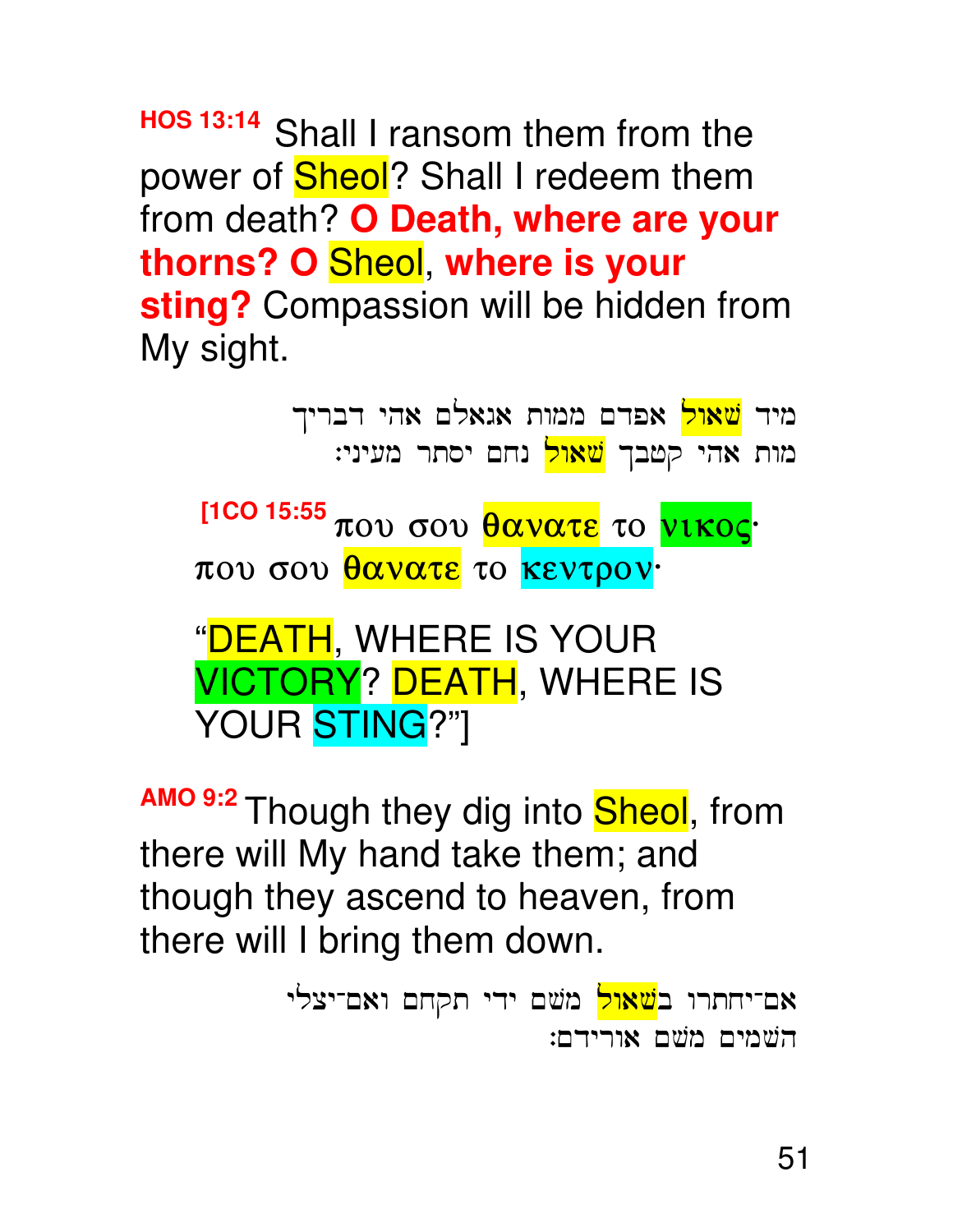JON 2:2 And he said, "I called out of my distress to the LORD, and He answered me. I cried for help from the depth of **Sheol** [From the large fishes stomach]. You heard my voice.

> ויאמר קראתי מצרה לי אל־יהוה ויענני מבטן <mark>שאול</mark> שועתי שמעת קולי:

NAH 1:14 Jehovah has issued a command concerning you: "Your name will no longer be perpetuated. I will cut off idol and image from the house of your gods. I will prepare your grave, for you are contemptible."

וצוה עליך יהוה לא־יזרע משמך עוד מבית אלהיך אכרית פסל ומסכה אשים <mark>קבר</mark>ך כי קלות: פ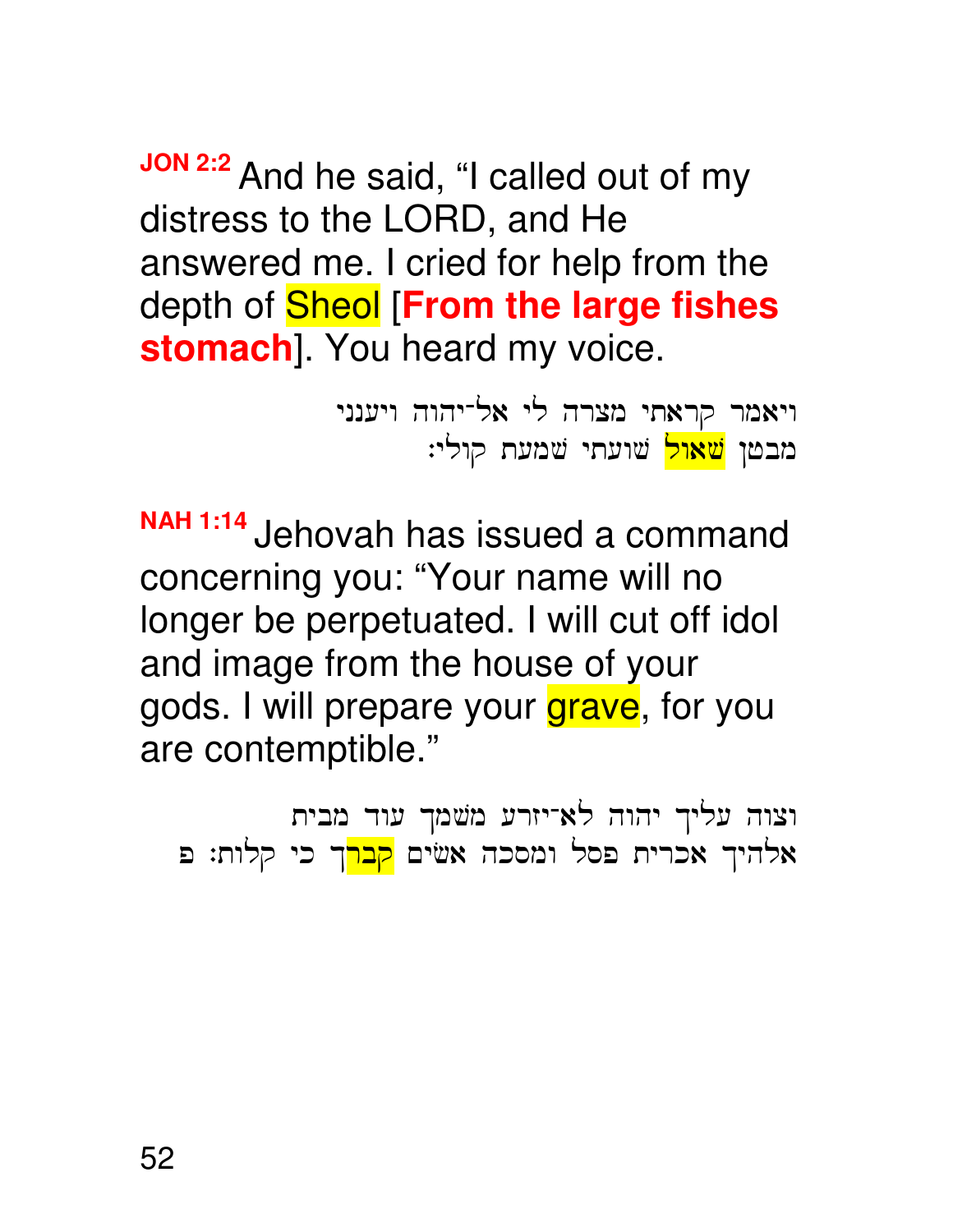**HAB 2:5** Furthermore, wine betrays the haughty man, so that he does not stay at home. He enlarges his appetite like Sheol, and he is like death, never satisfied. He also gathers to himself all nations and collects to himself all peoples.

> ואף כי־היין בוגד גבר יהיר ולא ינוה אשר הרחיב כ<mark>שאול</mark> נפשו והוא כמות ולא ישבצ ויאסף אליו כל־הגוים ויקבץ אליו כל־הצמים: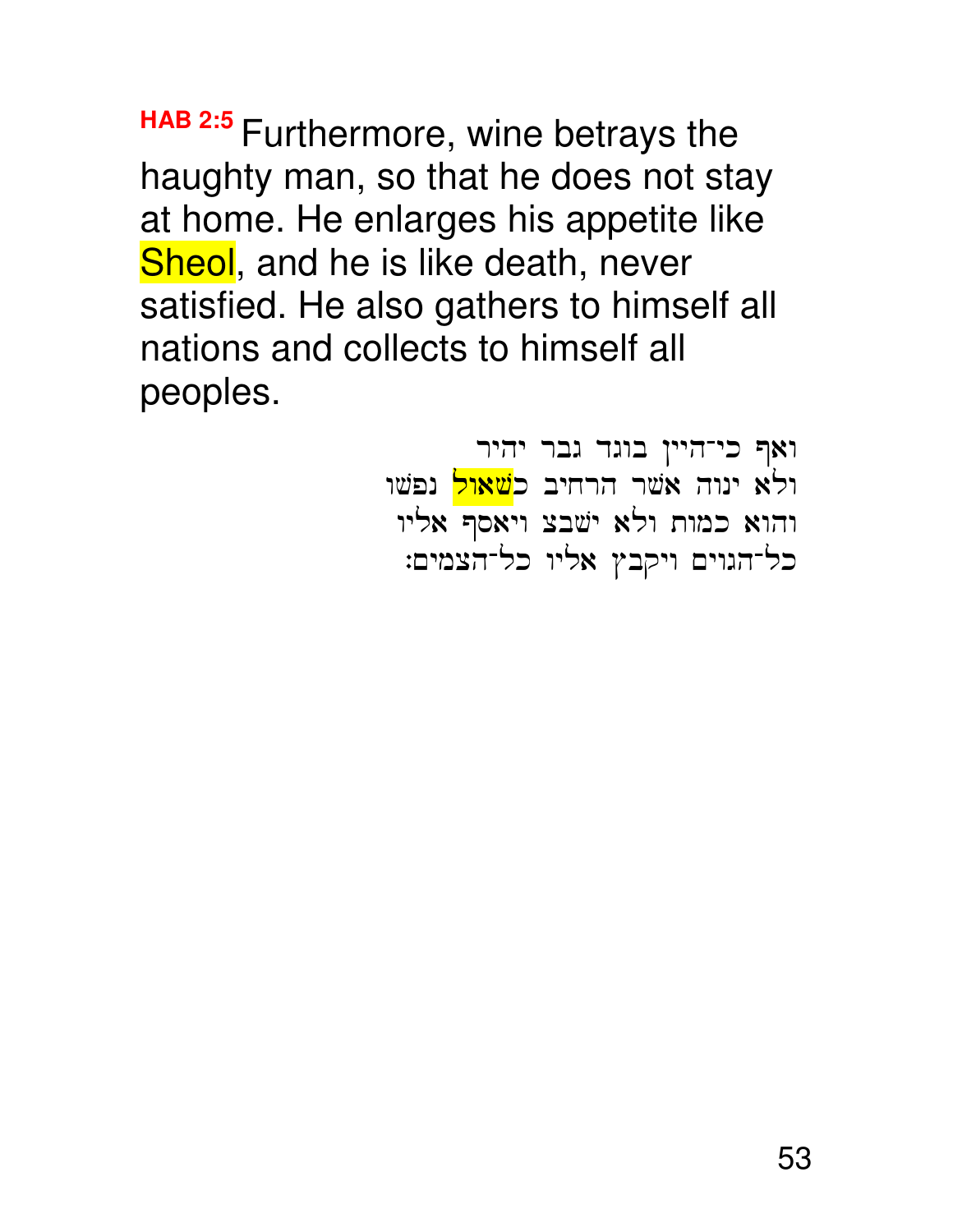# **The New Testament**

**The 1st 9 verses of the Gospel of John to illustrate SOME principles of translating from Greek to English.** 

## **KATA** ΙΩ**ANN**Η

**According to John**  Written 85-90 AD

JOH 1:1 Ev αρχη ην ο Λογος και ο Λογος ην προς τον Θεον και Θεος ην ο Λογος· **In the beginning** [before creation] **was the Word and the Word was with God and the Word was God** [(**NOTE**: **DO NOT** use the English usage to determine the koine Greek use of the article **OR** word order.) 1JO 2:22, 23; HEB 1:8; 3:4]. **JOH 1:2** ouvτος ην αρχη προς τον Θεον

**This One** [Jesus Christ] **was in the beginning with God**.

JOH 1:3 παντα δι αυτου εγενετο και χωρις αυτου εγενετο ουδεν εν ο γεγονεν·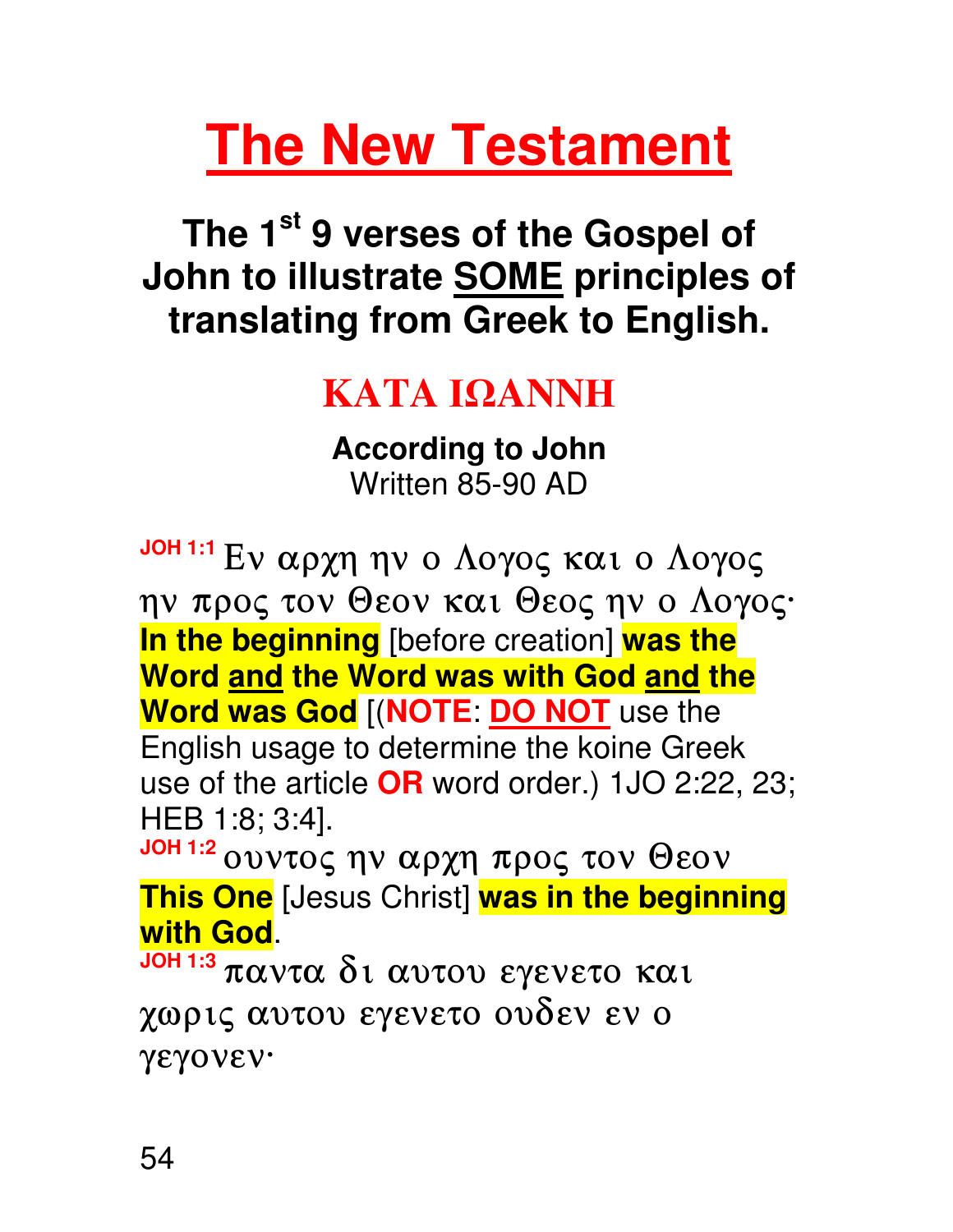**All things through Him were made** [EPH 3:9; GEN 1:1, 26; PSA 33:6-9; 19:1-3] **and without Him was not one thing made which has been made.** 

JOH 1:4 εν αυτω ζωη ην και η ζωη ην το φος των ανθρωπων

**In Him was life and the life was the Light of men.** 

**JOH 1:5** Kαι το φως εν τη σκοτια φαινει και η σκοτια αυτου ου κατελαβεν· **And the Light shines in the darkness and the darkness did not receive it** [see JOH

1:10. Just as the blind man cannot see the light of the Sun].

**JOH 1:6** EYEVETO ανθρωπος απεσταλμενος παρα Θεου ονομα αυτω Ιωαννης· There was a man sent from God; his name was

John.

 $J$ <sup>OH 1:7</sup> Ουτος ηλθεν εις μαρτυριαν ινα μαρτυρηση περι του φωτος ινα παντες πιστευσωσιν δι αυτου·

This one came to be a witness [JOH 1:7; 8; 15; 19; 32; 34 - See also MAL 3:1; MAT 17:9-14], in order that he might witness about the Light, in order that all might believe through Him.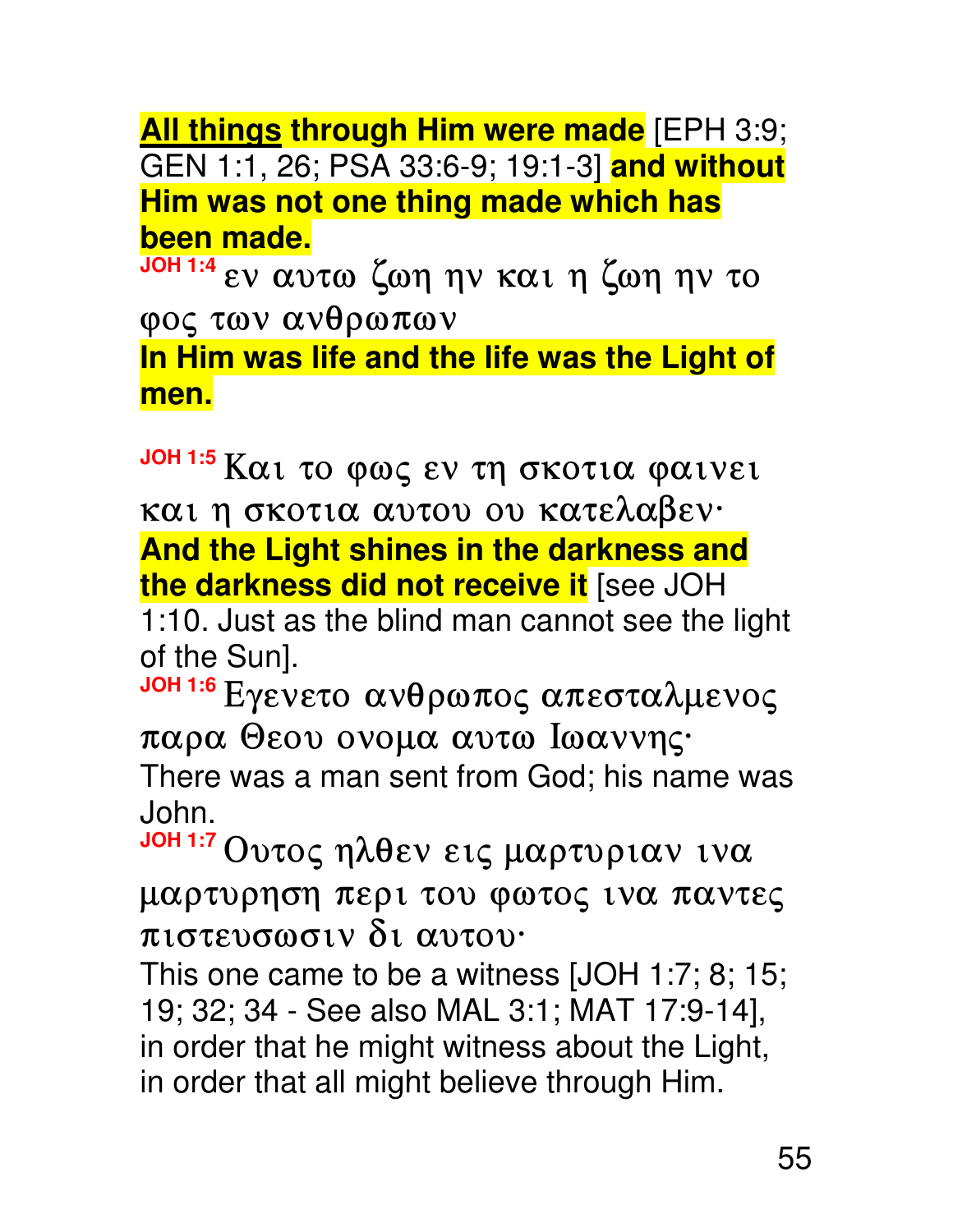56

but I say unto you, that every one who is angry with his brother shall be in danger of the judgment; and whoever shall say to his brother, "You-good-for-nothing", shall be in danger of the council; and whoever shall say, "You fool", shall be in danger of the Gehenna of fire.

**MAT 5:22** εγω δε λεγω υμιν οτι πας ο οργιζομενος τω αδελφω αυτου ενοχος εσται τη κρισει· ος δ αν ειπη τω αδελφω αυτου Ρακα ενοχος εσται <mark>εις</mark> <mark>την γεενναν</mark> του πυρος

κοσμον· He [Jesus] was the true Light Who lights all men [JOH 8:12, a light to ALL - not just to the Jews; see also JOH 1:4, 5; 3:19-21; 2CO 4:3, 4; ROM 1:19-25] coming into the world.

witness about the Light. JOH 1:9 ην το φως το αληθινον ο φωτιζει παντα ανθρωπον ερχομενον εις τον

<sup>JOH 1:8</sup> OUK ην εκεινος το φως αλλ ινα μαρτυρηση περι του φωτος· He was not the Light but in order that he might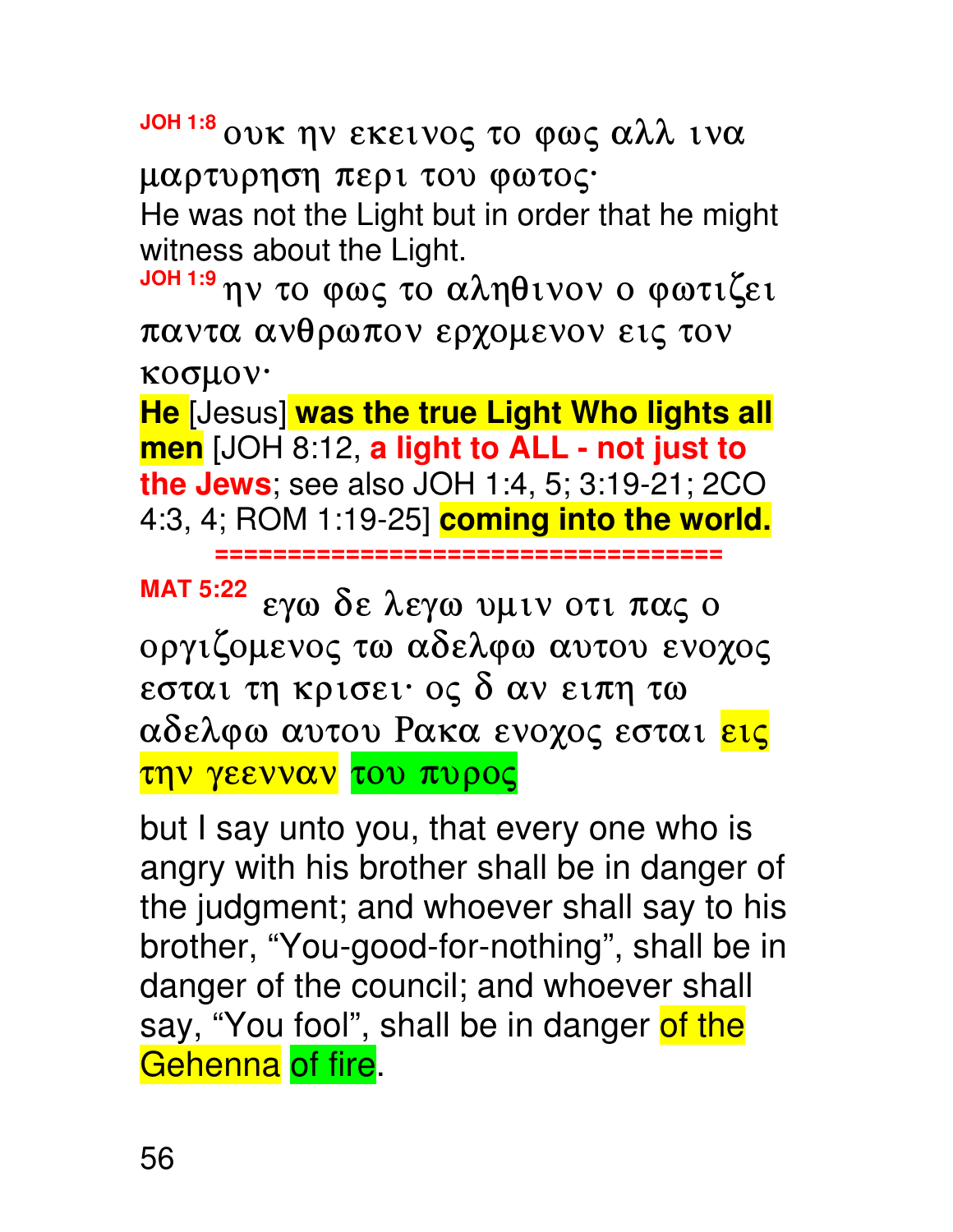**MAT 5:29** ει δε ο οφθαλμος σου ο δεξος σκανδαλιζει σε εξελε αυτον και βαλε απο σου· συμφερει γαρ σοι ινα αποληται εν των μελων σου και μη ολον το σωμα σου <mark>βληθη εις γεενναν</mark>

And if your right eye causes you to stumble, pluck it out, and cast it from you: for it is better for you that one of your members should perish, and not your whole body be cast into Gehenna. **MAT 5:30** Kαι ει η δεξια σου χειρ

σκανδαλιζει σε εκκοψον αυτην και βαλε απο σου· συμφερει γαρ σοι ινα απο ληται εν των μελων σου και μη ολον το σωμα σου εις <mark>γεενναν</mark> απελθη

And if your right hand causes you to stumble, cut it off, and cast it from you: for it is better for you that one of your members should perish, and not your whole body go into Gehenna.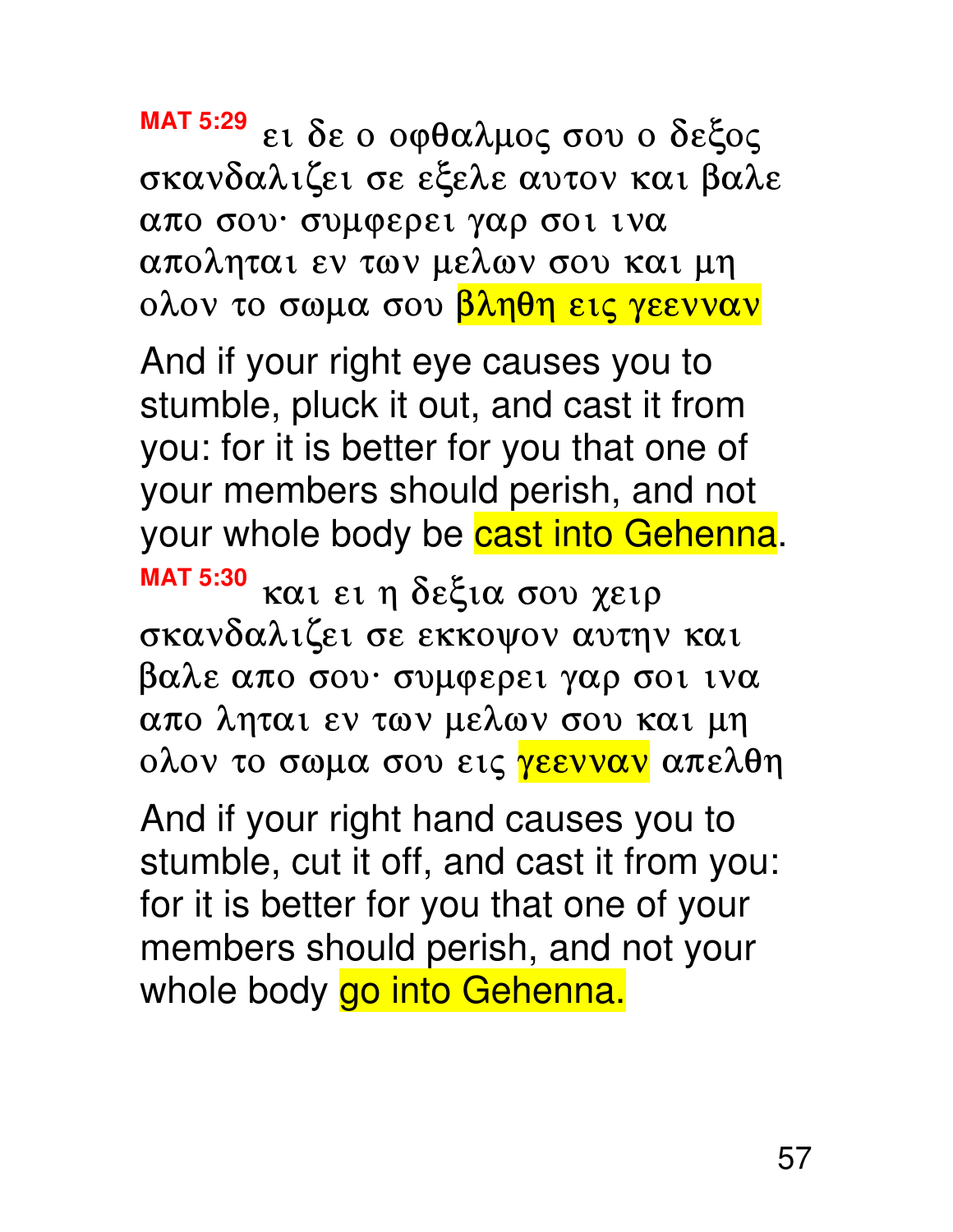MAT 8:9  $\varepsilon_1$  o οφθαλμος σου σκανδαλιζει σε εξελε αυτον και βαλε απο σου· καλον σοι εστιν μονοφθαλμον εις την ζωην εισεελθειν η δυο οφθαλμους εχοντα βληθηναιεις την <mark>γεενναν</mark> του πυρος

If your eye causes you to stumble, pluck it out and throw it from you. It is better for you to enter life with one eye, than to have two eyes and be cast into the Gehenna of fire.

**MAT** 10:28  $\kappa \alpha$ ι μη φοβηθητε απο των αποκτενοντων το σωμα την δε ψυχην και σωμα απολεσαι <mark>εν γεεννη</mark>

And be not afraid of those who kill the body, but are not able to kill the soul: but rather fear Him who is able to destroy both soul and body in Gehenna.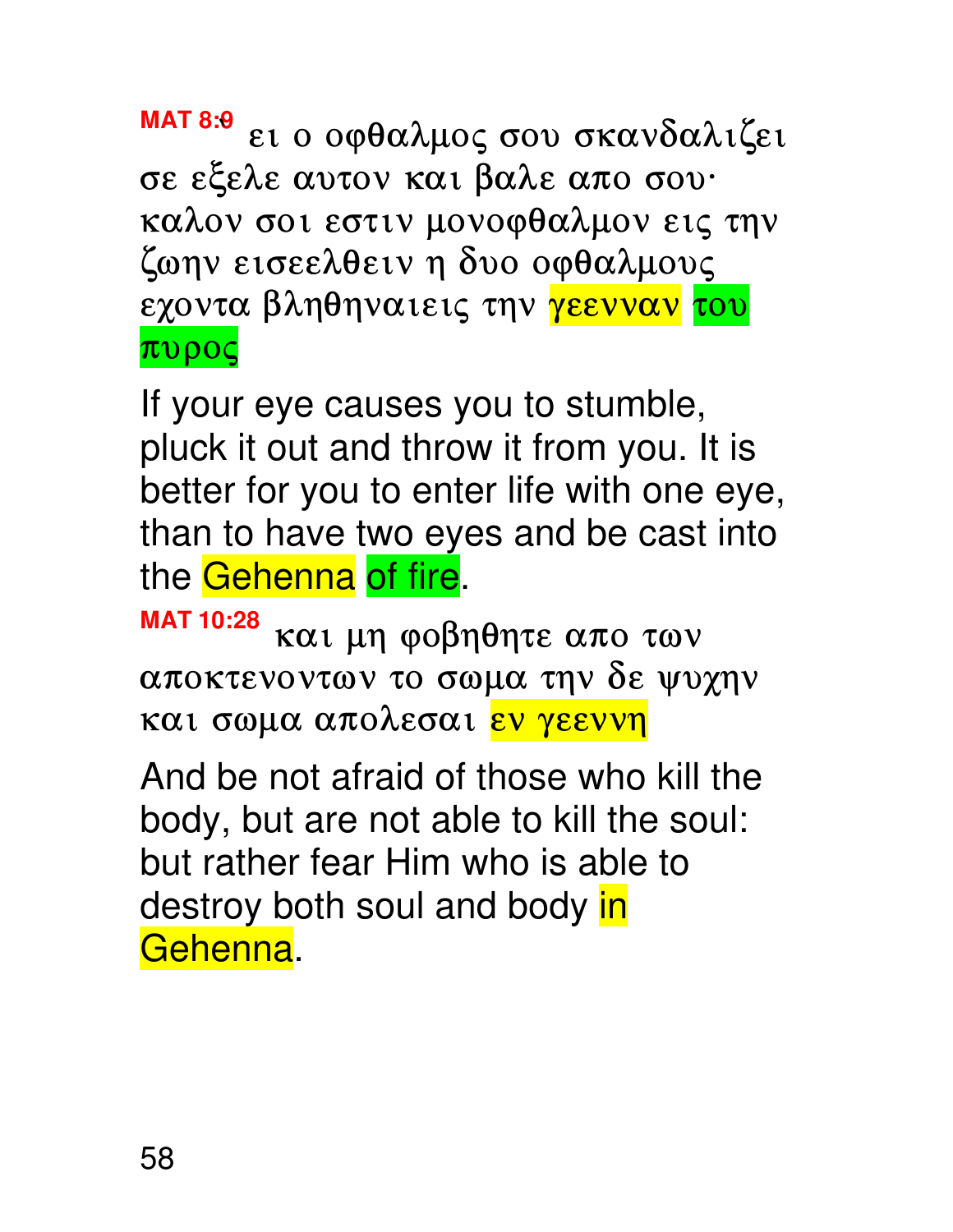MAT 11:23 και ου Καφαρναουμ μη εως ουρανου υψωθηση εως <mark>αδου</mark> καταβηση οτι ει εν Σοδομοις εγενηθησαν αι δυναμις αι γενομεναι ενσοι εμεινεν αν μεχρι της σημερον

And you, Capernaum, will not be exalted to heaven, will you? You will descend to **Hades**; for if the miracles had occurred in Sodom which occurred in you, it would have remained to this day.

 $MAT$  13:41  $\alpha\pi$ OOTE $\lambda$ EI O UIOG TOU ανθρωπου τους αγγελους αυτου και συλλεξουσιν εκ της βασιλειας αυτου παντα τα σκανδαλα και τους ποιουντας την ανομιαν

The Son of man will send forth His angels, and they will gather out of **His Kingdom** all things that **cause** stumbling, and those doing lawlessness;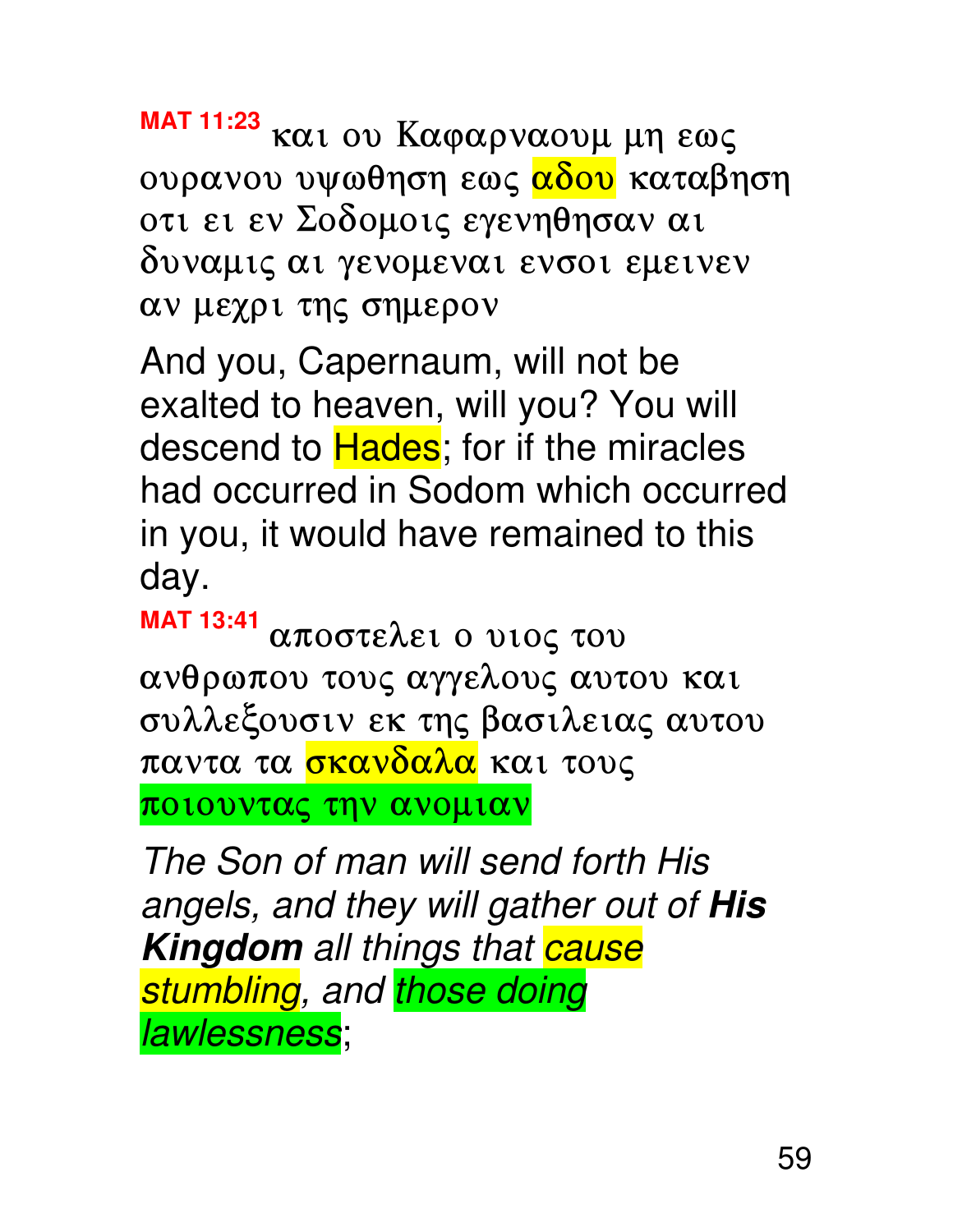MAT 13:42 Kai βαλουσιν αυτους εις την

καμινον του πυρος εκει εσται ο κλαυθμος και ο βρυγμος των οδοντων

and He will cast them into the furnace of fire: there will be wailing and gnashing of teeth.

**MAT 13:43** τοτε οι <mark>δικαιοι</mark> εκλαμψουσιν ως ο ηλιος εν τη βασιλεια του πατρος αυτων ο εχων ωτα ακουετω

Then will the righteous shine as the Sun in **the Kingdom of their Father**. The one having ears, let him hear.

**MAT 13:50 Kai βαλουσιν αυτους εις την** καμινον του πυρος<sup>.</sup> εκει εσται ο κλαυθμος και ο βρυγμος των οδοντων

and shall cast them into the *furnace* of fire: there shall be the weeping and the gnashing of teeth.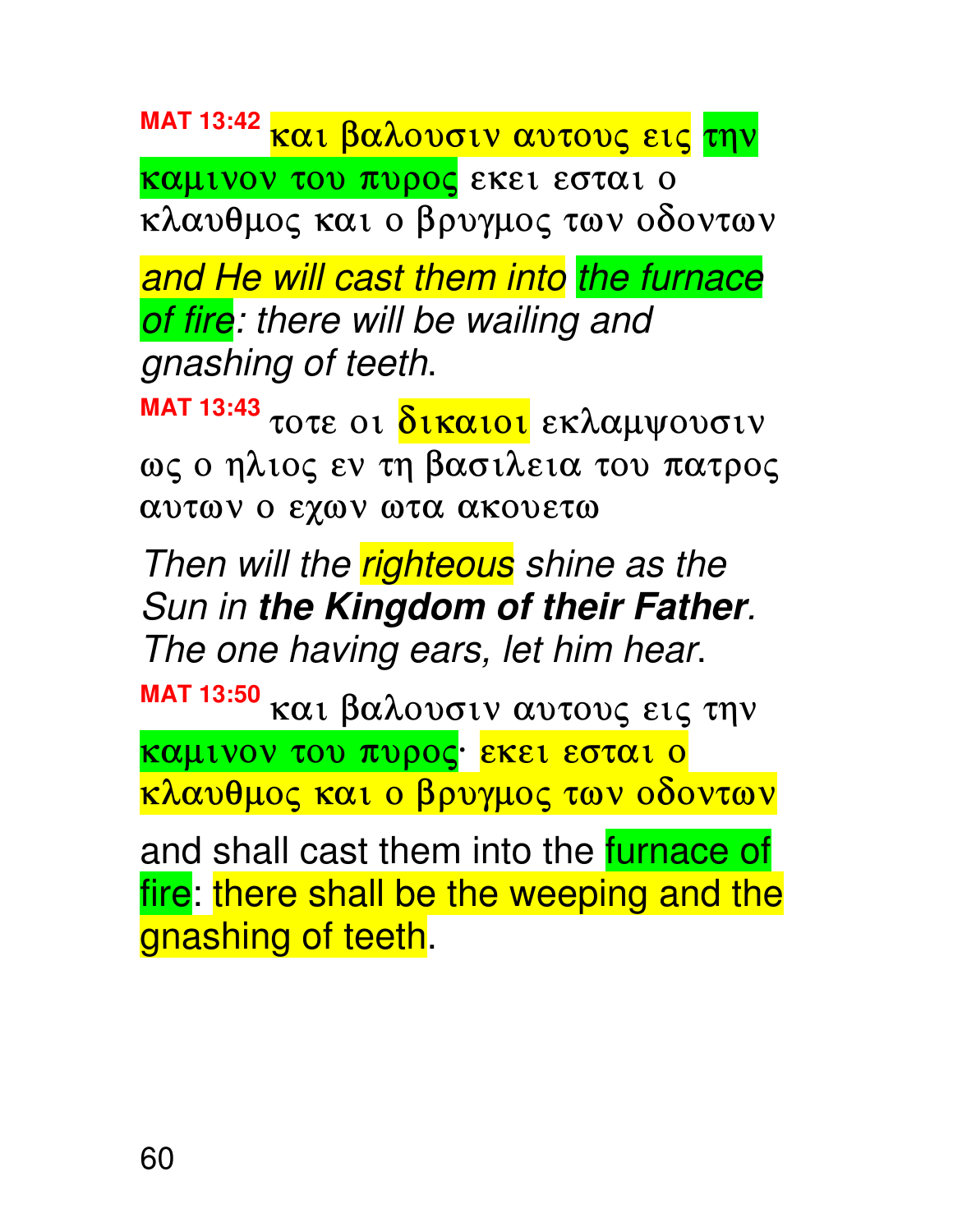**MAT 16:18** Kαγω δε σοι λεγω οτι συ ει Πετρος και επι ταυτη τη πετρα oikoδομησω μου την εκκλησιαν και πυλαι <mark>αδου</mark> ου κατισχυσουσιν αυτης

I also say to you that you are Peter, and upon this rock I will build My church; and the gates of **Hades** will not prevail against it.

**MAT 18:8**  $\epsilon_1$   $\delta \epsilon$   $\eta$   $\chi \epsilon_1 \rho$   $\sigma$  ou  $\eta$  o  $\pi$ oug  $\sigma$ ou σκανδαλιζει σε εκκοψον αυτον και βαλε απο σου· καλον σοι εστιν εισελθειν εις την ζωην κυλλον η χωλον η χωλον η κυλλον η χωλον η δυο χειρας η δυο ποδας εχοντα βληθηναι εις το πυρ το αιωνιον

And if your hand or your foot causes you to stumble, cut it off, and cast it from you: it is better for you to enter into life crippled or lame, rather than having two hands or two feet to be cast into the **ETERNAL FIRE**.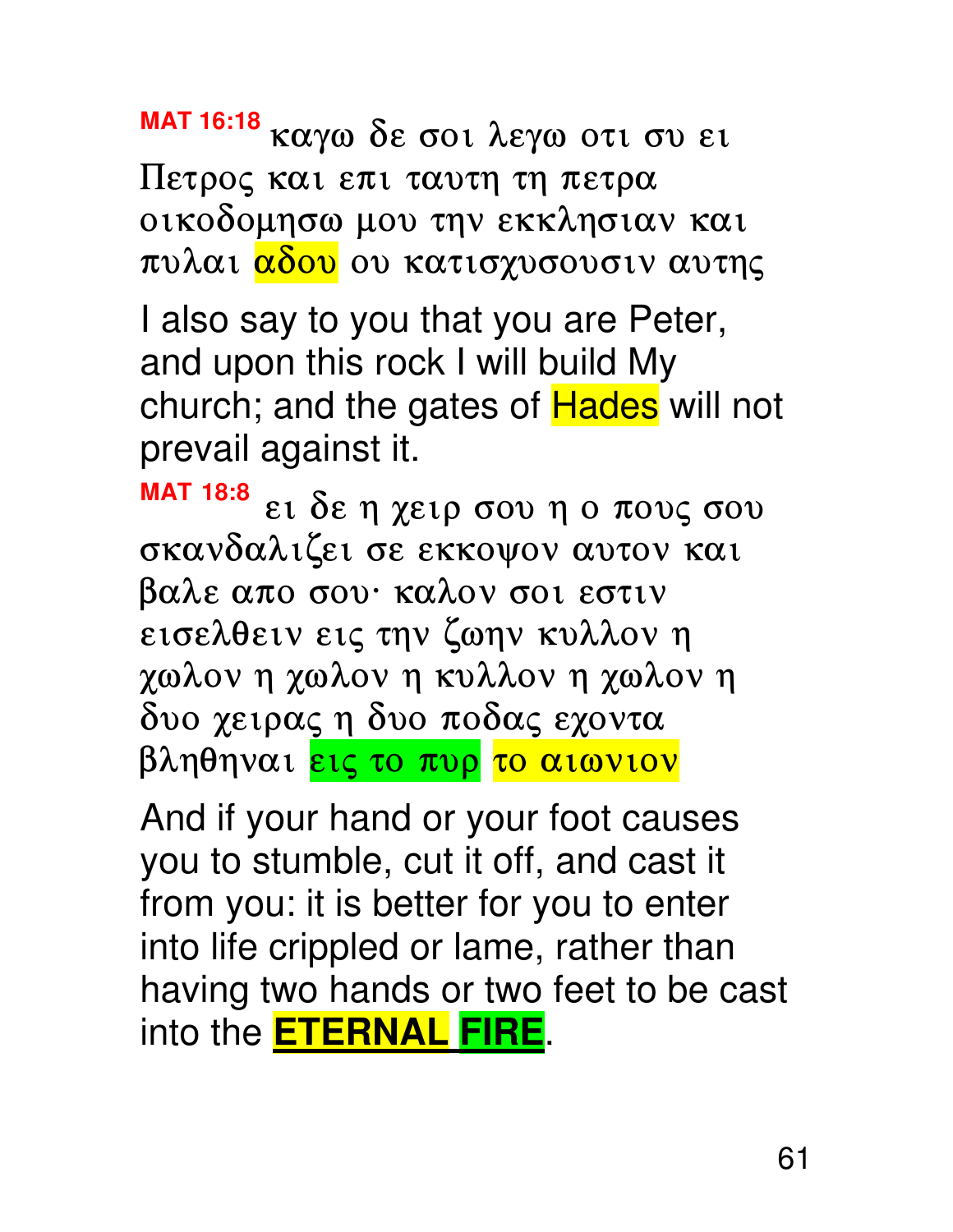## **MAT 18:9** KOU EI O OPOALUOS σου σκανδαλιζει σε εξελε αυτον και βαλε απο σου· καλον σοι εστιν μονοφθαλμον εις την ζωην εισελθειν η δυο οφθαλμους εχοντα βληθηναι εις <mark>την γεενναν</mark> του πυρος

And if thine eye causes you to stumble, pluck it out, and cast it from you: it is better for you to enter into life with one eye, rather than having two eyes to be cast into the **GEHENNA OF FIRE**. [**ETERNAL FIRE** verse 8 and **GEHENNA OF FIRE** verse 9 **MEAN THE SAME THING**].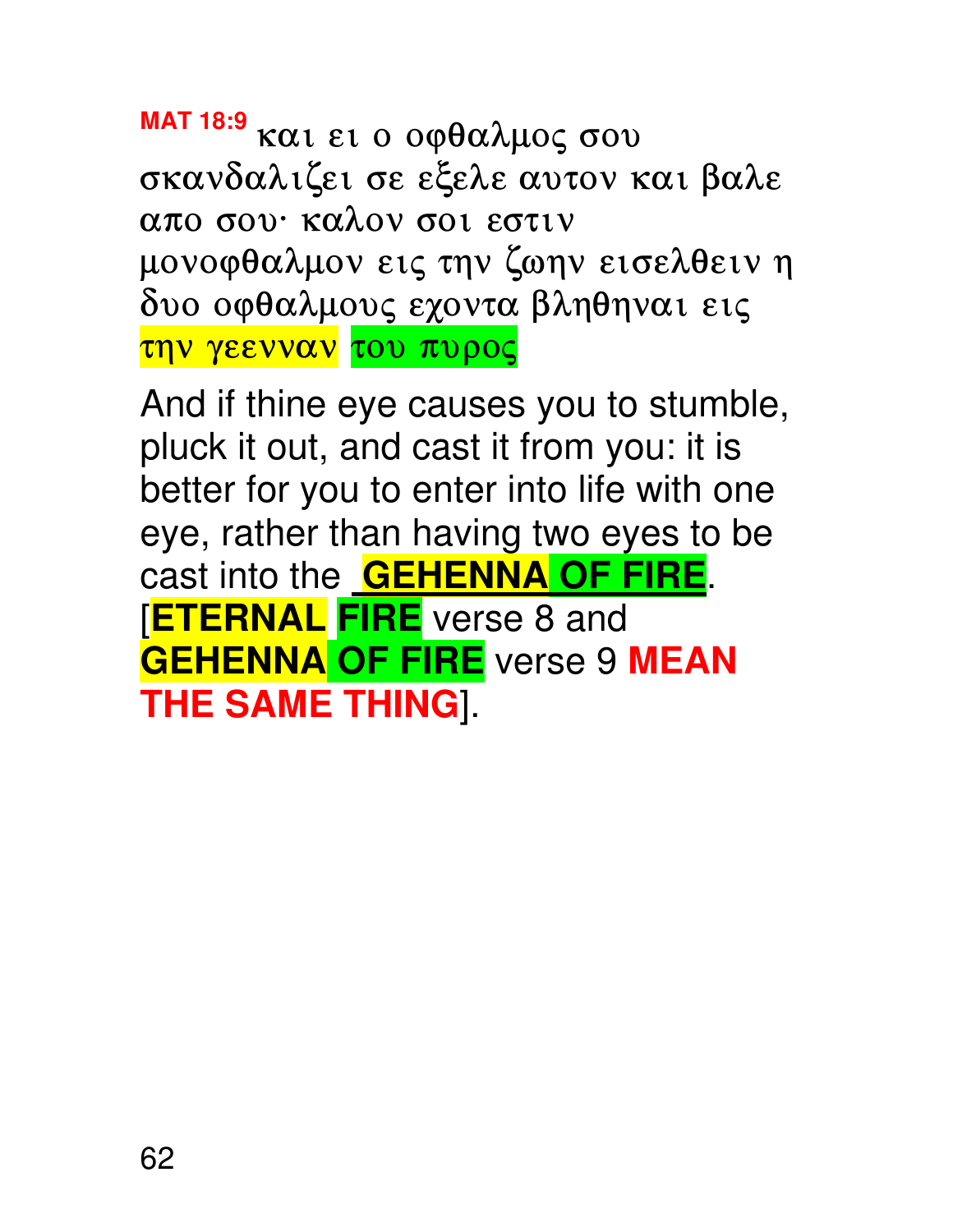### ΜΑΤ 23:15 Ουαι υμιν Γραμματεις και Φαρισαιοι υποκριται οτι περιαγετε την θαλασσαν και την ξηραν ποιησαι ενα προσηλυτον και οταν γενηται ποιειτε αυτον υιον γεεννης διπλοτερον υμων

Woe unto you, Scribes and Pharisees, hypocrites! For you compass sea and land to make one proselyte; and when he is become so, you make him twofold more a son of Gehenna than yourselves.

ΜΑΤ 23:27 Ουαι υμιν Γραμματεις και Φαρισαιοι υποκριται οτι παρομοιαζετε ταφοις κεκονιαμενοις οιτινες εξωθεν μεν φαινονται ωραιοι εσωθεν δε γεμουσιν οστεων νεκρων και πασης ακαθαρσιας

Woe unto you, Scribes and Pharisees, hypocrites! for you are like unto whitewashed graves, which outwardly appear beautiful, but inwardly are full of dead men's bones, and of all uncleanness.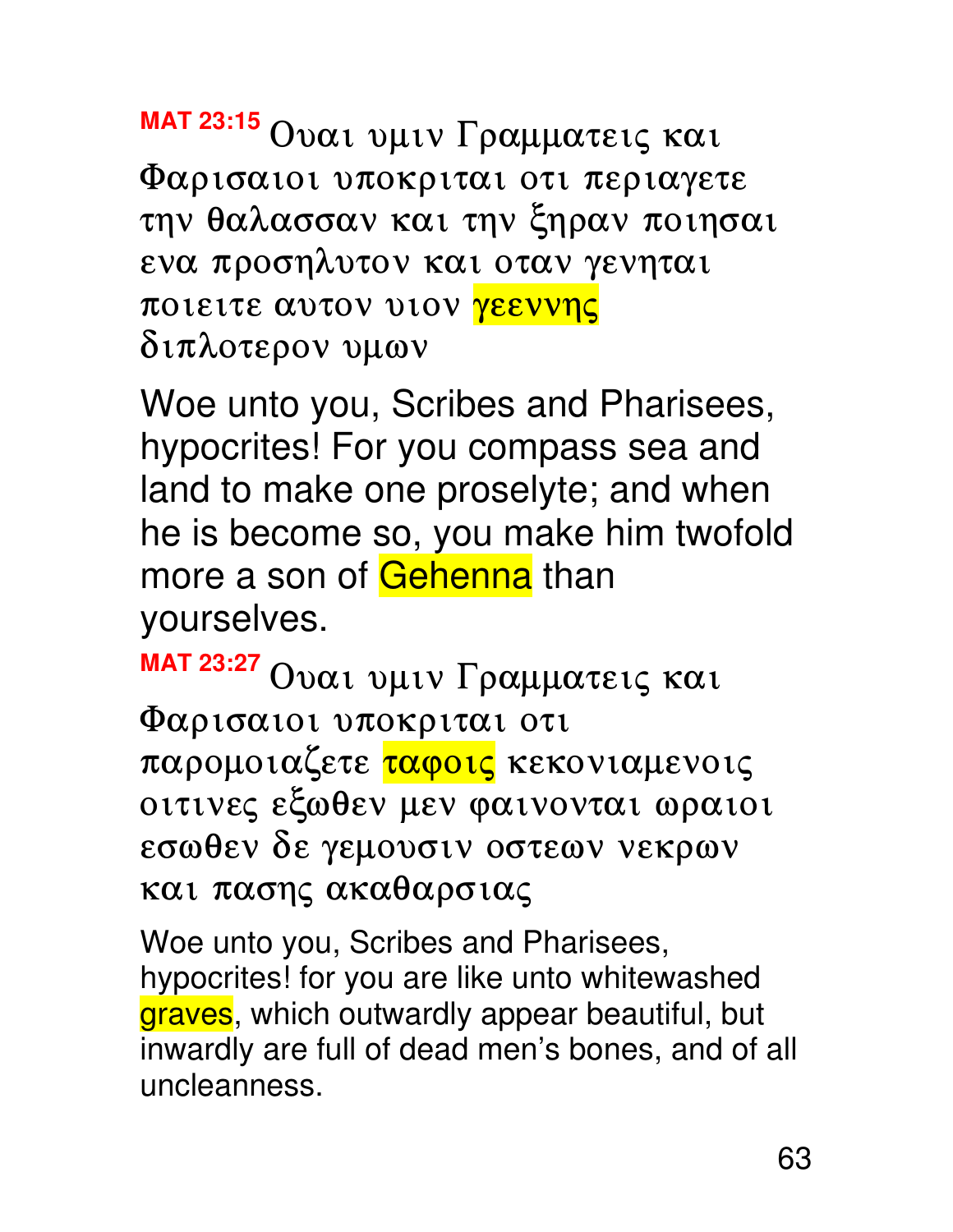MAT 23:33 *OQEIG γεννηματα εχιδνων πως* φυγητε απο <mark>της κρισεως της γεεννης</mark>

You serpents, you brood of vipers, how will you escape the judgment of Gehenna?

MAT 27:52 Kai τα μνημεια ανεωχθησαν και πολλα σωματα των κεκοιμημενων αγιων ηγερθησαν

The tombs were opened, and many bodies of the saints who had fallen asleep were raised;

 $MAT$  27:53  $KQ1$   $E\&E\&OV$ μνημειων μετα την εγερσιν αυτου εισηλθον εις την αγιαν πολιν και ενεφανισθησαν πολλοις

and coming out of the **tombs** after His resurrection they entered the holy city and appeared to many.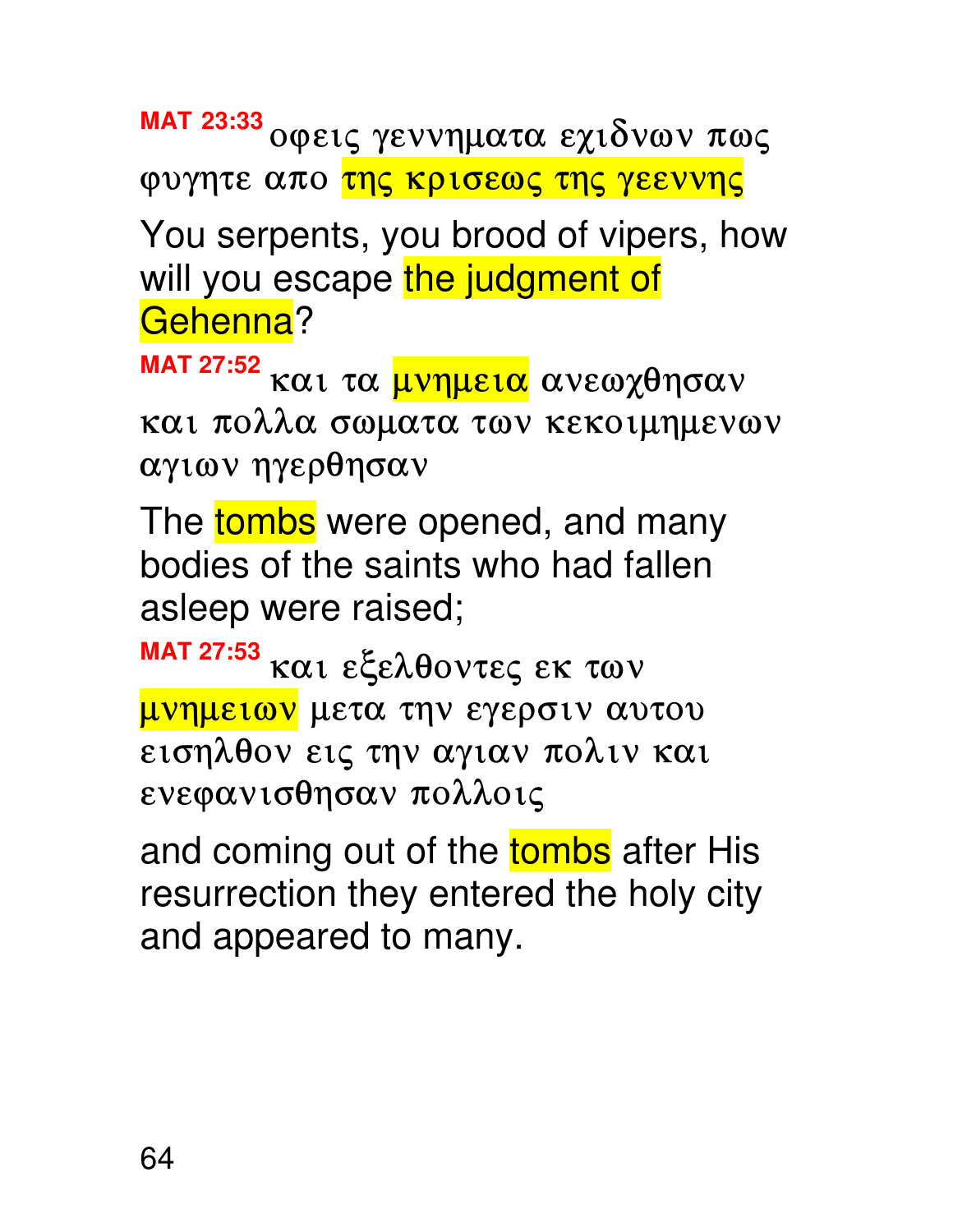MAT 25:31 Οταν δε ελθη ο υιος του ανθρωπου εν τη δοξα αυτου και παντες οι αγγελοι μετ αυτου τοτε καθισει επι θρονου δοξης αυτου·

But when the Son of man shall come in His glory, and all the [holy] angels with Him, then shall He sit on the throne of His glory:

**MAT 25:32** 

και συνχθησονται εμπροσθεν αυτοι παντα τα εθνη και αφορισει αυτους απ αλληων ωσπερ ο ποιμην αφριζει τα προβατα απο των εριφων

and before Him shall be gathered all the nations: and He shall separate them one from another, as the shepherd separates the **sheep** from the goats;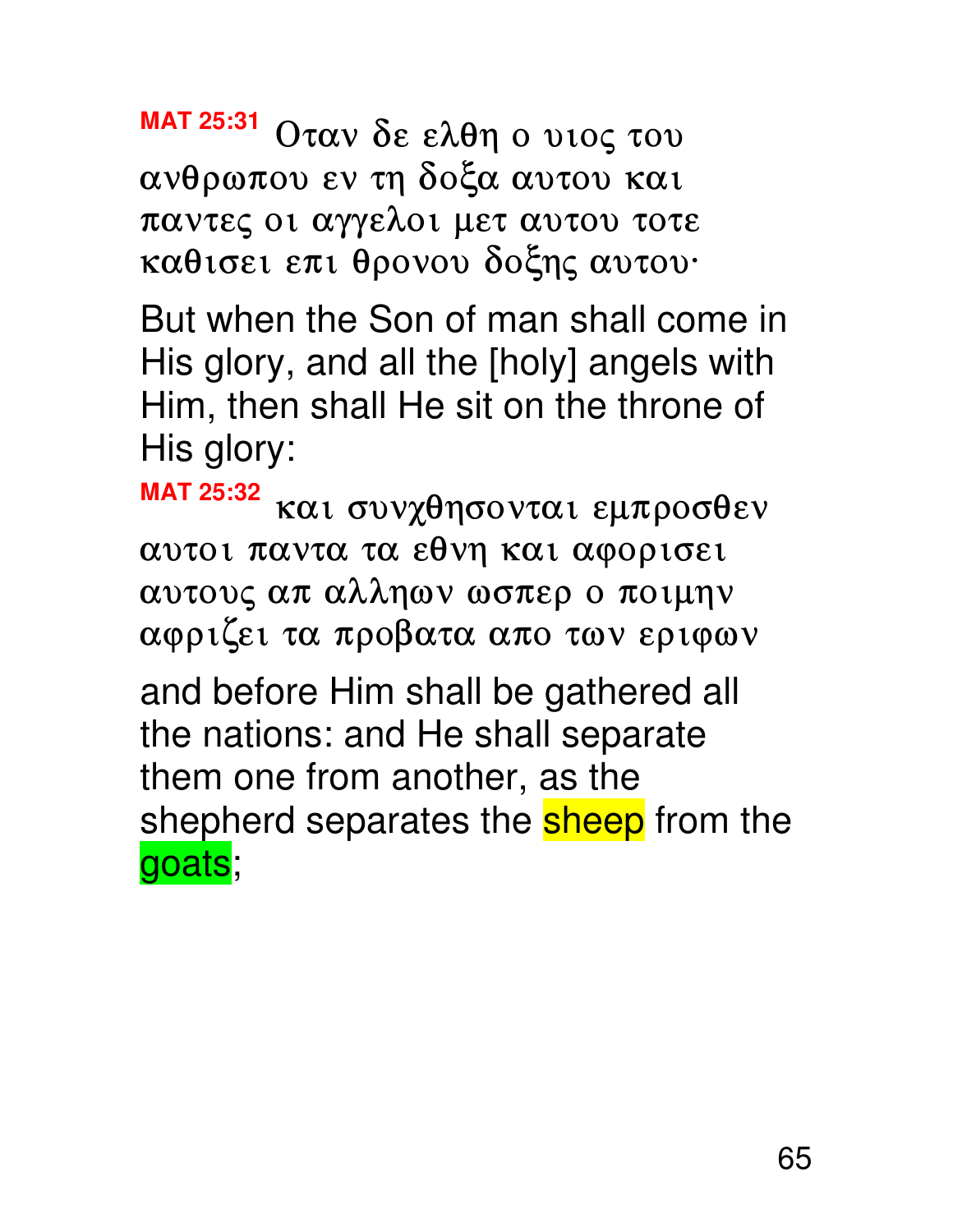MAT 25:33 Kai στησει τα μεν προβατα εκ δεξιων αυτου το δε εριφια εξ ευωνυμων

and He shall set the **sheep** on His right hand, but the goats on the left.

 $MAT$  25:34 TOTE EPEI O  $\beta\alpha\sigma$ *l*eve toie EK δεξιων αυτου Δευτε οι ευλογημενοι του πατρος μου κληρονομησατε την ητοιμασμενην υμιν βασιλειαν απο καταβολης κοσμου

**Then shall the King say unto those on His right hand,** "**Come, you blessed of My Father, inherit the kingdom PREPARED FOR YOU FROM THE FOUNDATION OF THE WORLD**."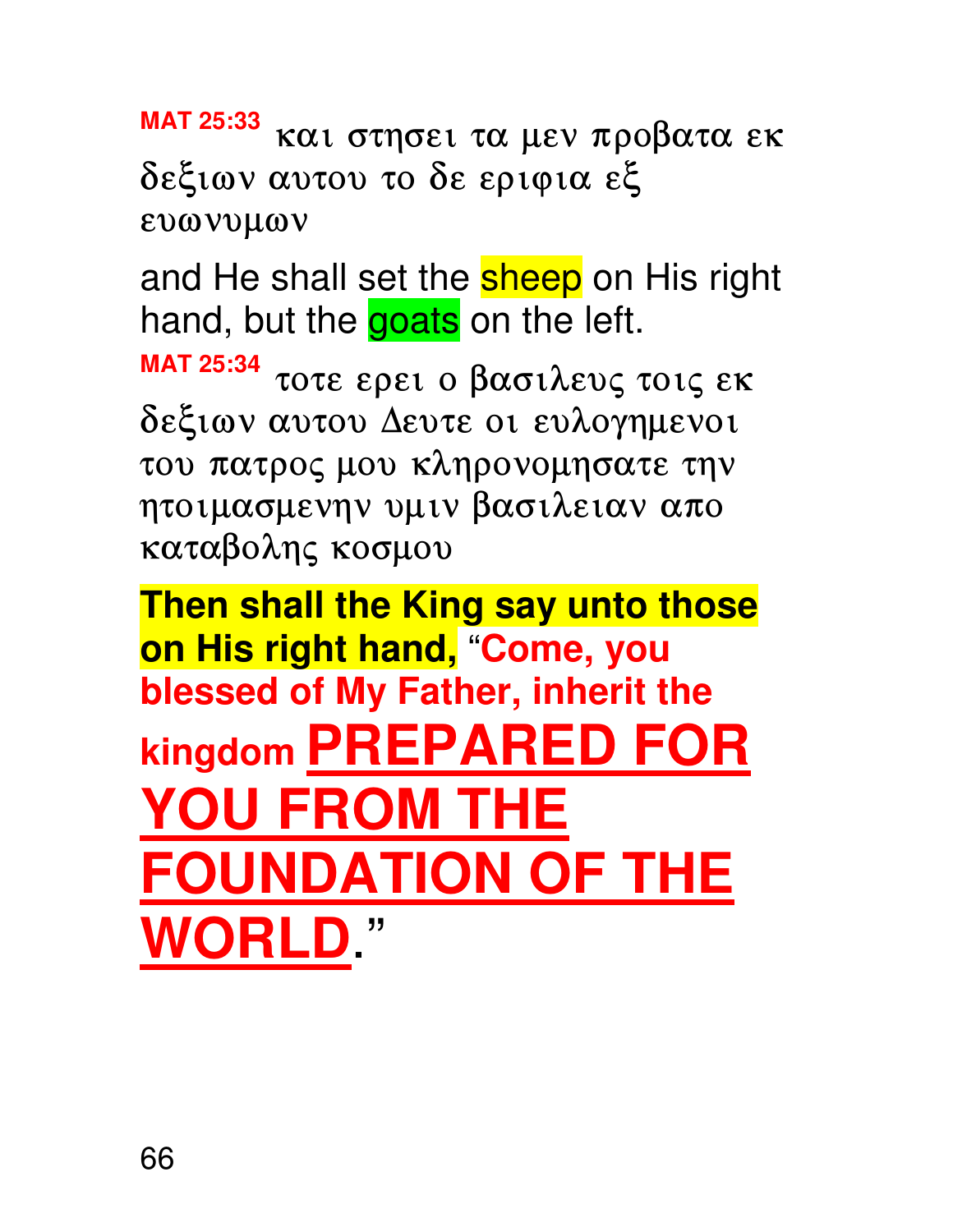**MAT 25:41 Τοτε ερει και τοις εξ** ευωνυμων Πορευεσθε απ εμου κατηραμενοι εις το <mark>πυρ το αιωνιον</mark> το ητοιμασμενον τω Διαβολω και τοις αγγελοις αυτου

Then shall he say also to those on the left hand, "Depart from Me, you cursed, into the **ETERNAL FIRE** which has been **prepared for THE DEVIL AND HIS ANGELS**."

**MAT 27:61** ην δε εκει Μαριαμ η Mαγδαληνη και η αλλη Μαρια καθημεναι απεναντι του ταφου

And Mary Magdalene was there, and the other Mary, sitting opposite the grave.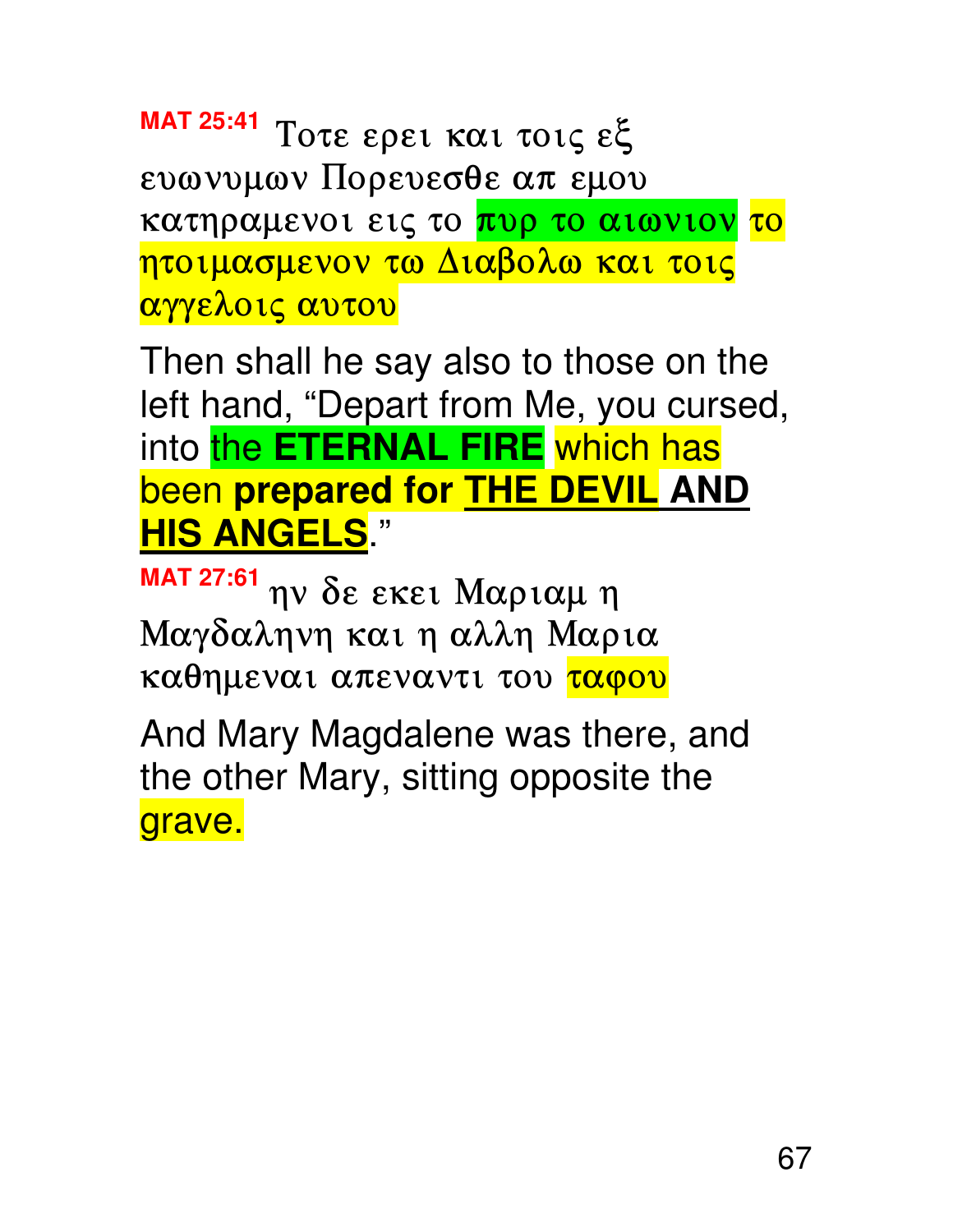MAT 27:64 KELEUGOV OUV ασφαλισθηναι τον <mark>ταφον</mark> εως της τριτης ημερας μηποτε ελθοντες οι μηθηται κλεψωσιν αυτον και επωσιν τω λαω Ηγερθη απο των νεκρων και εσται η εσχατη πλανη χειρων της πρωτης

Command therefore that the grave be made sure until the third day, lest haply His disciples come and steal Him away, and say unto the people, He is risen from the dead: and the last error will be worse than the first.

**MAT 27:66** 01 δε πορευθεντες ησφαλισαντο τον ταφον σφραγισαντες τον λιθον μετα της κουστωδιας

So they went, and made the grave sure, sealing the stone, the guard being with them.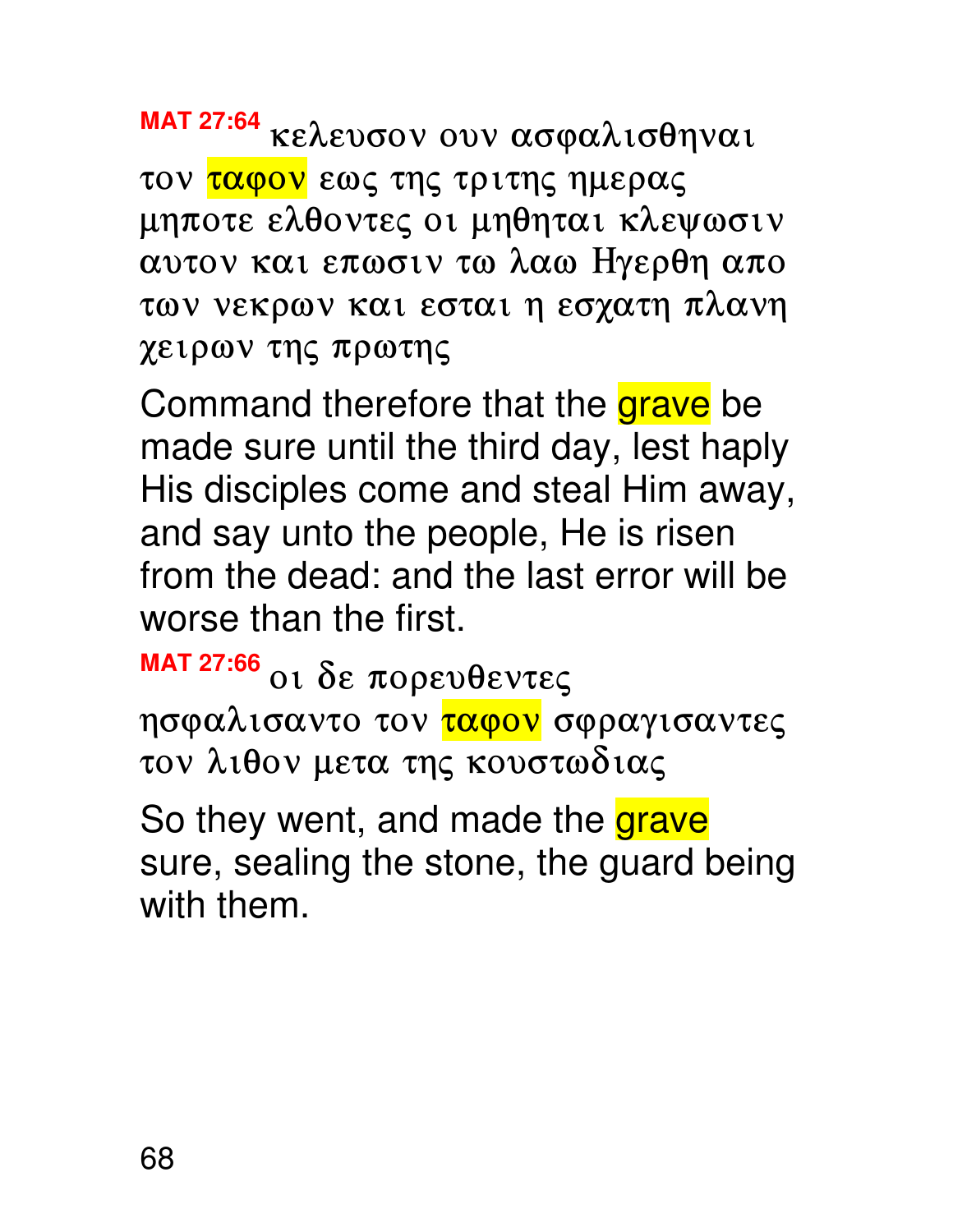**MAT 28:1 Οψε δε σαββατων τη** επιφωσκουση εις μιαν σαββατων ηλθεν Μαρια η Μαγδαληνη και η αλλη Μαρια θεωρησαι τον <mark>ταφον</mark>

Now late on the Sabbath day, as it began to dawn toward the first day of the week, came Mary Magdalene and the other Mary to see the grave.

MAR 9:43 Kai eav σκανδαλιοση σε η χειρ σου αποκοψον αυτον καλον εστιν σε κυλλον εισελθειν εις την η τας δυο χειρας εχοντα απελθειν εις την γεενναν εις το πυρ το ασβεστον

And If your hand causes you to stumble, cut it off; it is better for you to enter life crippled, than, having your two hands, to go into Gehenna, into the unquenchable fire,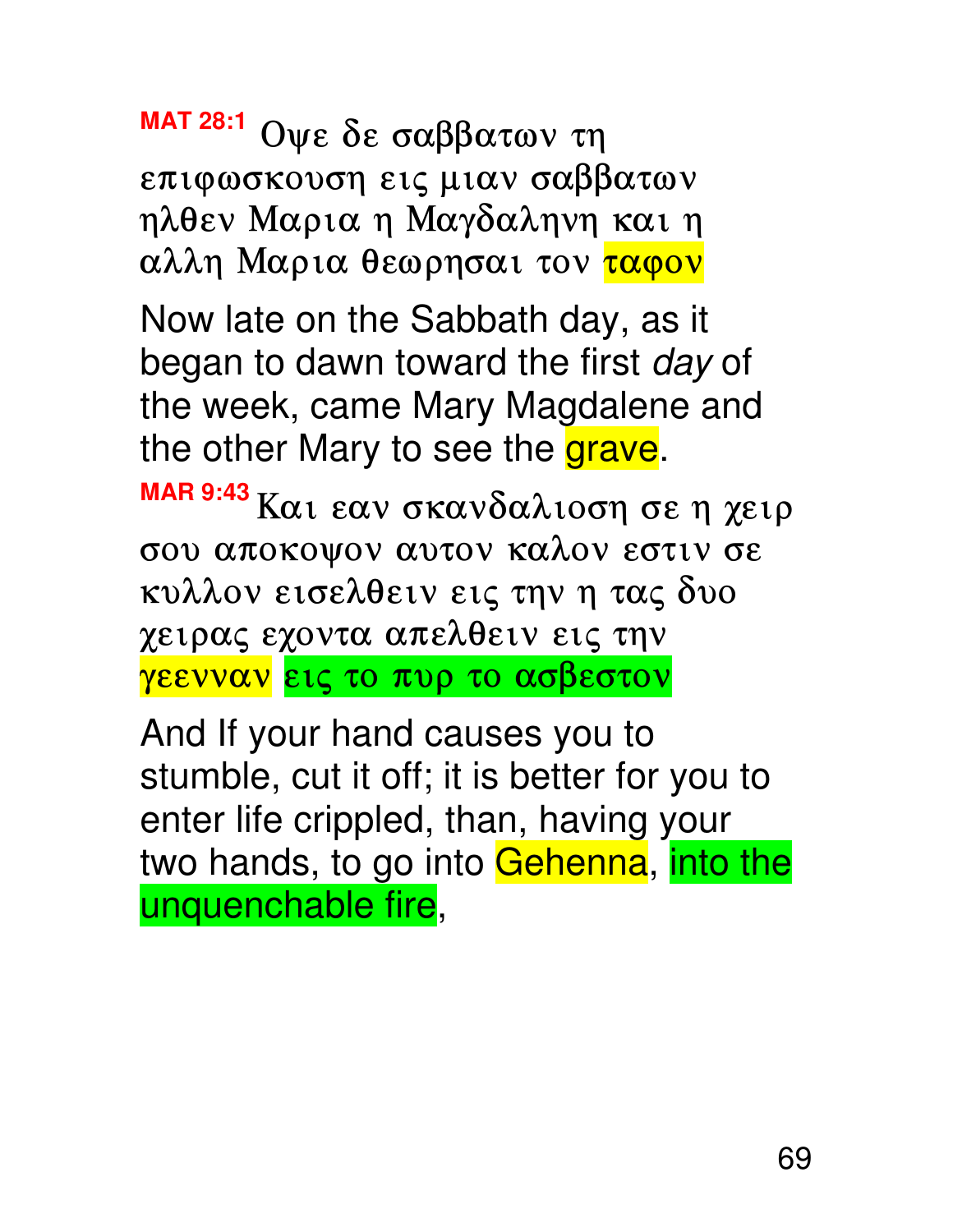**MAR 9:45 και εαν ο πους σου** σκανδαλιζη σε αποκοψον αυτον· καλον εστιν σε εισελθειν εις την ζωην χωλον η τους δυο ποδας εχοντα βληθηναι εις την γεενναν

And if your foot causes you to stumble, cut it off: it is better for you to enter into life crippled, rather than having your two feet to be cast into Gehenna.

**MAR 9:47 Ka1 Eav 0 0φθαλμος σου** σκανδαλιζη σε εκβαλε αυτον· καλον σε εστιν μονοφθαλμον εισελθειν εις την βασιλειαν του Θεου η δυο οφθαλμους εχοντα βληθηναι εις γεενναν

And if your eye causes you to stumble, cast it out: it is better for you to enter into the kingdom of God with one eye, rather than having two eyes to be cast into Gehenna;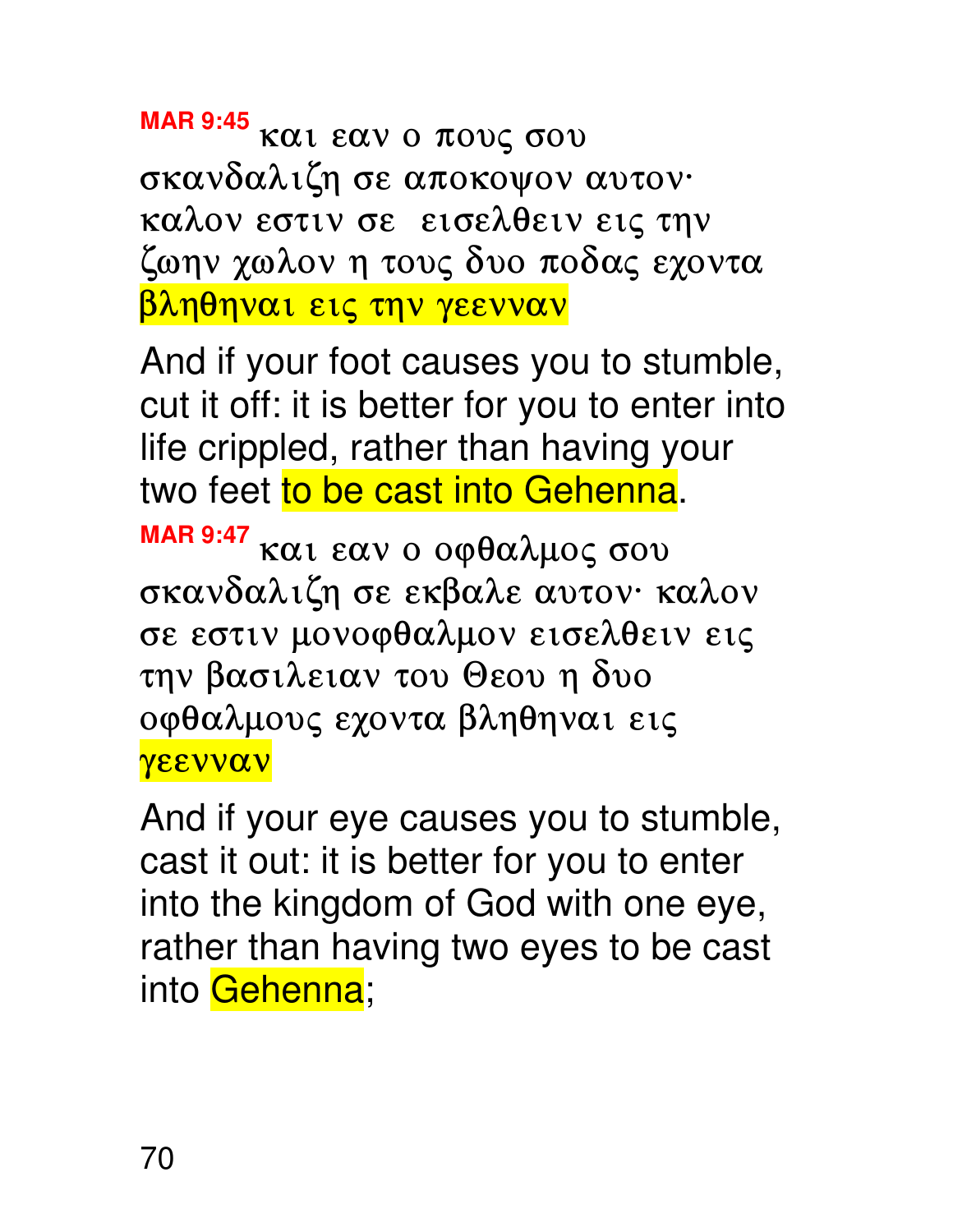MAR 9:48 Οπου ο οκωληξ αυτων ου τελευτα και το πυρ ου σβεννυται

where their worm dies not, and the fire is not quenched.

ιυκ 10:15 και συ Καφαρναουμ μη εως ουρανου υψωθηση εως του <mark>αδου</mark> καταβηση

And you, Capernaum, will not be exalted to heaven, will you? You will be brought down to **Hades!** 

LUK 11:44 OVAI ULIV OTI ETTE WS TA μνημεια τα αδηλα και οι ανθρωποι οι περι περουντες επανω ουκ οιδασιν

"Woe to you! For you are like concealed tombs, and the people who walk over them are unaware of it."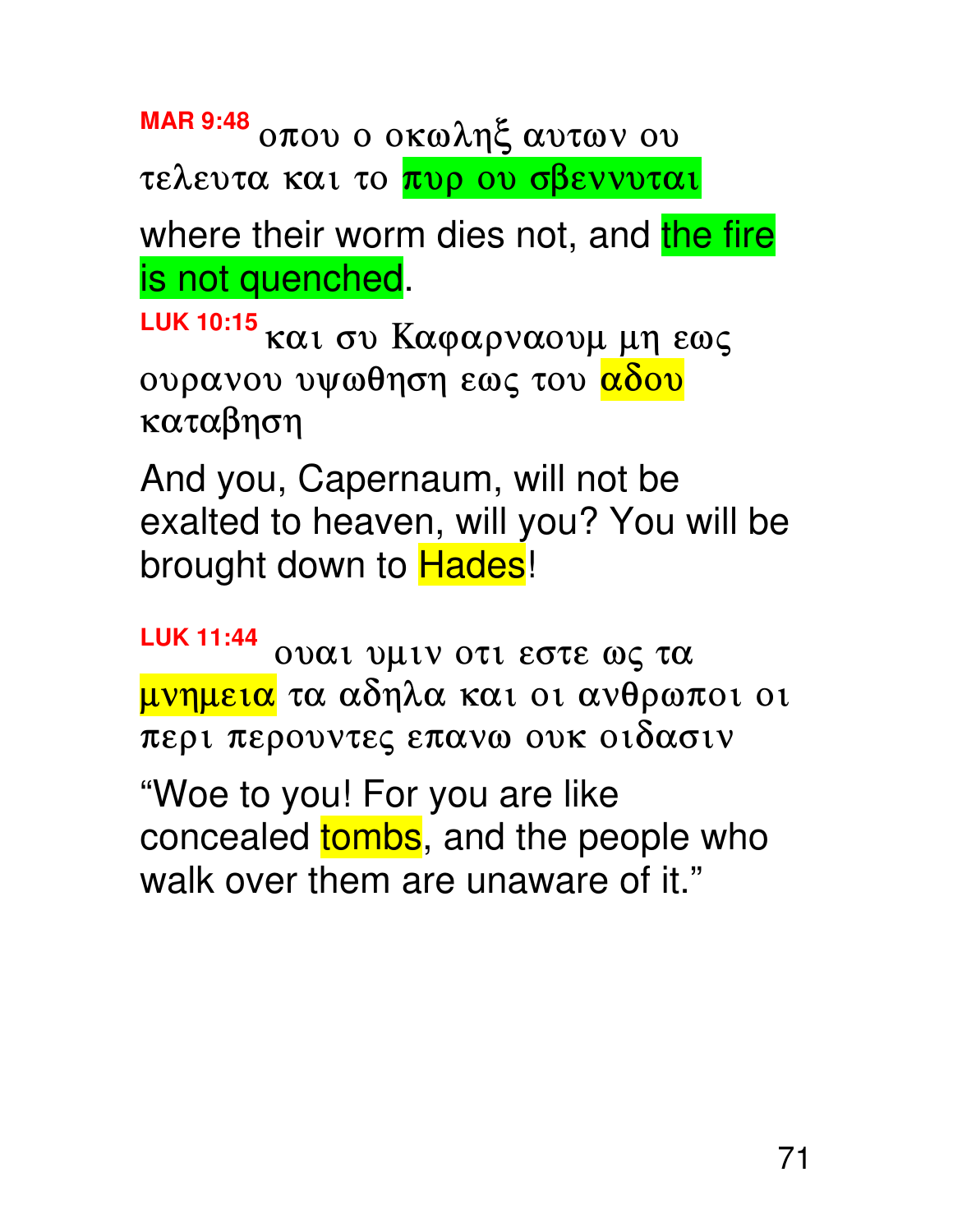LUK 12:5 υποδειξω δε υμιν τινα φοβηθητε· φοβηθητε τον μετα το αποκτειναι εχοντα εξουσιαν εμβαλειν εις την <mark>γεενναν</mark> ναι λεγω υμιν τουτον φοβηθητε

But I will show you who to fear: fear the One who, after He has killed, has authority to cast into Gehenna; yes, I say to you, fear Him!

LUK 16:23 **KAI EV TW <mark>αδη</mark> επαρας τους** oφθαλμους αυτου <mark>υπαρχων εν</mark> βασανοις ορα Αβρααμ απο μακροθεν και Λαζαρον εν τοις κολποις αυτου

In **Hades** he lifted up his eyes, being in torment, and saw Abraham far away and Lazarus in his bosom.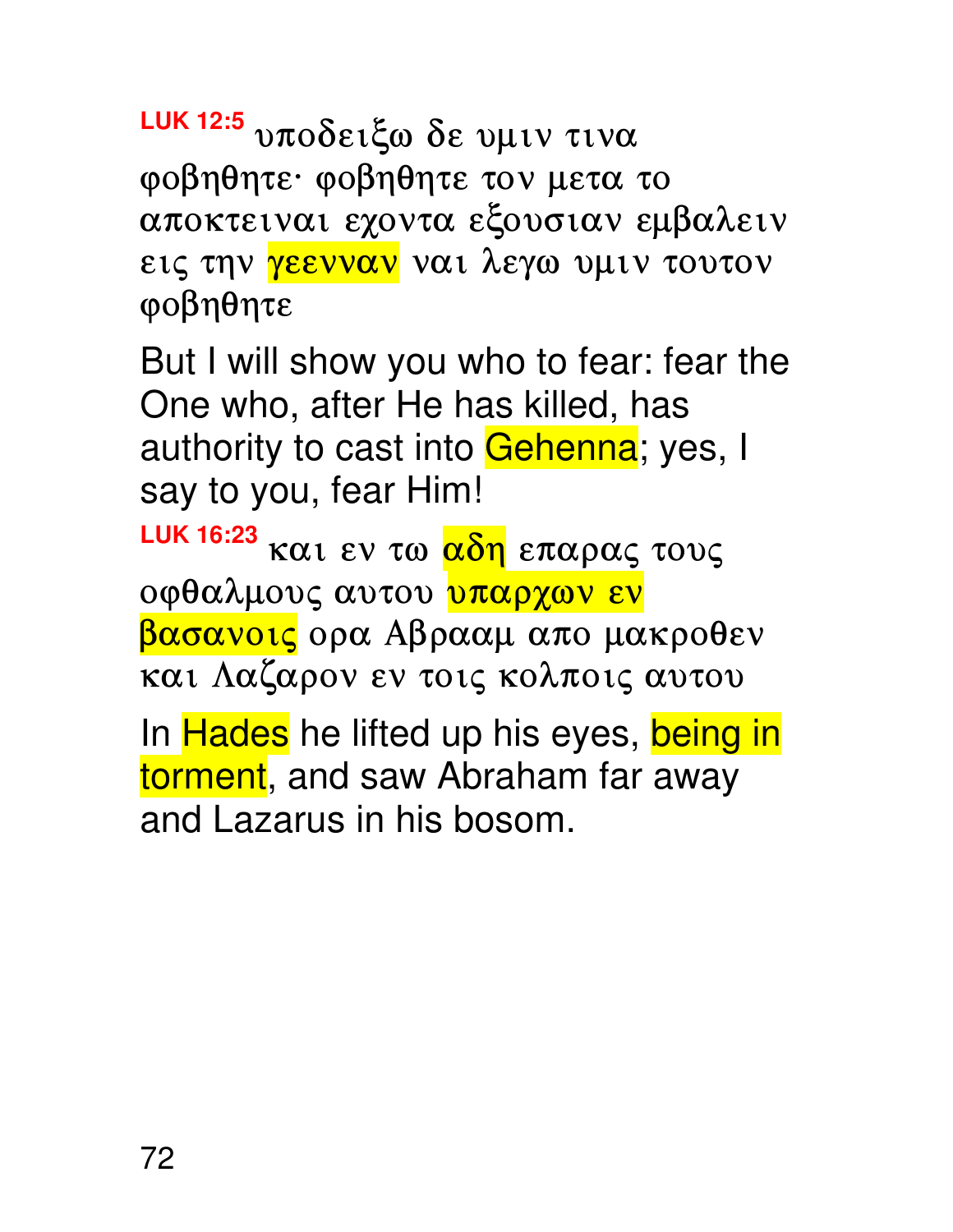**LUK 23:43 KAI EITEV AUTW Aµην σοι λεγω** σημερον μετ εμου εση εν τω Παραδεισω

And He said to him, "Assuredly I say to you, today you will be with Me in Paradise."

**JOH 5:28** μη θαυμαζετε τουτο οτι ερχεται ωρα εν η παντες οι εν τοις μνημειοις ακουσουσιν της φωνης αυτου

Do not marvel at this; that **an hour is** 

## **coming, in which ALL who are in the tombs will hear His voice**,

**JOH 11:17** Eλθων ουν ο Iηους ευρεν αυτον τεσσαρας ηδη ημερας εχοντα εν τω μνημειω

Coming therefore Jesus found him already four days in the tomb.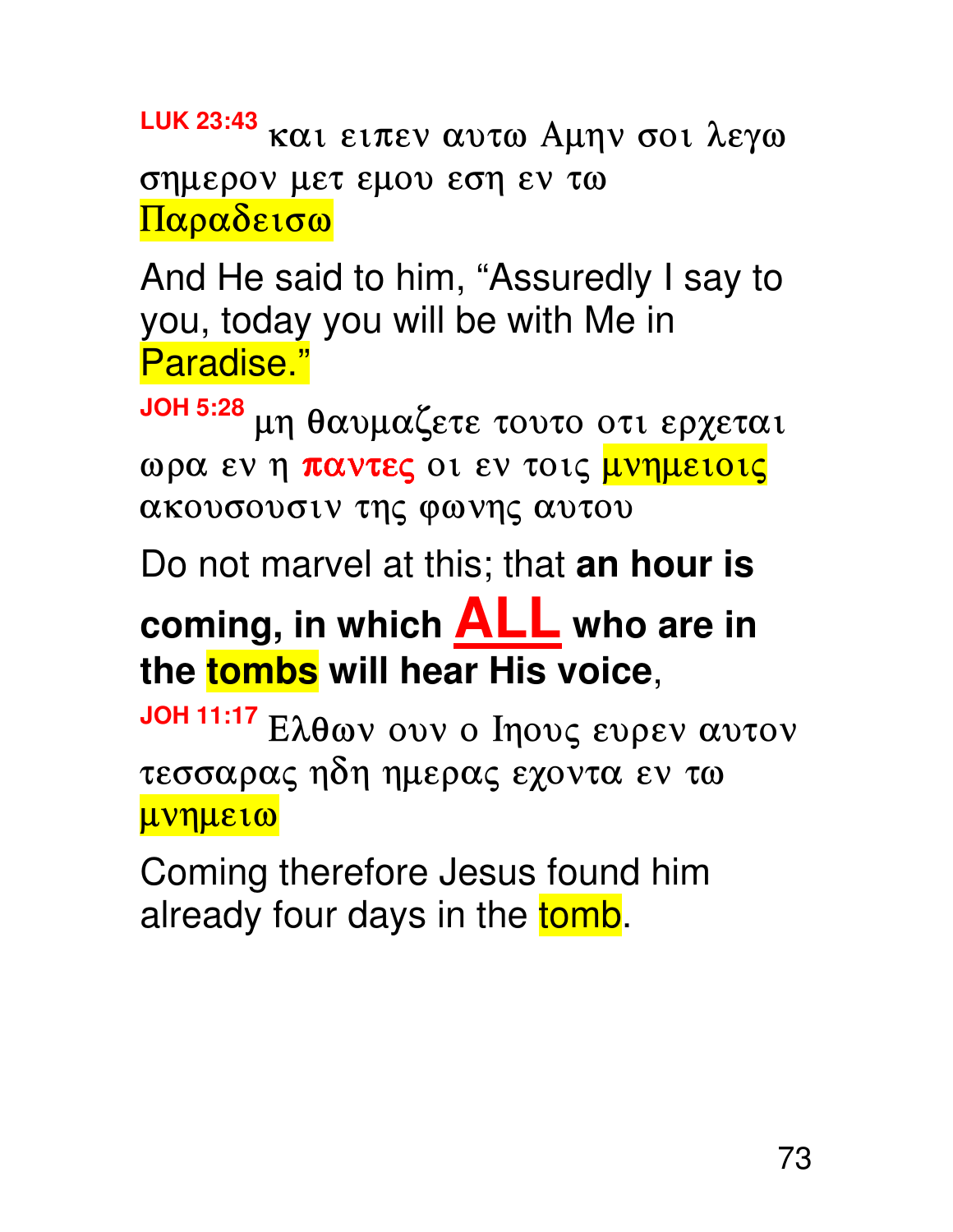## $JOH$  11:31 ot ouv  $Iov\delta\alpha$  tot of ovteg  $\mu$ et αυτης εν τη οικια και αραμυθουμενοι αυτην ιδοντες την Μαριαμ οτι ταχεως ανεστη και εξηλθεν ηκολουθησαν αυτη δοξαντες οτι υπαγει εις το <mark>μνημειον</mark> ινα κλαυση εκει

Then the Jews who were with her in the house, and consoling her, when they saw that Mary got up quickly and went out, they followed her, supposing that she was going to the tomb in order to weep there.

**JOH 11:38** Inσους ουν παλιν μβριμωμενος εν εαυτω ερχεται εις το <mark>μνημειον</mark>· ην δε σπηλαιον και λιθος επεκειτο επ  $\alpha$ vt $\alpha$ 

So Jesus, again being deeply moved within, came to the tomb. Now it was a cave, and a stone was lying against it.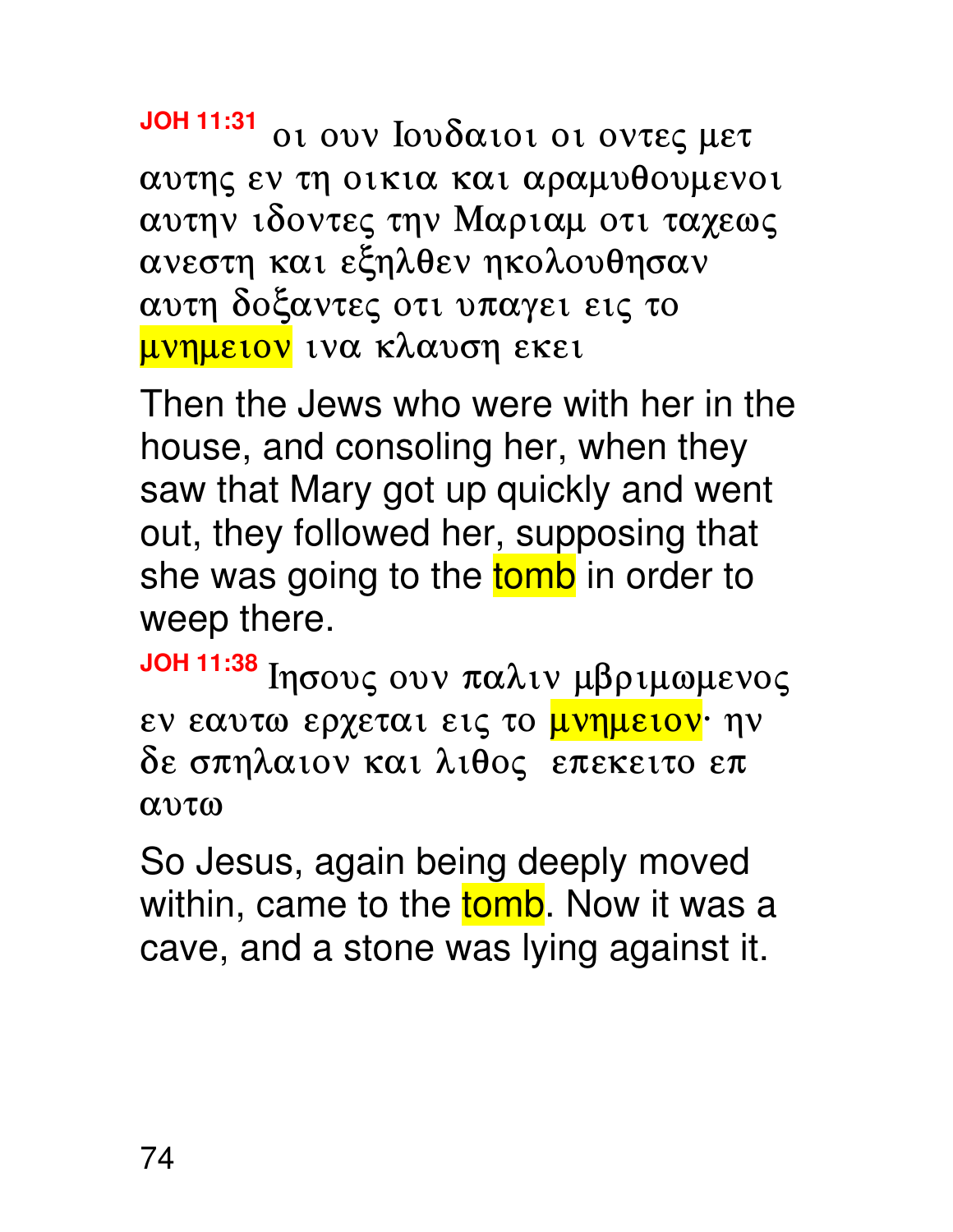JOH 12:17 εμαρτυρει ουν ο οχλος ο ων μετ αυτου οτε τον Λαζαρον εφωνησεν εκ του <mark>μνημειου</mark> και ηγειρεν αυτον εκ νεκρων

Then the crowd, who were with Him when He called Lazarus out of the tomb and raised him from death, continued to testify about Him.

**JOH 15:6** 

εαν μη τις μενη εν εμοι εβληθη εξω ως το κλημα και εξηρανθη και συναγουσιν αυτα και <mark>εις το πυρ</mark>

βαλλουσιν και καιεται

If a man abide not in me, he is cast forth as a branch, and is withered; and they gather them, and cast them into the fire, and they are burned.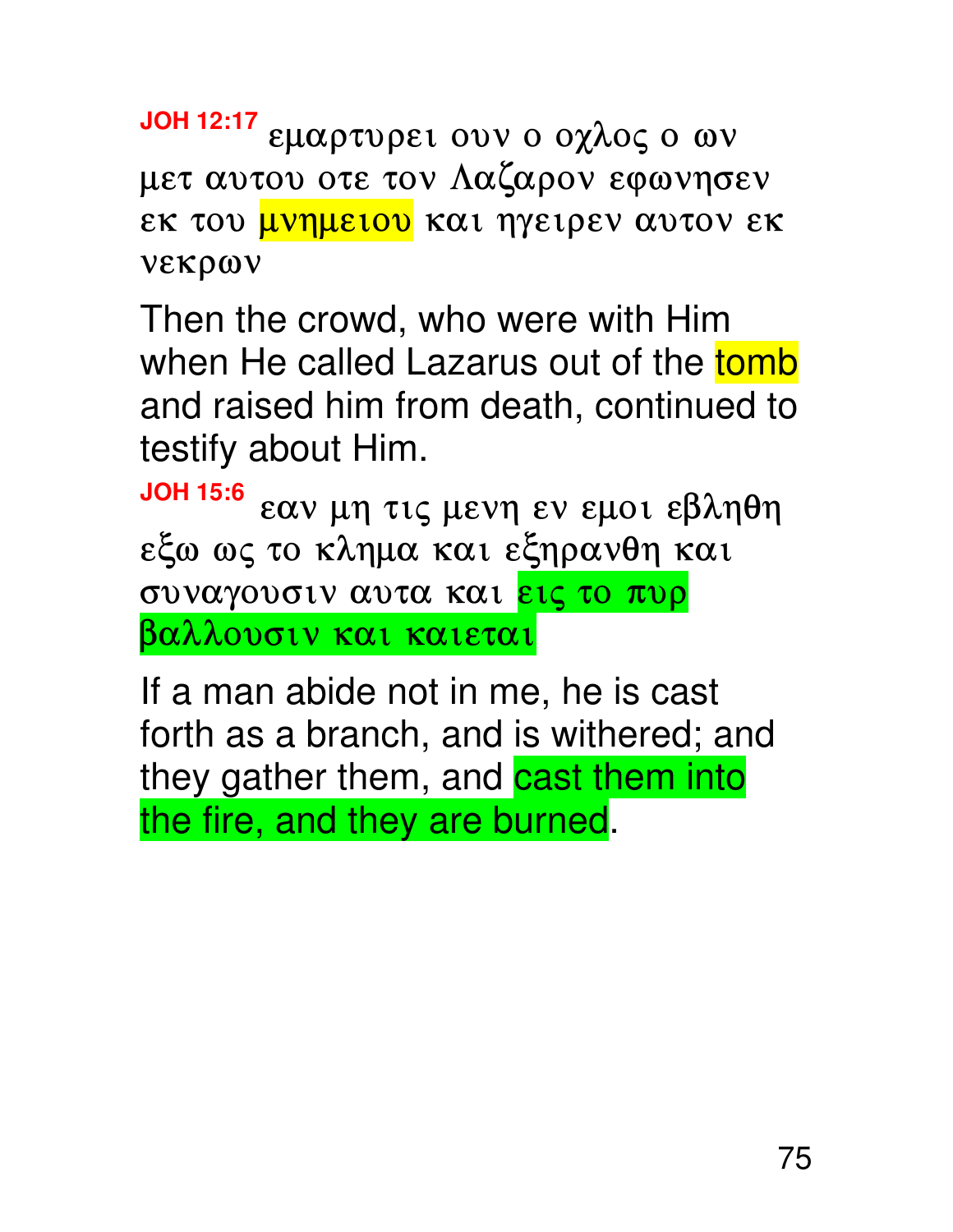**ACT 2:27** OTI OUK EYKATALEIVEIS THU γυχην μου εις <mark>αδην</mark> ουδε δωσεις τον οσιον σου ιδειν διαφθοραν.

Because You will not abandon My soul [body] to **Hades** [grave], or allow Your Holy One to see decay.

**ACT 2:31** ποιδων ελαλησεν περι της αναστασεως του Χριστου οτι ουτε εγκατελειφθη εις <mark>αδην</mark> ουτε η σαρξ αυτου ειδεν διαφθοραν

**HE LOOKED AHEAD AND SPOKE OF THE RESURRECTION OF CHRIST, THAT** HE WAS NEITHER ABANDONED TO **HADES** [grave], NOR DID His flesh SUFFER DECAY [**See PSA 16:10**].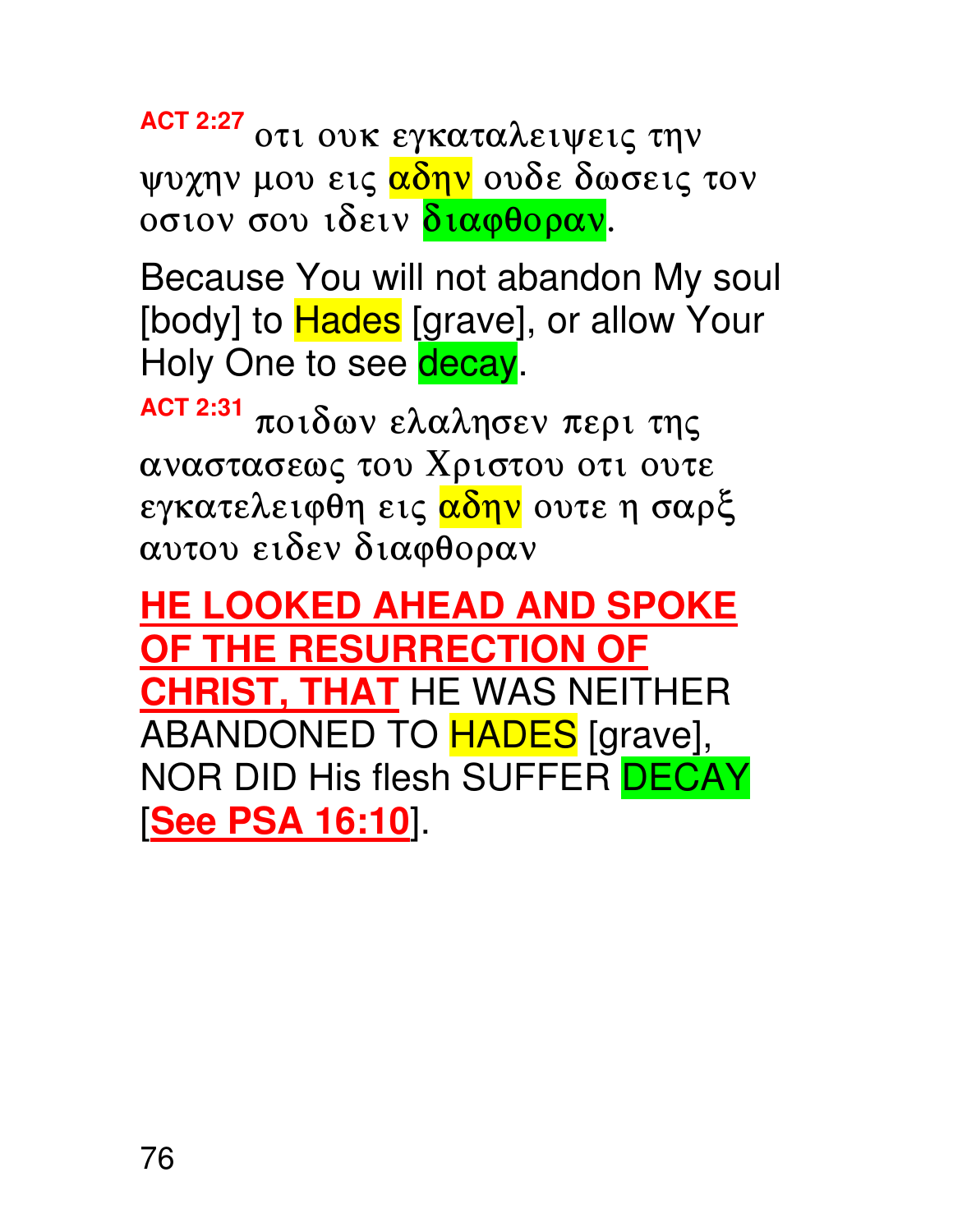ROM 3:13 Tapos avewy Levos o λαρυγξ αυτων ταις γλωσσαις αυτων εδολιουσαν ιος ασπιδων υπο τα χειλη

 $\alpha$ v $\tau$  $\alpha$ 

"THEIR THROAT IS AN OPEN **GRAVE, WITH THEIR TONGUES** THEY KEEP DECEIVING." "THE POISON OF SNAKES IS UNDER THEIR LIPS";

**1CO 15:55** που σου <mark>θανατε</mark> το <mark>νικος</mark>· που σου θανατε το κεντρον·

"DEATH, WHERE IS YOUR VICTORY? DEATH, WHERE IS YOUR STING?"

2CO 12:4 oτι ηρταγη εις τον Παραδεισον και ηκουσεν αρρητα ρηματα α ουκ εξον ανθρωπω λαλησαι

how that he was caught up into **Paradise** and heard inexpressible words, which a man is not permitted to speak.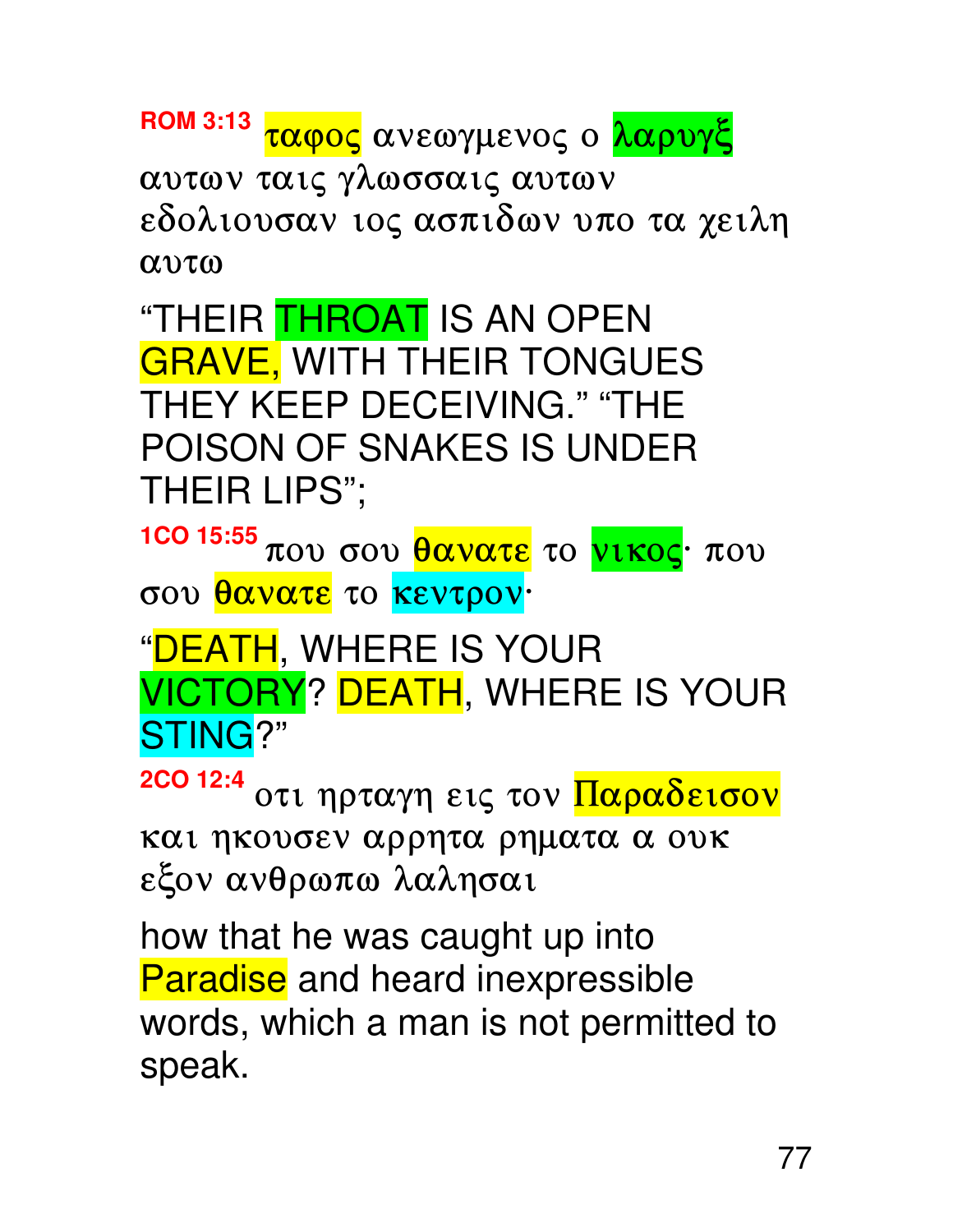JAM 3:6 και η γλωσσα <mark>πυρ</mark>· Ο κοσμος της αδικιας η γλωσσα καθισταται εν τοις μελεσιν ημων η σπιλουσα ολον το σωμα και φλογιζουσα τον τροχον της γενεσεως και <mark>φλογιζομενη υπο της</mark> γεεννης

And the tongue is a fire: the world of unrighteousness among our members is the tongue, which defiles the whole body, and sets on fire the wheel of nature, and is set on fire by Gehenna. 2PE 2:4 Eι γαρ ο Θεος αγγελων

αμαρτησαντων ουκ εφεισατο αλλα σειροις ζοφου ταρταρωσας παρεδωκεν εις κρισιν τηρουμενους

For if God spared not angels when they sinned but cast them down to Tartarus committed to pits of darkness to be kept unto judgment.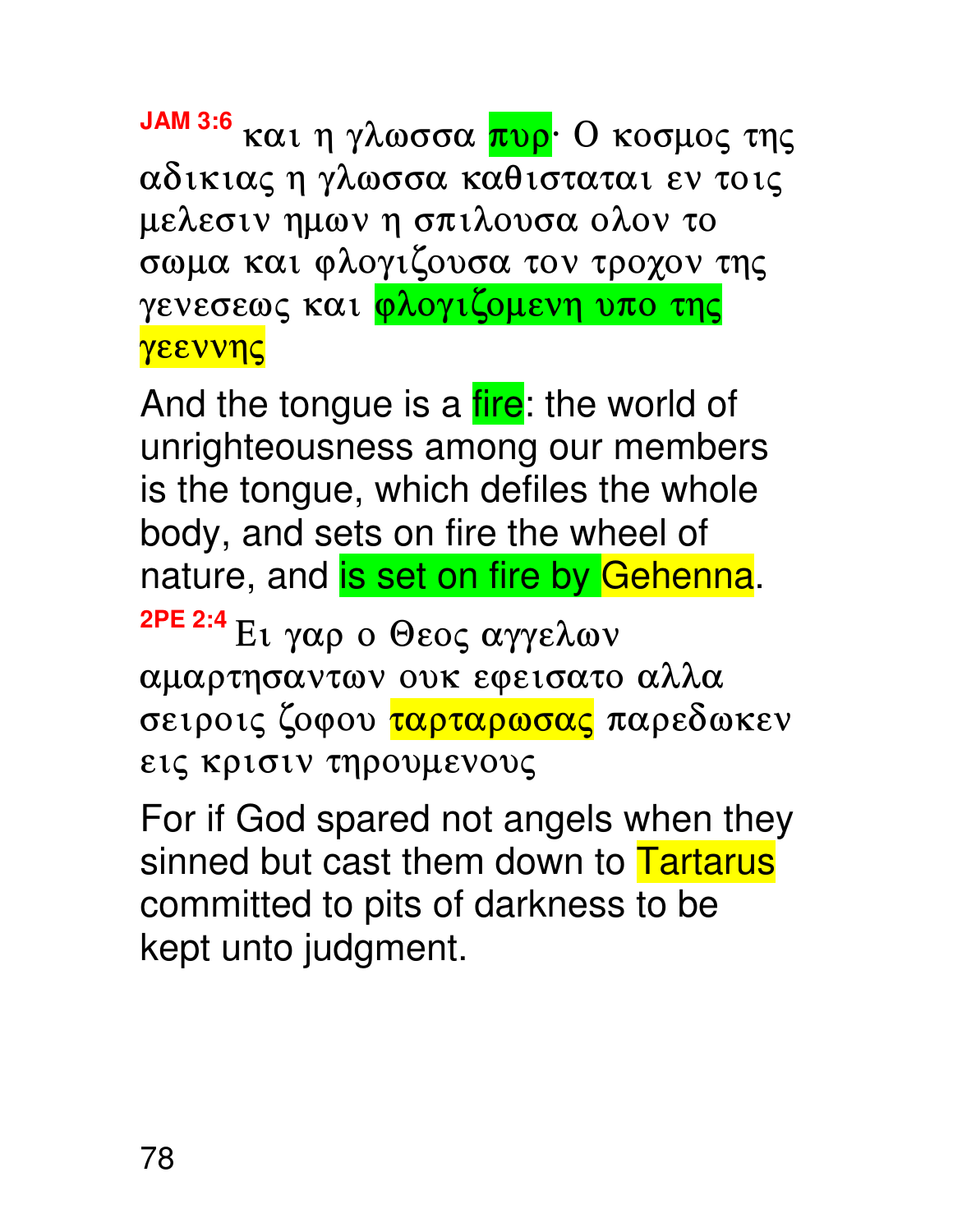2PE 3:12 προσδοκωντας και σπευδοντας την παρουσιαν της του Θεου ημερας δι ην ουρανοι λυθησονται και στοιχεια καυσουμενα τηκεται

looking for and earnestly desiring the coming of the day of God, by reason of which the heavens being on fire shall be dissolved, and the elements shall melt with fervent heat?

JUD 1:7 ως Σοδομα και Γομορρα και αι περι αυτας πολεις τον ομοιον τροπον τουτοις εκπορνευσασαι και απελθουσαι οπισω σαρκος ετερας προκεινται δειγμα πυρος αιωνιου δικην υπεχουσαι

Even as Sodom and Gomorrah, and the cities about them, having in like manner with these given themselves over to fornication and gone after strange flesh, are set forth as an example, suffering the punishment of eternal fire.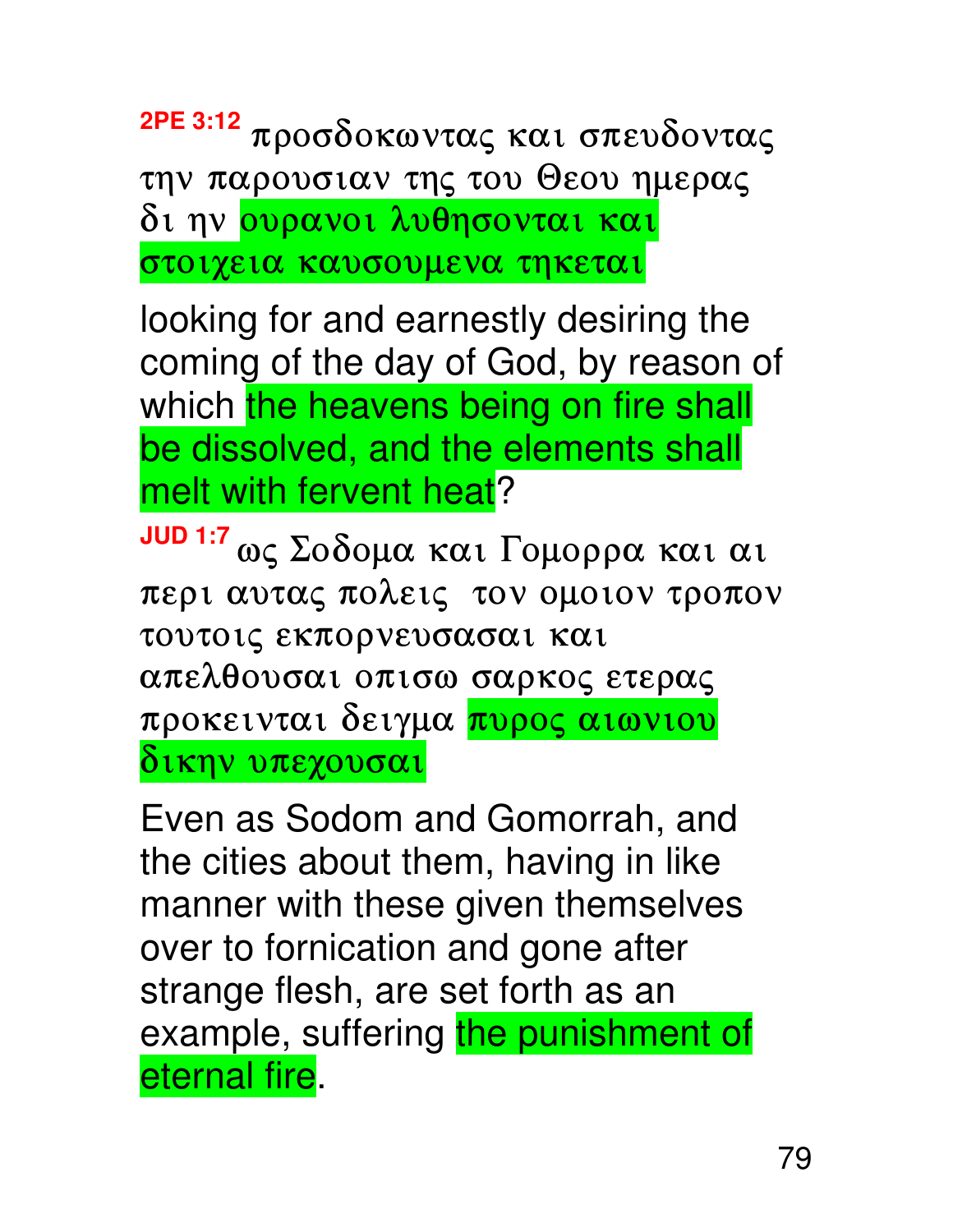REV 1:18 **Kai o ζων και εγενομην νεκρος** και ιδου ζων ειμι εις τους αιωνας των αιωνων και εχω τας κλεις του θανατου και του <mark>αδου</mark>

and the living One; and I was dead, and behold, I am alive forever and forever, and I have the keys of death and of Hades.

**REV 2:7**  $\mathrm{o}$  **εχων ους ακουσατω τι το** πνευμα λεγει ταις εκκλησιαις τω νικωντιν δωσω αυτω φαγειν εκ του ξυλου της ζωης ο εστιν εν τω παραδεισω του Θεου

He who has an ear, let him hear what the Spirit says to the churches. To him who overcomes, to him will I give to eat of the tree of life, which is in the Paradise of God.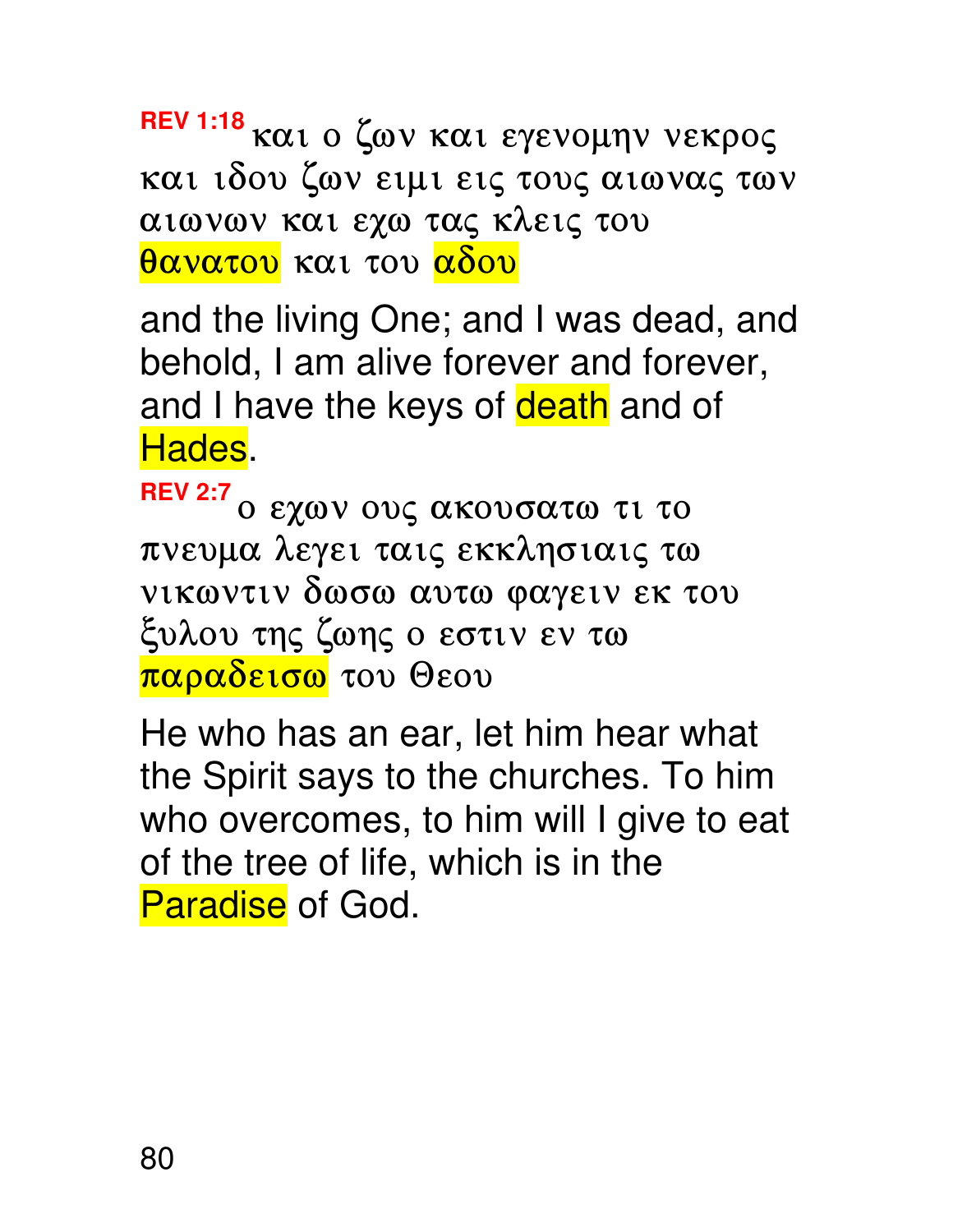REV 6:8 KQ1 ειδον και ιδου ιππος χλωρος και ο καθημενος επανω [αυτου] ονομα αυτω [o] **Θανατος** και ο <mark>αδης</mark> ηκολουθει μετ αυτου και εδοθη αυτοις εξουσια επι το τετταρτον της γης αποκτειναι εν ρομφαια και εν λιμω και εν θανατω και υπο των θηριων της γνς

I looked, and behold, an ashen horse; and he who sat on it had the name Death; and Hades was following with him. Authority was given to them over a fourth of the Earth, to kill with sword and with famine and with pestilence and by the wild beasts of the Earth.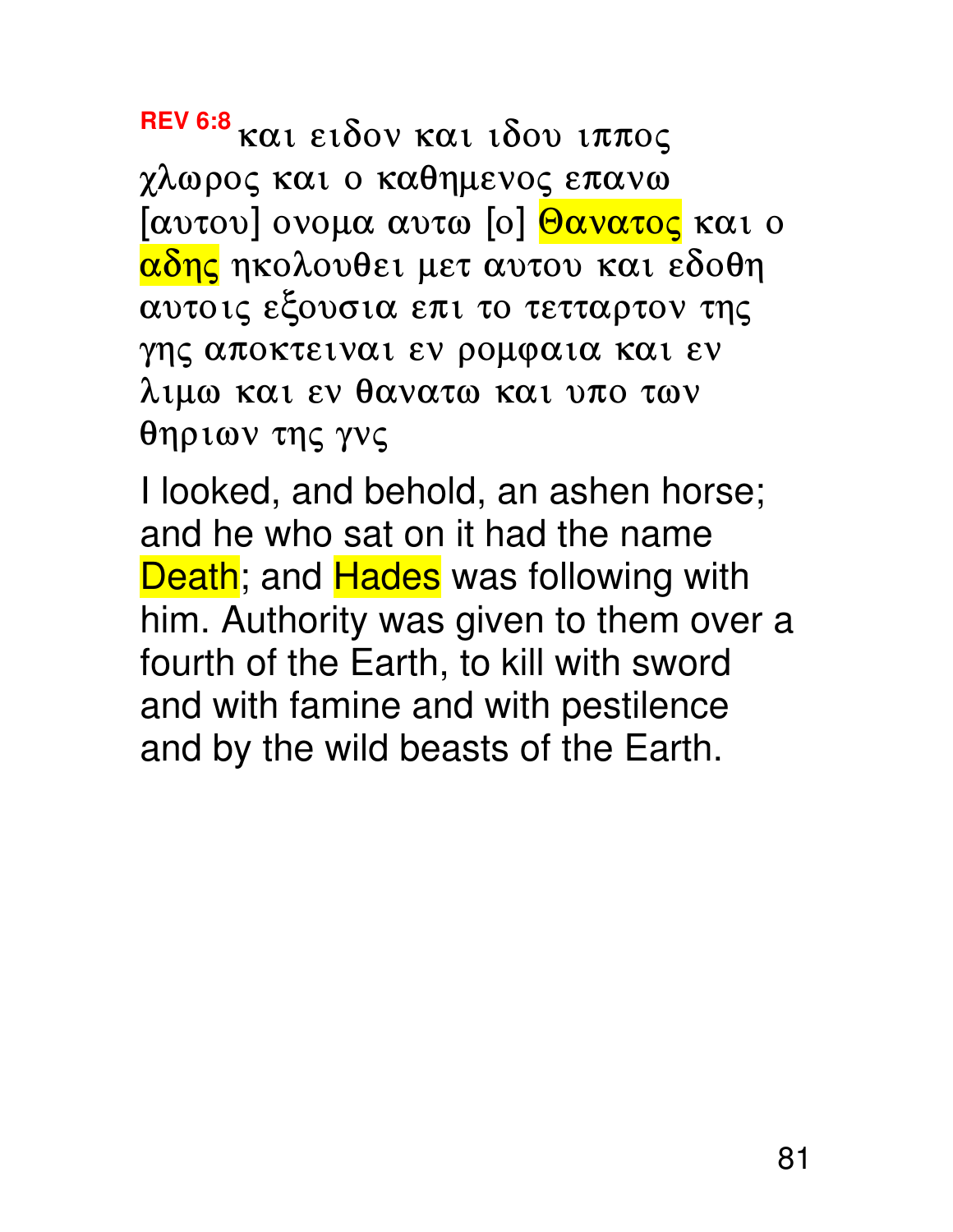REV 11:9 **KAI βλεπουσιν εκ τον λαων και** φυλων και γλωσσιν και εθνων το πτωμα αυτων ημερας τρεις και ημις και τα πτωματα αυτων ουκ αφιουσιν τεθηναι εις <mark>μνημα</mark>

Those from the peoples and tribes and tongues and nations will look at their dead bodies for three and a half days, and will not permit their dead bodies to be laid in a tomb.

REV 19:20 **KAI ETTAGON** το θηριον και μετ αυτου ο ψευδοπροφητης ο ποιησας τα σημεια ενωπιον αυτου εν οις επλανησεν τους λαβοντας το χαραγμα του θηριου και τους προσκυνουντας τη εικονι αυτου· ζωντες εβληθησαν οι δυο εις την λιμνην του πυρος της καιομενης εν θειω

And the beast was taken, and with him the false prophet that did the signs in his sight, wherewith he deceived those who had received the mark of the beast and those who worshipped his image: those two were cast alive into the lake of fire that burns with brimstone: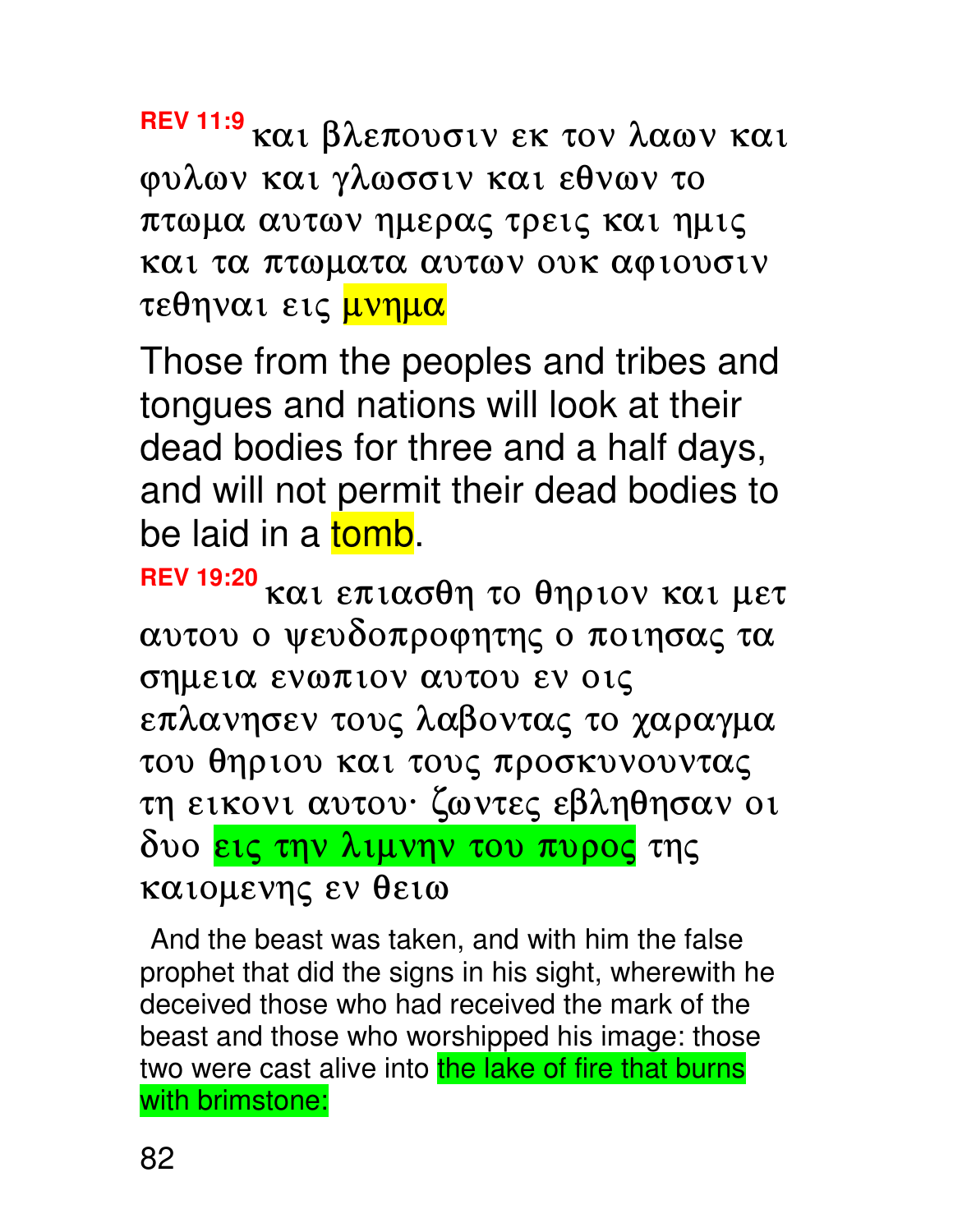REV 20:10 Kai o διαβολος ο πλανων αυτους εβληθη εις την λιμνην του πυρος και θειου οπου και το θηριον και ο ψευδοπροφητης και βασανισθησονται ημερας και νυκτος εις τους αιωνας των αιωνων

 And the Devil who deceived them was cast into the lake of fire and brimstone, where also the beast and the false prophet are; and they shall be tormented day and night for ever and ever.

REV 20:13 Kai εδωκεν η θαλασσα τους νεκρους τους εν αυτη και <mark>ο θανατος</mark> και ο αδης εδωκαν τους νεκρους τους εν αυτοις και εκριθησαν εκαστος κατα τα εργα αυτων

And the sea gave up the dead which were in it, and death and Hades gave up the dead which were in them; and they were judged, every one of them according to their deeds.